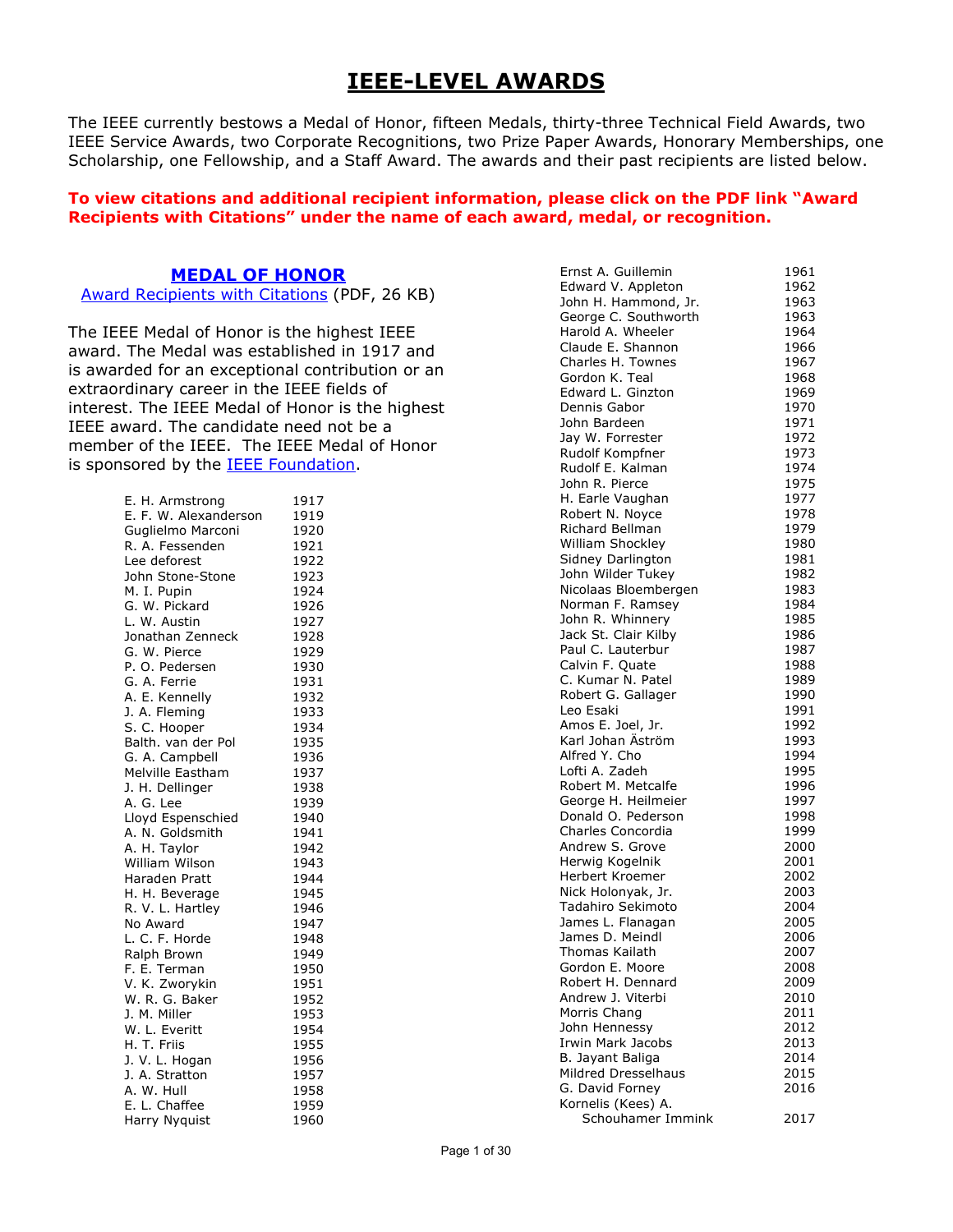| 2018 |
|------|
| 2019 |
| 2020 |
| 2021 |
| 2022 |
|      |

# **IEEE MAJOR MEDALS**

#### **[Alexander Graham Bell Medal](https://corporate-awards.ieee.org/corporate-awards/#medals)**

[Award Recipients with Citations](https://www.ieee.org/content/dam/ieee-org/ieee/web/org/about/awards/recipients/bell-rl.pdf) (PDF, 12 KB)

The IEEE Alexander Graham Bell Medal was established in 1976 and is awarded for exceptional contributions to communications and networking sciences and engineering. The Medal is sponsored by Nokia Bell Labs.

| Amos E. Joel, Jr.                            | 1976 |
|----------------------------------------------|------|
| William Keister                              | 1976 |
| Raymond W. Ketchledge                        | 1976 |
| Eberhardt Rechtin                            | 1977 |
| M. Robert Aaron                              | 1978 |
| John S. Mayo                                 | 1978 |
| Eric E. Sumner                               | 1978 |
| Christian Jacobaeus                          | 1979 |
| Richard R. Hough                             | 1980 |
| David Slepian                                | 1981 |
| Harold A. Rosen                              | 1982 |
| Stephen O. Rice                              | 1983 |
| Andrew J. Viterbi                            | 1984 |
| Charles K. Kao                               | 1985 |
| <b>Bernard Widrow</b>                        | 1986 |
| Joel S. Engel                                | 1987 |
|                                              | 1987 |
| Richard H. Frenkiel<br>William C. Jakes, Jr. | 1987 |
| Robert M. Metcalfe                           | 1988 |
| Gerald R. Ash                                | 1989 |
| Billy B. Oliver                              | 1989 |
| Paul Baran                                   | 1990 |
| C. Chapin Cutler                             | 1991 |
| John O. Limb                                 | 1991 |
| Arun N. Netravali                            | 1991 |
| James L. Massey                              | 1992 |
| Donald C. Cox                                | 1993 |
| Hiroshi Inose                                | 1994 |
| Irwin M. Jacobs                              | 1995 |
| Tadahiro Sekimoto                            | 1996 |
| Vinton G. Cerf                               | 1997 |
| Robert E. Kahn                               | 1997 |
| Richard E. Blahut                            | 1998 |
| David G. Messerschmitt                       | 1999 |
| Vladimir A. Kotelnikov                       | 2000 |
| No Award                                     | 2001 |
| Tsuneo Nakahara                              | 2002 |
| Joachim Hagenauer                            | 2003 |
| No Award                                     | 2004 |
| Jim K. Omura                                 | 2005 |
| John Wozencraft                              | 2006 |
| Norman Abramson                              | 2007 |
| Gerard J. Foschini                           | 2008 |
| Robert J. McEliece                           | 2009 |
| John M. Cioffi                               | 2010 |
| Arogyaswami J. Paulraj                       | 2011 |
| Leonard Kleinrock                            | 2012 |
| Andrew Chraplyvy                             | 2013 |
| Robert Tkach                                 | 2013 |
|                                              |      |

| Dariush Divsalar      | 2014 |
|-----------------------|------|
| Frank Kelly           | 2015 |
| Roberto Padovani      | 2016 |
| H. Vincent Poor       | 2017 |
| Nambirajan Seshadri   | 2018 |
| Teresa Huai-Ying Meng | 2019 |
| Rajiv Laroia          | 2020 |
| Nicholas M. McKeown   | 2021 |
| P.R. Kumar            | 2022 |

# **[Frances E. Allen Medal](https://corporate-awards.ieee.org/corporate-awards/#medals)**

[Award Recipients with Citations](https://www.ieee.org/content/dam/ieee-org/ieee/web/org/about/awards/recipients/allen-rl.pdf) (PDF, 38KB)

The IEEE Frances E. Allen Medal was established in 2020 and is presented for innovative work in computing leading to lasting impact on other fields of engineering, technology, or science. The Medal is sponsored by IBM.

| Eugene W. Myers | 2022 |
|-----------------|------|
| Webb Miller     | 2022 |

### **[Mildred Dresselhaus Medal](https://corporate-awards.ieee.org/corporate-awards/#medals)**

[Award Recipients with Citations](https://www.ieee.org/content/dam/ieee-org/ieee/web/org/about/awards/recipients/dresselhaus-rl.pdf) (PDF, 38 KB)

The IEEE Mildred Dresselhaus Medal was established in 2019 and is presented for outstanding technical contributions in science and engineering, of great impact to IEEE fields of interest. The Medal is sponsored by Google.

> Kristina M. Johnson 2021<br>Anantha Chandrakasan 2022 Anantha Chandrakasan

#### **[Edison Medal](https://corporate-awards.ieee.org/corporate-awards/#medals)**

[Award Recipients with Citations](https://www.ieee.org/content/dam/ieee-org/ieee/web/org/about/awards/recipients/edison-rl.pdf) (PDF, 74 KB)

The IEEE Edison Medal was established in 1904 and is presented for a career of meritorious achievement in electrical science, electrical engineering or the electrical arts. The Medal is sponsored by Samsung Electronics Co., Ltd.

| Elihu Thomson          | 1909 |
|------------------------|------|
| Frank J. Sprague       | 1910 |
| George Westinghouse    | 1911 |
| <b>William Stanley</b> | 1912 |
| Charles F. Brush       | 1913 |
| Alexander Graham Bell  | 1914 |
| Nikola Tesla           | 1916 |
| John J. Carty          | 1917 |
| Benjamin G. Lamme      | 1918 |
| W. L. R. Emmet         | 1919 |
| Michael I. Pupin       | 1920 |
| Cummings C. Chesney    | 1921 |
| Robert A. Millikan     | 1922 |
| John W. Lieb           | 1923 |
| John W. Howell         | 1924 |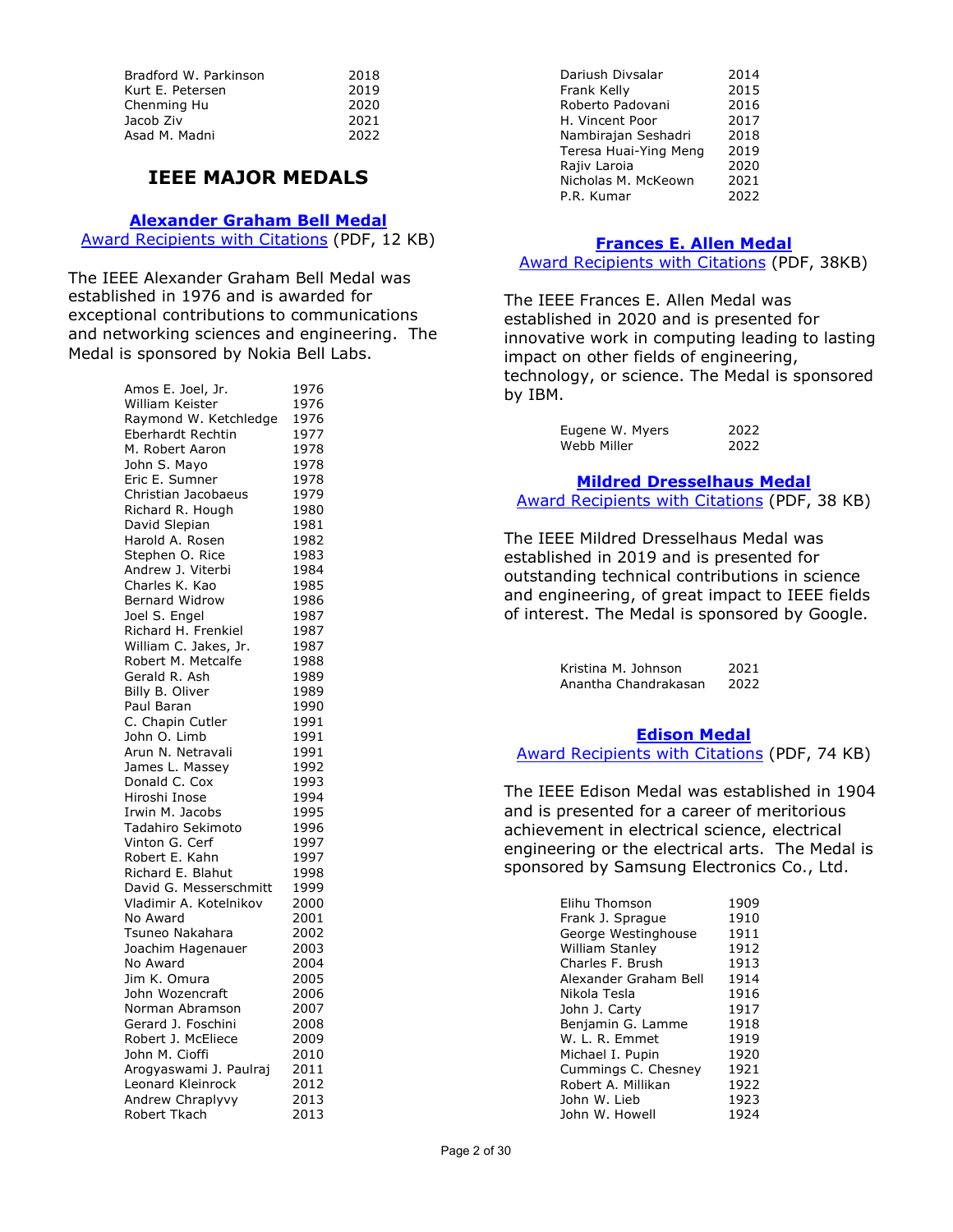Harris J. Ryan 1925 William D. Coolidge 1927 Frank B. Jewett 1928<br>Charles F. Scott 1929 Charles F. Scott 1929<br>Frank Conrad 1930 Frank Conrad E. W. Rice, Jr. 1931<br>Bancroft Gherardi 1932 Bancroft Gherardi 1932<br>Arthur E. Kennelly 1933 Arthur E. Kennelly Willis R. Whitney 1934 Lewis B. Stillwell 1935 Alex Dow 1936 Gano Dunn 1937 Dugald C. Jackson 1938<br>Philip Torchio 1939 Philip Torchio George A. Campbell 1940 John B. Whitehead 1941<br>Edwin H. Armstrong 1942 Edwin H. Armstrong 1942<br>Vannevar Bush 1943 Vannevar Bush E. R. W. Alexanderson 1944 Philip Sporn 1945 Lee de Forest 1946<br>Joseph Slepian 1947 Joseph Slepian Morris E. Leeds 1948 Karl B. McEachron 1949 Otto B. Blackwell 1950<br>Charles F. Wagner 1951 Charles F. Wagner Vladimir K. Zworykin 1952 John F. Peters 1953<br>Oliver E. Bucklev 1954 Oliver E. Buckley 1954<br>Leonid A. Umansky 1955 Leonid A. Umansky Comfort A. Adams 1956 John K. Hodnette 1957 Charles F. Kettering 1958 James F. Fairman 1959<br>Harold S. Osborne 1960 Harold S. Osborne William B. Kouwenhoven 1961 Alexander C. Monteith 1962 John R. Pierce 1963<br>Schedule revised 1964\* Schedule revised 1964<br>Walker L. Cisler 1965 Walker L. Cisler Wilmer L. Barrow 1966 George H. Brown 1967<br>Charles F. Avila 1968 Charles F. Avila Hendrik W. Bode 1969 Howard H. Aiken 1970 John W. Simpson 1971 William H. Pickering 1972<br>B. D. H. Tellegen 1973 B. D. H. Tellegen Jan A. Rajchman 1974 Sidney Darlington 1975<br>Murray Joslin 1976 Murray Joslin 1976<br>
Henri Busignies 1977 Henri Busignies Daniel E. Noble 1978 Albert Rose 1979 Robert Adler 1980 C. Chapin Cutler 1981<br>Nathan Cohn 1982 Nathan Cohn Herman P. Schwan 1983 Eugene I. Gordon 1984 John D. Kraus 1985<br>James L. Flanagan 1986 James L. Flanagan Robert A. Henle 1987 James Ross Macdonald 1988<br>Nick Holonyak, Jr. 1989 Nick Holonyak, Jr. 1989<br>Archie W. Straiton 1990 Archie W. Straiton John Louis Moll 1991 G. David Forney, Jr. 1992<br>James H. Pomerene 1993 James H. Pomerene Leslie A. Geddes 1994<br>Robert W. Lucky 1995 Robert W. Lucky

| 1996<br>1997<br>1998              |
|-----------------------------------|
| 1999<br>Kees A. Schouhamer Immink |
| 2000                              |
| 2001                              |
| 2002                              |
| 2003                              |
| 2004                              |
| 2005                              |
| 2006                              |
| 2007                              |
| 2008                              |
| 2009                              |
| 2010                              |
| 2011                              |
| 2012                              |
| 2013                              |
| 2014                              |
| 2015                              |
| 2016                              |
| 2017                              |
| 2018                              |
| 2019                              |
| 2020                              |
| 2021                              |
| 2022                              |
|                                   |

(\*) Date of selection changed to date of presentation.

## **Medal for Engineering Excellence**

The Medal for Engineering Excellence was established in 1986 and is presented for exceptional achievement in application engineering in the technical disciplines of the IEEE, for the benefit of the public and the engineering profession. The medal was discontinued in November 2009.

| Karl E. Martersteck, Jr. | 1988 |
|--------------------------|------|
| Walter A. Elmore         | 1989 |
| John A. Pierce           | 1990 |
| Alexander Feiner         | 1991 |
| Charles Elachi           | 1992 |
| Bernard C. DeLoach, Jr.  | 1993 |
| Richard W. Dixon         | 1993 |
| Robert L. Hartman        | 1993 |
| Heiner Sussner           | 1994 |
| Masasuke Morita          | 1995 |
| John R. Dunki-Jacobs     | 1996 |
| John G. Anderson         | 1997 |
| C. James Erickson        | 1998 |
| Kiyoji Morii             | 1999 |
| Cyril G. Veinott         | 2000 |
| L. Bruce McClung         | 2001 |
| No Award                 | 2002 |
| Ralph S. Gens            | 2003 |
| Richard L. Doughty       | 2004 |
| H. Landis Floyd          | 2004 |
| Thomas E. Neal           | 2004 |
| No Award                 | 2005 |
| No Award                 | 2006 |
| No Award                 | 2007 |
| No Award                 | 2008 |
|                          |      |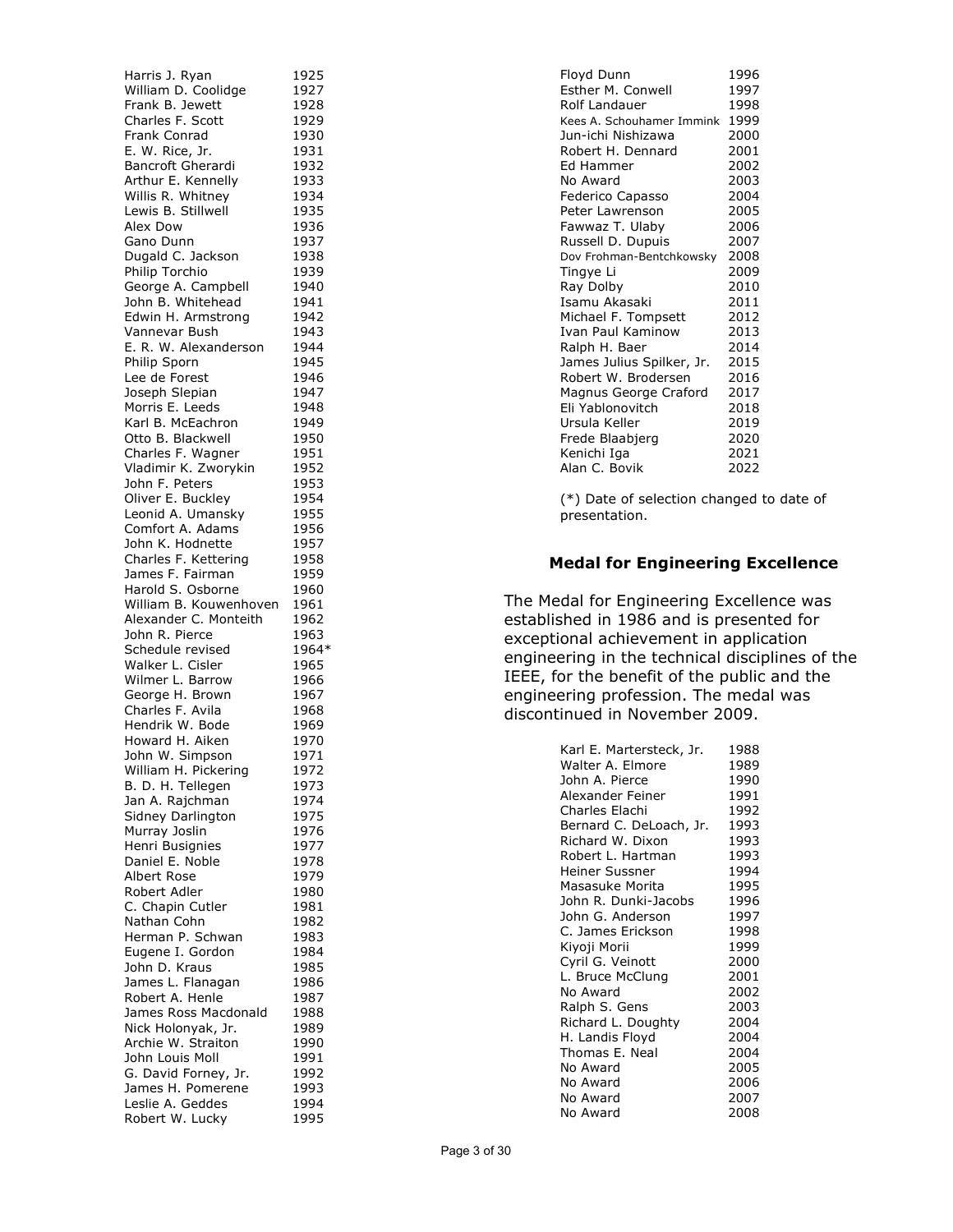# **[Medal for Environmental and](https://corporate-awards.ieee.org/corporate-awards/#medals) Safety [Technologies](https://corporate-awards.ieee.org/corporate-awards/#medals)**

[Award Recipients with Citations](https://www.ieee.org/content/dam/ieee-org/ieee/web/org/about/awards/recipients/env-safety-rl.pdf) (PDF, 01 KB)

The IEEE Medal for Environmental and Safety Technologies was established in 2008 and is awarded for outstanding accomplishments in the application of technology in the fields of interest to the IEEE that improve the environment and/or public safety. The medal is sponsored by Toyota Motor Corporation.

| Larry Chalfan             | 2010 |
|---------------------------|------|
| Viccy Salazar             | 2010 |
| Wayne F. Rifer            | 2010 |
| Shoichi Sasaki            | 2011 |
| John B. Goodenough        | 2012 |
| Rachid Yazami             | 2012 |
| Akira Yoshino             | 2012 |
| Tsuneo Takahashi          | 2013 |
| No award                  | 2014 |
| Rodolfo Schoeneburg       | 2015 |
| Marica Paurevic           | 2015 |
| Hans Weisbarth            | 2015 |
| Masahiko Miyaki           | 2016 |
| Yukihiro Shinohara        | 2016 |
| Katsuhiko Takeuchi        | 2016 |
| Alberto Broggi            | 2017 |
| Jerome Faist              | 2018 |
| Frank Klaus Tittel        | 2018 |
| <b>Richard Nute</b>       | 2019 |
| Ray Corson                | 2019 |
| James Gordon Barrick, Jr. | 2019 |
| Nancy Leveson             | 2020 |
| Kaushik Rajashekara       | 2021 |
| Masato Sagawa             | 2022 |
| John J. Croat             | 2022 |

#### **[Founders Medal](https://corporate-awards.ieee.org/corporate-awards/#medals)**

[Award Recipients with Citations](https://www.ieee.org/content/dam/ieee-org/ieee/web/org/about/awards/recipients/founders-rl.pdf) (PDF, 35 KB)

The IEEE Founders Medal was established in 1952 and is awarded for outstanding contributions in the leadership, planning, and administration of affairs of great value to the electrical and electronics engineering profession

| David Sarnoff                | 1953 |
|------------------------------|------|
| Alfred N. Goldsmith          | 1954 |
| Raymond A. Heising           | 1957 |
| W. R. G. Baker               | 1958 |
| Haraden Pratt                | 1960 |
| Ralph Bown                   | 1961 |
| Frederick E. Terman          | 1963 |
| Andrew G. L. McNaughton 1964 |      |
| Elmer W. Engstrom            | 1966 |
| Harvey Fletcher              | 1967 |
| Patrick E. Haggerty          | 1968 |
|                              |      |

| E. Finley Carter      | 1969 |
|-----------------------|------|
| Morris D. Hooven      |      |
|                       | 1970 |
| Ernst Weber           | 1971 |
| Masaru Ibuka          | 1972 |
|                       |      |
| William R. Hewlett    | 1973 |
| David Packard         | 1973 |
| Lawrence A. Hyland    | 1974 |
|                       |      |
| John G. Brainerd      | 1975 |
| Edward W. Herold      | 1976 |
| Jerome B. Weisner     | 1977 |
|                       |      |
| Donald G. Fink        | 1978 |
| Hanzo Omi             | 1979 |
| Simon Ramo            | 1980 |
|                       |      |
| James Hillier         | 1981 |
| Shigeru Yonezawa      | 1982 |
| Joseph M. Pettit      | 1983 |
|                       |      |
| Koji Kobayashi        | 1984 |
| William C. Norris     | 1985 |
| George H. Heilmeier   | 1986 |
|                       |      |
| James B. Owens        | 1987 |
| Ian M. Ross           | 1988 |
| Ivan A. Getting       | 1989 |
| Erich Bloch           |      |
|                       | 1990 |
| <b>Irwin Dorros</b>   | 1991 |
| Roland W. Schmitt     | 1992 |
| Kenneth H. Olsen      | 1993 |
|                       |      |
| Akio Morita           | 1994 |
| Malcolm R. Currie     | 1995 |
| Norman R. Augustine   | 1996 |
| Gordon E. Moore       | 1997 |
|                       |      |
| Alan W. Rudge         | 1998 |
| Benjamin M. Rosen     | 1999 |
| Robert W. Galvin      | 2000 |
| Robert A. Frosch      | 2001 |
|                       |      |
| Thomas E. Everhart    | 2002 |
| Ray Stata             | 2003 |
| Mildred Dresselhaus   | 2004 |
|                       |      |
| Eugene Wong           | 2005 |
| Toshiharu Aoki        | 2006 |
| Anita K. Jones        | 2007 |
| Steven B. Sample      | 2008 |
|                       |      |
| Craig R. Barrett      | 2009 |
| Paul E. Gray          | 2010 |
| James F. Gibbons      | 2011 |
| Fagir Chand Kohli     |      |
|                       | 2012 |
| Leo Beranek           | 2013 |
| Eric Schmidt          | 2014 |
| James Plummer         | 2015 |
|                       |      |
| No Award              | 2016 |
| Takeo Kanade          | 2017 |
| N.R. Narayana Murthy  | 2018 |
|                       |      |
| Robin Keith Saxby     | 2019 |
| Jen-Hsun Huang        | 2020 |
| Henry Samueli         | 2021 |
| John Brooks Slaughter | 2022 |
|                       |      |

## **[Richard W. Hamming Medal](https://corporate-awards.ieee.org/corporate-awards/#medals)** [Award Recipients with Citations](https://www.ieee.org/content/dam/ieee-org/ieee/web/org/about/awards/recipients/hamming-rl.pdf) (PDF, 22 KB)

The IEEE Richard W. Hamming Medal was established in 1986 and is presented for exceptional contributions to information sciences, systems and/or technology. The Medal is sponsored by Qualcomm, Inc.

Richard W. Hamming 1988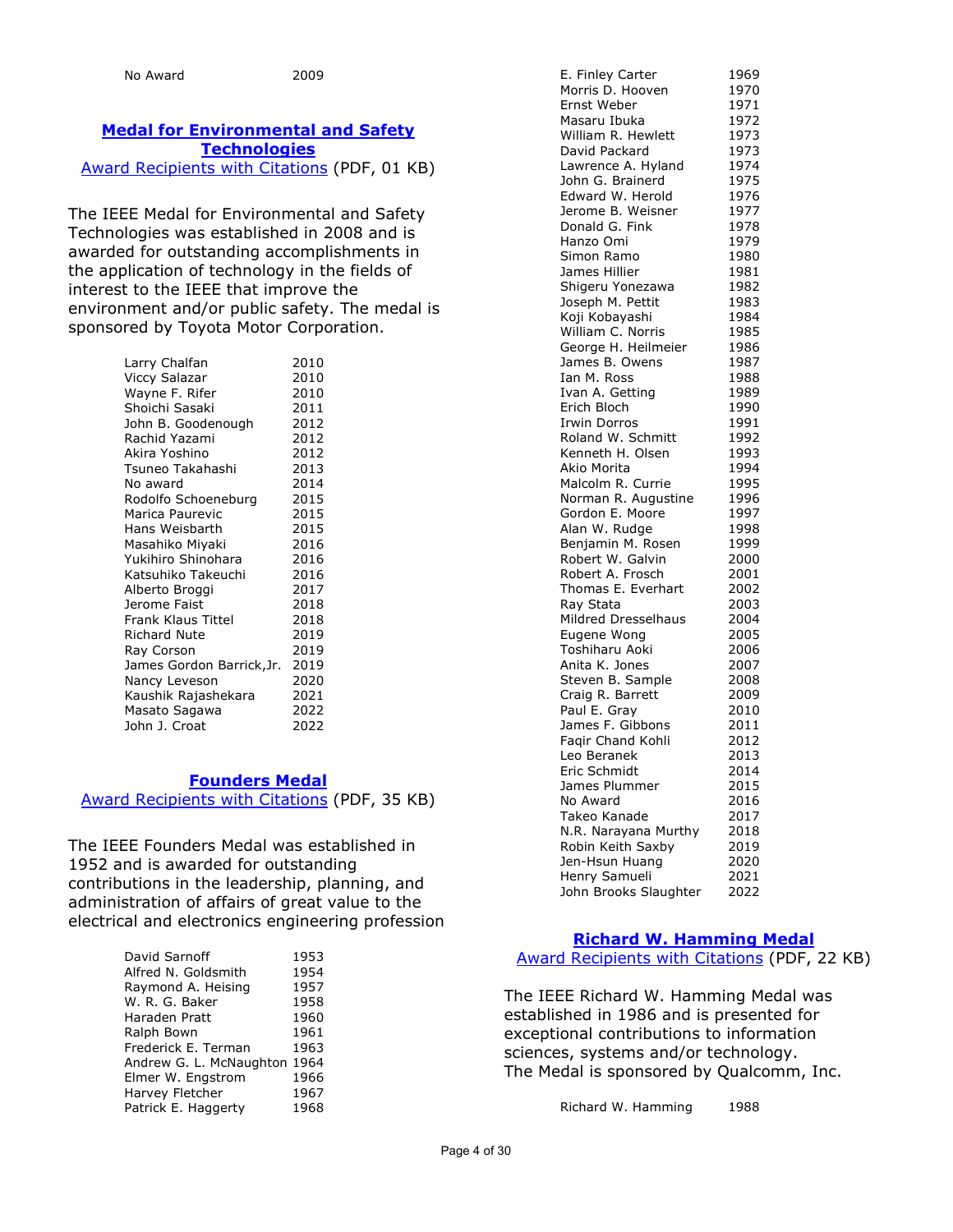| Irving S. Reed           | 1989 |
|--------------------------|------|
| Dennis M. Ritchie        | 1990 |
| Kenneth L. Thompson      | 1990 |
| Elwyn R. Berlekamp       | 1991 |
| Lotfi A. Zadeh           | 1992 |
| Jorma Rissanen           | 1993 |
| Gottfried Ungerboeck     | 1994 |
| Jacob Ziv                | 1995 |
| Mark S. Pinsker          | 1996 |
| Thomas M. Cover          | 1997 |
| David D. Clark           | 1998 |
| David A. Huffman         | 1999 |
| Solomon W. Golomb        | 2000 |
| A.G. Fraser              | 2001 |
| Peter Elias              | 2002 |
| Claude Berrou            | 2003 |
| Alain Glavieux           | 2003 |
| Jack Keil Wolf           | 2004 |
| Neil J. A. Sloane        | 2005 |
| Vladimir I. Levenshtein  | 2006 |
| Abraham Lempel           | 2007 |
| Sergio Verdú             | 2008 |
| <b>Peter Franaszek</b>   | 2009 |
| Whitfield Diffie         | 2010 |
| Martin E. Hellman        | 2010 |
| Ralph C. Merkle          | 2010 |
| <b>Toby Berger</b>       | 2011 |
| Michael G. Luby          | 2012 |
| Amin Shokrollahi         | 2012 |
| Arthur Robert Calderbank | 2013 |
| <b>Thomas Richardson</b> | 2014 |
| Rüdiger Urbanke          | 2014 |
| Imre Csiszar             | 2015 |
| Abbas El Gamal           | 2016 |
| Shlomo Shamai            | 2017 |
| Erdal Arikan             | 2018 |
| David Tse                | 2019 |
| Cynthia Dwork            | 2020 |
| Raymond W. Yeung         | 2021 |
| Madhu Sudan              | 2022 |

## **Heinrich Hertz Medal**

The IEEE Heinrich Hertz Medal was established in 1987 and is awarded for outstanding achievements in electromagnetic waves. The medal was discontinued in November 2009.

| Nathan Marcuvitz    | 1989 |
|---------------------|------|
| John D. Kraus       | 1990 |
| Leopold B. Felsen   | 1991 |
| James R. Wait       | 1992 |
| Kenneth G. Budden   | 1993 |
| Ronald N. Bracewell | 1994 |
| Jean Van Bladel     | 1995 |
| Martin A. Uman      | 1996 |
| L. R. Owen Storey   | 1997 |
| Chen-To Tai         | 1998 |
| Akira Ishimaru      | 1999 |
| Arthur A. Oliner    | 2000 |
| Adrianus T. De Hoop | 2001 |
| No Award            | 2002 |
| No Award            | 2003 |
| No Award            | 2004 |
| No Award            | 2005 |
| No Award            | 2006 |
| No Award            | 2007 |

| No Award |  |
|----------|--|
|----------|--|

2008

# **[Medal for Innovations in Healthcare](https://corporate-awards.ieee.org/corporate-awards/#medals)  [Technology](https://corporate-awards.ieee.org/corporate-awards/#medals)**

[Award Recipients with Citations](https://www.ieee.org/content/dam/ieee-org/ieee/web/org/about/awards/recipients/healthcare-rl.pdf) (PDF, 01 KB)

The IEEE Medal for Innovations in Healthcare Technology was established in 2009 and is presented for exceptional contributions to technologies and applications benefitting healthcare, medicine, and the health sciences. The medal is sponsored by the IEEE Engineering in Medicine and Biology Society.

| Ronald Nutt          | 2010 |
|----------------------|------|
| David Townsend       | 2010 |
| Harrison H. Barrett  | 2011 |
| Savio L.Y. Woo       | 2012 |
| Robert Langer        | 2013 |
| Leroy Hood           | 2014 |
| Takuo Aoyagi         | 2015 |
| Charles A. Mistretta | 2016 |
| Yulun Wang           | 2017 |
| Thomas F. Budinger   | 2018 |
| Kamil Uqurbil        | 2019 |
| Mark S. Humayun      | 2020 |
| Ruzena Bajcsy        | 2021 |
| James G. Fujimoto    | 2022 |

#### **[Jack S. Kilby Signal Processing Medal](https://corporate-awards.ieee.org/corporate-awards/#medals)**

[Award Recipients with Citations](https://www.ieee.org/content/dam/ieee-org/ieee/web/org/about/awards/recipients/kilby-rl.pdf) (PDF, 35 KB)

The IEEE Jack S. Kilby Signal Processing Medal was established in 1995 and is presented for outstanding achievements in signal processing. The Medal is sponsored by the Kilby Medal Fund.

| <b>Bernard Gold</b>     | 1997 |
|-------------------------|------|
| Charles M. Rader        | 1997 |
| Thomas G. Stockham      | 1998 |
| Lawrence R. Rabiner     | 1999 |
| James F. Kaiser         | 2000 |
| Thomas S. Huang         | 2001 |
| James W. Cooley         | 2002 |
| Hans W. Schuessler      | 2003 |
| Thomas W. Parks         | 2004 |
| James H. McClellan      | 2004 |
| Fumitada Itakura        | 2005 |
| Thomas Kailath          | 2006 |
| Alan V. Oppenheim       | 2007 |
| Robert M. Gray          | 2008 |
| Charles Sidney Burrus   | 2009 |
| Ronald Schafer          | 2010 |
| Ingrid Daubechies       | 2011 |
| <b>Clifford Carter</b>  | 2012 |
| Bishnu S. Atal          | 2013 |
| Thomas P. Barnwell, III | 2014 |
| Harry L. Van Trees      | 2015 |
| Louis Scharf            | 2016 |
| Martin Vetterli         | 2017 |
| Bede Liu                | 2018 |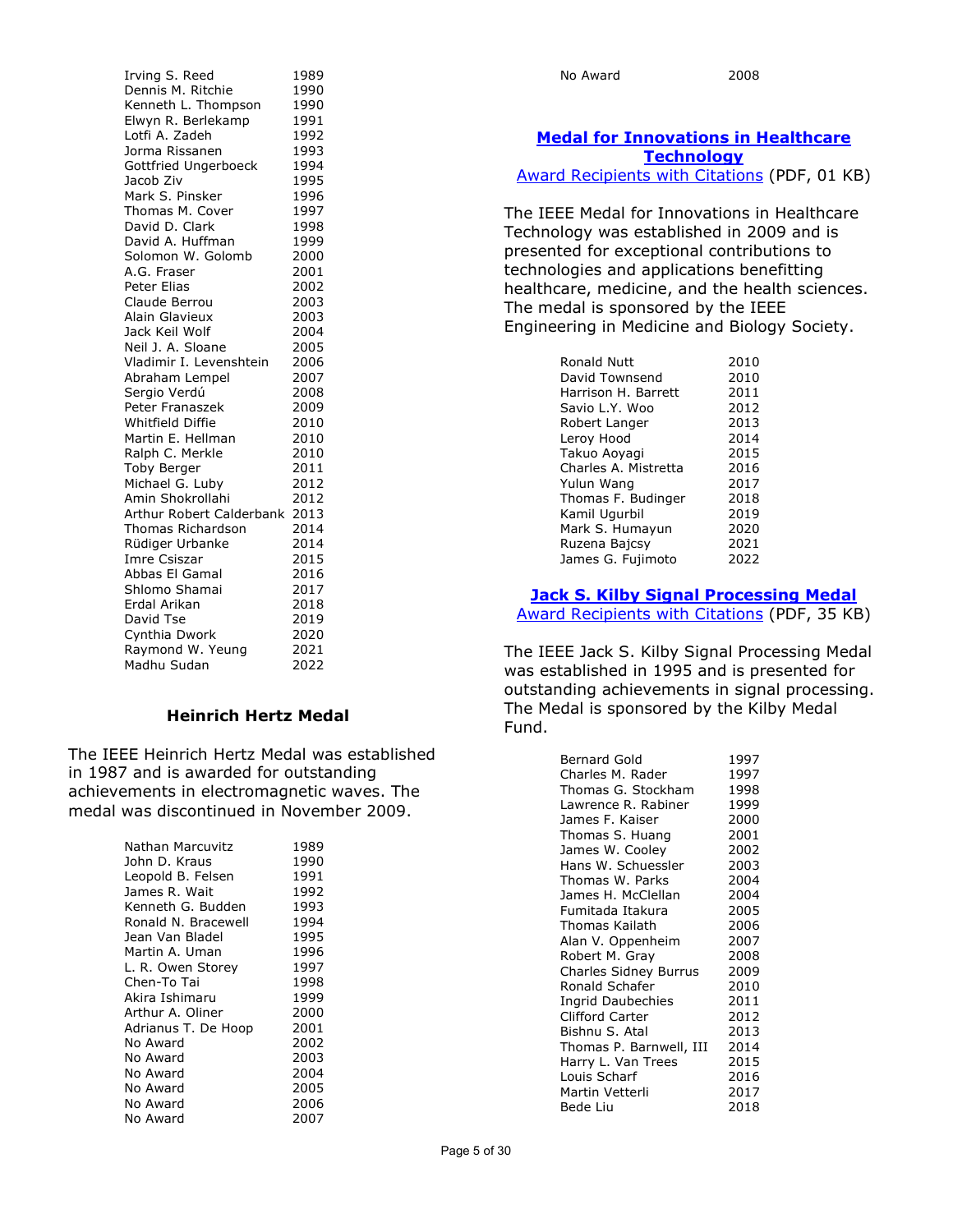| Alan Willsky         | 2019 |
|----------------------|------|
| Ramalingam Chellappa | 2020 |
| Emmanuel Candès      | 2021 |
| Terence Tao          | 2021 |
| David L. Donoho      | 2022 |

#### **Lamme Medal**

The IEEE Lamme Medal was established in 1928 and is presented for meritorious achievement in the development of electrical or electronic power apparatus or systems. The award was discontinued in August 2008.

| Allan Bertram Field  | 1928  |
|----------------------|-------|
| Rudolf E. Hellmund   | 1929  |
| William J. Foster    |       |
|                      | 1930  |
| Giuseppe Faccioli    | 1931  |
| <b>Edward Weston</b> | 1932  |
| Lewis B. Stillwell   | 1933  |
| Henry E. Warren      | 1934  |
| Vannevar Bush        | 1935  |
| Frank Conrad         | 1936  |
| Robert E. Doherty    | 1937  |
|                      |       |
| Marion A. Savage     | 1938  |
| Norman W. Storer     | 1939  |
| Comfort A. Adams     | 1940  |
| Forrest E. Ricketts  | 1941  |
| Joseph Slepian       | 1942  |
| A. H. Kehoe          | 1943  |
| S. H. Mortensen      | 1944  |
| David C. Prince      | 1945  |
|                      |       |
| J. B. MacNeill       | 1946  |
| A. M. MacCutcheon    | 1947  |
| V. K. Zworykin       | 1948  |
| C. M. Laffoon        | 1949  |
| Donald I. Bohn       | 1950  |
| Arthur E. Silver     | 1951  |
| I. F. Kinnard        | 1952  |
| F. A. Cowan          | 1953  |
| A. M. deBellis       | 1954  |
| C. R. Hanna          | 1955  |
|                      |       |
| H. H. Beverage       | 1956  |
| H. S. Black          | 1957  |
| P. L. Alger          | 1958  |
| S. Beckwith          | 1958  |
| L. W. Kilgore        | 1959  |
| John G. Trump        | 1960  |
| Charles Concordia    | 1961  |
| E. L. Harder         | 1962  |
| Loyal V. Bewley      | 1963  |
| Schedule revised     | 1964* |
| A. Uno Lamm          |       |
|                      | 1965  |
| Rene Andre Baudry    | 1966  |
| Warren P. Mason      | 1967  |
| Nathan Cohn          | 1968  |
| James D. Cobine      | 1969  |
| Harry F. Olson       | 1970  |
| Winthrop M. Leeds    | 1971  |
| Yu H. Ku             | 1972  |
| Robert H. Park       | 1972  |
| Charles S. Draper    | 1973  |
| Seymour B. Cohn      | 1974  |
|                      |       |
| Harold B. Law        | 1975  |
| C. Kumar N. Patel    | 1976  |
| Bernard M. Oliver    | 1977  |
| Harry W. Mergler     | 1978  |

| James M. Lafferty                        | 1979 |
|------------------------------------------|------|
| Eugene C. Starr                          | 1980 |
| George B. Litchford                      | 1981 |
| Marvin Chodorow                          | 1982 |
| Marion E. Hines                          | 1983 |
| William McMurray                         | 1984 |
| Loren Frank Stringer                     | 1985 |
| Ingolf Birger Johnson                    | 1986 |
| Leon K. Kirchmayer                       | 1988 |
| Eugene C. Sakshaug                       | 1989 |
| Thomas W. Dakin                          | 1990 |
| Shotaro Tominaga                         | 1991 |
| Dietrich R. Lambrecht                    | 1992 |
| Masayuki Ieda                            | 1993 |
| Michael E. Poloujadoff                   | 1994 |
| Narain G. Hingorani                      | 1995 |
| Bimal K. Bose                            | 1996 |
| Andre J. Calvaer                         | 1997 |
| Herbert H. Woodson                       | 1998 |
| B. Jayant Baliga                         | 1999 |
| Joachim Holtz                            | 2000 |
| No Award                                 | 2001 |
| Sakae Yamamura                           | 2002 |
| No Award                                 | 2003 |
| No Award                                 | 2004 |
| No Award                                 | 2005 |
| No Award                                 | 2006 |
| No Award                                 | 2007 |
| No Award                                 | 2008 |
| (*) Date of selection changed to date of |      |
| presentation.                            |      |

# **[James H. Mulligan, Jr. Education Medal](https://corporate-awards.ieee.org/corporate-awards/#medals)**

[Award Recipients](https://www.ieee.org/content/dam/ieee-org/ieee/web/org/about/awards/recipients/education-rl.pdf) with Citations (PDF, 45 KB)

The IEEE James H. Mulligan, Jr. Education Medal was established in 1956 and is awarded for a career of outstanding contributions to education in the fields of interest of IEEE. The medal was renamed in 1999 in honor of James H. Mulligan, Jr. The medal is sponsored by MathWorks, Pearson, and the IEEE Life Members Fund.

| F. E. Terman         | 1956 |
|----------------------|------|
| W. L. Everitt        | 1957 |
| J. F. Calvert        | 1958 |
| G. S. Brown          | 1959 |
| Ernst Weber          | 1960 |
| George F. Corcoran   | 1961 |
| Ernst A. Guillemin   | 1962 |
| William G. Dow       | 1963 |
| B. R. Teare, Jr.     | 1964 |
| Hugh H. Skilling     | 1965 |
| William H. Huggins   | 1966 |
| John R. Whinnery     | 1967 |
| Edward C. Jordan     | 1968 |
| Donald O. Pederson   | 1969 |
| Jacob Millman        | 1970 |
| Franz Ollendorff     | 1971 |
| M. E. Van Valkenburg | 1972 |
| Lotfi A. Zadeh       | 1973 |
| John G. Truxal       | 1974 |
| Charles A. Desoer    | 1975 |
| John G. Linvill      | 1976 |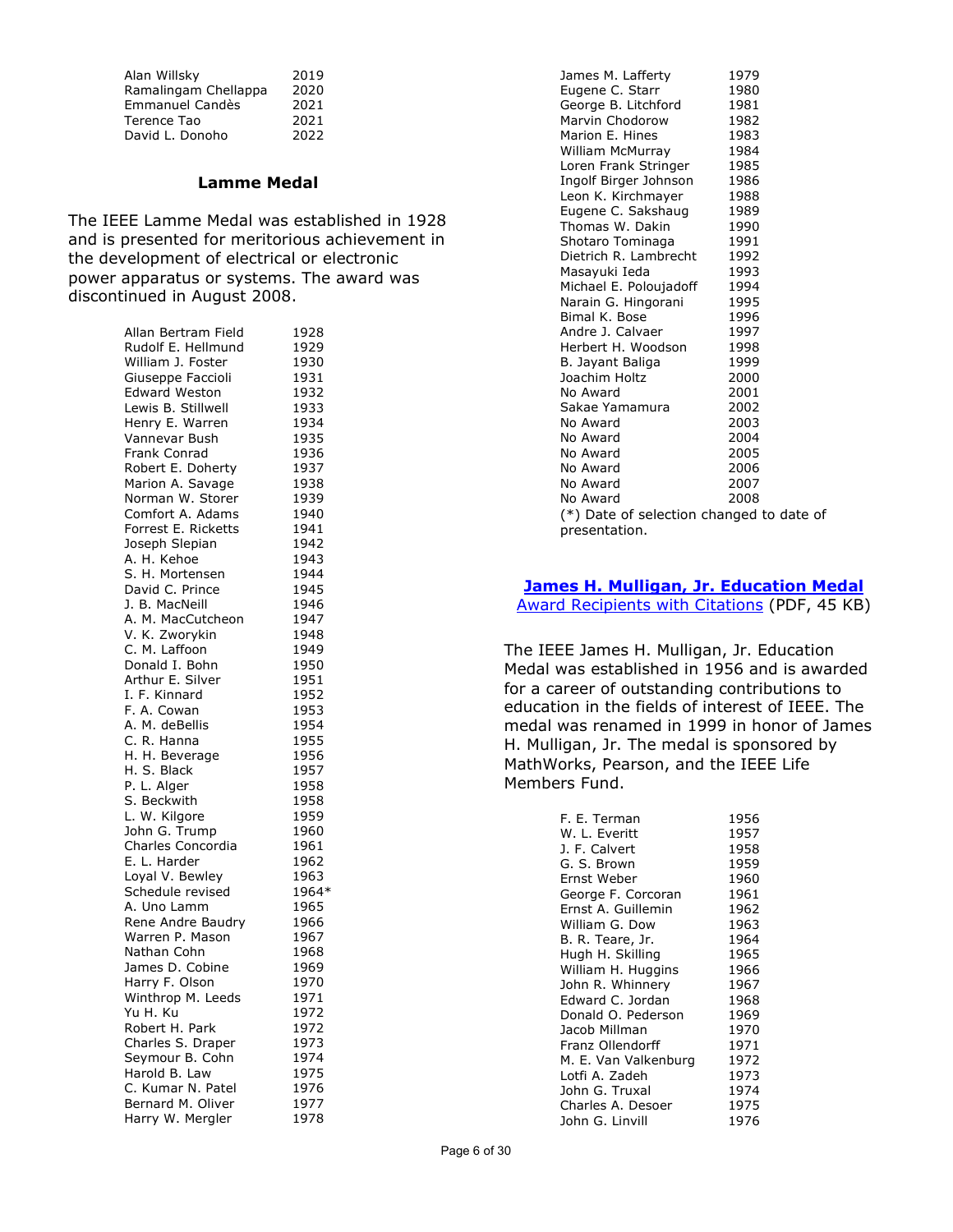Robert M. Fano 1977 Harold A. Peterson 1978 John R. Ragazzini 1979 Aldert van der Ziel 1980<br>Ernest S. Kuh 1981 Ernest S. Kuh King-Sun Fu 1982<br>Mischa Schwartz 1983 Mischa Schwartz 1983<br>Athanasios Papaoulis 1984 Athanasios Papaoulis James F. Gibbons 1985 Richard B. Adler 1986 Joseph W. Goodman 1987 Alan V. Oppenheim 1988 Ben G. Streetman 1989<br>James D. Meindl 1990 James D. Meindl Hermann A. Haus 1991 Ronald W. Schafer 1992<br>Ronald A. Rohrer 1993 Ronald A. Rohrer 1993<br>Chung Laung Liu 1994 Chung Laung Liu Thomas Kailath 1995 Adel S. Sedra 1996 David A. Hodges 1997 Stephen W. Director 1998 Andries van Dam 1999 David A. Patterson 2000 Brian D. O. Anderson 2001<br>Petar V. Kokotovic 2002 Petar V. Kokotovic Yasuharu Suematsu 2003 Paul R. Gray 1992 2004<br>
H. Vincent Poor 1990 2005 H. Vincent Poor 2005 Sanjit K. Mitra Andrew S. Tanenbaum 2007 Joseph Bordogna 2008<br>Jose B. Cruz 2009 Jose B. Cruz Randy H. Katz 2010 Raj Mittra 2011 Fawwaz T. Ulaby 2012 J. David Irwin 2013 John George Proakis 2014 Richard Gordon Baraniuk 2015 Simon S. Haykin 2016 Stephen P. Boyd 2017 Delores M. Etter 2018 John G. Webster 2019 Leah Jamieson 2020 John D. Cressler 2021 Ned Mohan 2022

#### **[Jun-ichi Nishizawa Medal](https://corporate-awards.ieee.org/corporate-awards/#medals)**

[Award Recipients with Citations](https://www.ieee.org/content/dam/ieee-org/ieee/web/org/about/awards/recipients/nishizawa-rl.pdf) (PDF, 35 KB)

The IEEE Jun-ichi Nishizawa Medal was established in 2002 and is awarded for outstanding contributions to material and device science technology, including practical application. The medal is sponsored by the Federation of Electric Power Companies, Japan.

| Frederick H. Dill       | 2004 |
|-------------------------|------|
| Jerry M. Woodall        | 2005 |
| Hideo Sunami            | 2006 |
| Mitsumasa Koyanagi      | 2006 |
| Kiyoo Itoh              | 2006 |
| Nicolaas Frans De Rooij | 2007 |
| Wolfgang Helfrich       | 2008 |
| Martin Schadt           | 2008 |
| James Fergason          | 2008 |

| Chenming Hu         | 2009 |
|---------------------|------|
| Richard M. Swanson  | 2010 |
| Bernard Lechner     | 2011 |
| Peter Brody         | 2011 |
| Fang-Chen Luo       | 2011 |
| Mark T. Bohr        | 2012 |
| Robert S. Chau      | 2012 |
| Tahir Ghani         | 2012 |
| Burn Lin            | 2013 |
| Franz Laermer       | 2014 |
| Andrea Urban        | 2014 |
| Dimitri Antoniadis  | 2015 |
| Masayoshi Esashi    | 2016 |
| Ching W. Tang       | 2017 |
| Stephen R. Forrest  | 2017 |
| Mark Thompson       | 2017 |
| Joe C. Campbell     | 2018 |
| Yasuhiko Arakawa    | 2019 |
| Pallab Bhattacharya | 2019 |
| Dieter Bimberg      | 2019 |
| Paul Daniel Dapkus  | 2020 |
| James J. Coleman    | 2021 |
| Umesh K. Mishra     | 2022 |
|                     |      |

# **[Robert N. Noyce Medal](https://corporate-awards.ieee.org/corporate-awards/#medals)** [Award Recipients with Citations](https://www.ieee.org/content/dam/ieee-org/ieee/web/org/about/awards/recipients/noyce-rl.pdf) (PDF, 35 KB)

The IEEE Robert N. Noyce Medal was established in 1999 and is awarded for exceptional contributions to the microelectronics industry. The medal is funded in perpetuity through an endowment from Intel Corporation.

| Morris Chang           | 2000 |
|------------------------|------|
| Hajime Sasaki          | 2001 |
| Yoshio Nishi           | 2002 |
| Donald R. Scifres      | 2003 |
| Craig R. Barrett       | 2004 |
| Wilfred J. Corrigan    | 2005 |
| Shoichiro Yoshida      | 2006 |
| Aart J. De Geus        | 2007 |
| Paul R. Gray           | 2008 |
| Eliyahou Harari        | 2009 |
| James C. Morgan        | 2010 |
| Pasquale Pistorio      | 2011 |
| Yoon-Woo Lee           | 2012 |
| Sunlin Chou            | 2013 |
| Youssef A. El-Mansy    | 2013 |
| John E. Kelly, III     | 2014 |
| Martin van den Brink   | 2015 |
| Takeuo Sugano          | 2016 |
| Henry I. Smith         | 2017 |
| Tsugio Makimoto        | 2018 |
| Antun Domic            | 2019 |
| Susumu Kohyama         | 2020 |
| Lisa Su                | 2021 |
| Jason (Jingsheng) Cong | 2022 |

## **[Dennis J. Picard Medal for Radar](https://corporate-awards.ieee.org/corporate-awards/#medals)**

**[Technologies and Applications](https://corporate-awards.ieee.org/corporate-awards/#medals)** [Award Recipients with Citations](https://www.ieee.org/content/dam/ieee-org/ieee/web/org/about/awards/recipients/picard-rl.pdf) (PDF, 35 KB)

The IEEE Dennis J. Picard Medal for Radar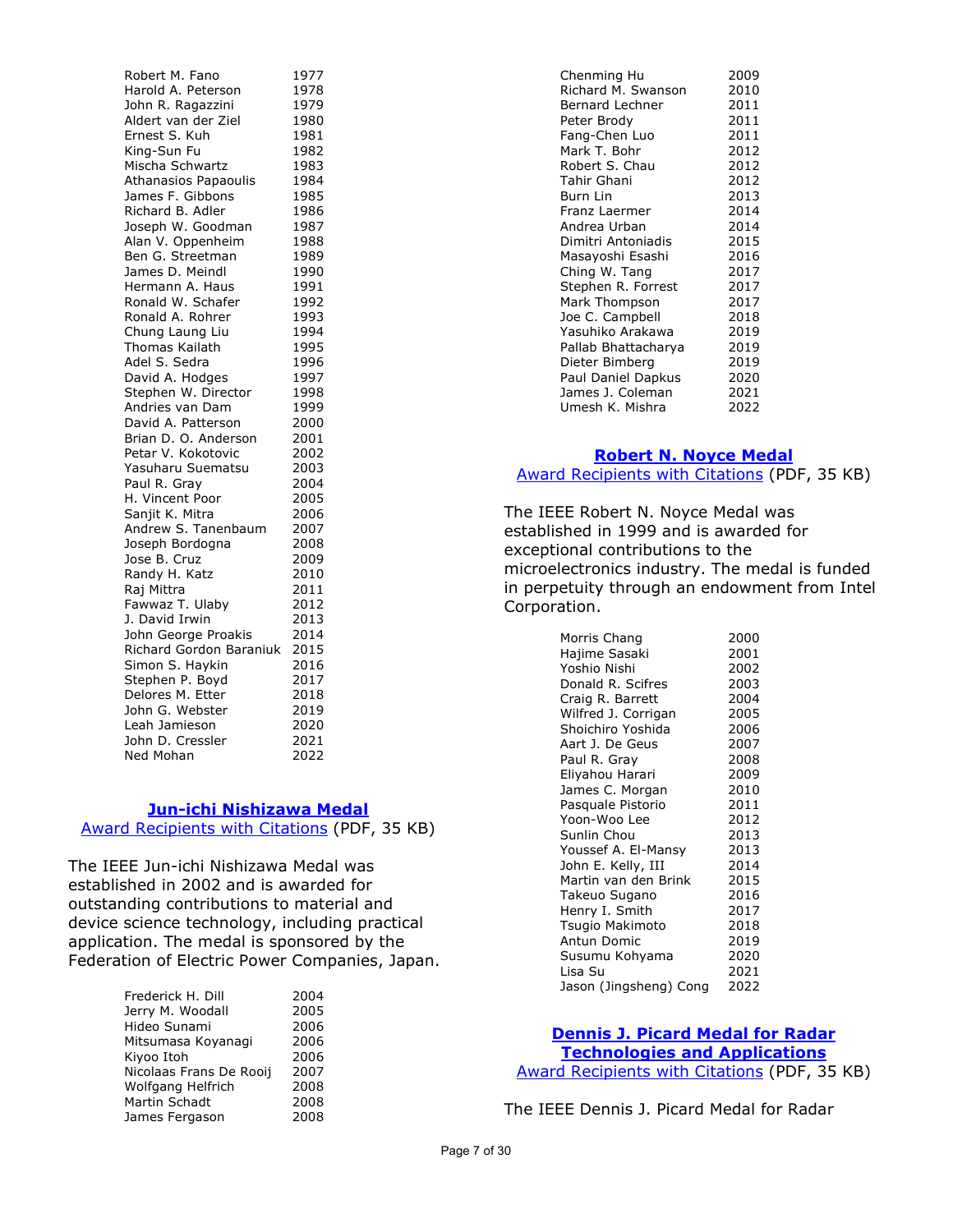Technologies and Applications was established in 1999 and is awarded for outstanding accomplishments in advancing the fields of radar technologies and their applications. The medal is sponsored by Raytheon Company.

> Merrill Skolnik 2000 Fritz Steudel 2001 David K. Barton 2002 William A. Skillman 2003 David Atlas 1988 2004<br>William J. Caputi, Jr. 2005 William J. Caputi, Jr. Eli Brookner 2006 Russell K. Raney 2007<br>Yaakov Bar-Shalom 2008 Yaakov Bar-Shalom 2008<br>Philip M. Woodward 2009 Philip M. Woodward Alfonso Farina 2010 James Headrick 2011 Karl Gerlach 2012 Michael Wicks 2013 Yuri Abramovich 2014 Marshall Greenspan 2015 Nadav Levanon 2016 Hugh Griffiths 2017<br>Mark Edward Davis 2018 Mark Edward Davis Richard Klemm 2019 Joseph R. Guerci 2020 Simon Haykin 2021<br>Moeness G. Amin 2022 Moeness G. Amin

### **[Medal in Power Engineering](https://corporate-awards.ieee.org/corporate-awards/#medals)**

[Award Recipients with Citations](https://www.ieee.org/content/dam/ieee-org/ieee/web/org/about/awards/recipients/pwr-engrg-rl.pdf) (PDF, 22 KB)

The IEEE Medal in Power Engineering was established in 2008 and is awarded for outstanding contributions to the technology associated with the generation, transmission, distribution, application and utilization of electric power for the betterment of society. The medal is sponsored by IEEE Industry Applications Society, IEEE Industrial Electronics Society, IEEE Power Electronics Society, and the IEEE Power & Energy Society.

| Prabha S. Kundur              | 2010 |
|-------------------------------|------|
| William F. Tinney             | 2011 |
| Edmund O. Schweitzer III 2012 |      |
| Hermann W. Dommel             | 2013 |
| Thomas Anthony Lipo           | 2014 |
| Fred C. Lee                   | 2015 |
| Arun G. Phadke                | 2016 |
| Marian P. Kazmierkowski       | 2017 |
| Hirofumi Akagi                | 2018 |
| Lionel Olav Barthold          | 2019 |
| Rik W. De Doncker             | 2020 |
| Praveen K. Jain               | 2021 |
| Thomas M. Jahns               | 2022 |
|                               |      |

#### **[Simon Ramo Medal](https://corporate-awards.ieee.org/corporate-awards/#medals)**

[Award Recipients with Citations](https://www.ieee.org/content/dam/ieee-org/ieee/web/org/about/awards/recipients/ramo-rl.pdf) (PDF, 35 KB)

The IEEE Simon Ramo Medal was established in

1982 and is awarded for exceptional achievement in systems engineering and systems science. The medal is sponsored by Northrop Grumman Corporation.

> Samuel C. Phillips 1984 Amaldo M. Angelini 1986<br>William W. Simmons 1987 William W. Simmons 1987<br>John S. Mavo 1988 John S. Mayo 1988<br>Edward H. Sussenguth 1989 Edward H. Sussenguth Paul E. Green, Jr. 1991<br>Claud M. Davis 1993 Claud M. Davis 1993<br>Jack M. Sipress 1994 Jack M. Sipress Joseph T. Threston 1995<br>Donald Lleonard 1996 Donald J. Leonard No Award 1997 No Award 1998 No Award 1999<br>Andrew P. Sage 2000 Andrew P. Sage Kurt E. Petersen 2001 Bradford Wells Parkinson 2002 David R. Heebner 2003<br>Boris E. Chertok 2004 Boris E. Chertok Nikolai N. Sheremetevsky 2004 Neal A. Richardson George Gelb 2005 Baruch Berman 2005 Donald C. Wetzel 2006 Victor B. Lawrence 2007 Chrysostomos L. Nikias 2008 Albert F. Myers 2009<br>Barry W. Boehm 2010 Barry W. Boehm Neil Siegel 2011<br>William "Red" Whittaker 2012 William "Red" Whittaker 2012<br>B. Gentry Lee 2013 B. Gentry Lee Lyndon Evans 2014 Paul Kaminski 2015 John P. Lehoczky 2016 Ragunathan Rajkumar 2016 Lui Sha 2016 John Baras 2017 Heinz Stoewer 2018 Harold Lawson 2019<br>Byrana N. Suresh 2020 Byrana N. Suresh 2020<br>K. Sivan 2020 K. Sivan Elisabeth Paté-Cornell 2021 Pravin P. Varaiya 2022

#### **[John von Neumann Medal](https://corporate-awards.ieee.org/corporate-awards/#medals)**

[Award Recipients with Citations](https://www.ieee.org/content/dam/ieee-org/ieee/web/org/about/awards/recipients/von-neumann_rl.pdf) (PDF, 36 KB)

The IEEE John von Neumann Medal was established in 1990 and is presented for outstanding achievements in computer-related science and technology. The Medal is sponsored by IBM Corporation.

| C. Gordon Bell           | 1992 |
|--------------------------|------|
| Frederick P. Brooks, Jr. | 1993 |
| John Cocke               | 1994 |
| Donald E. Knuth          | 1995 |
| Carver A. Mead           | 1996 |
| Maurice V. Wilkes        | 1997 |
| Ivan E. Sutherland       | 1998 |
| Douglas C. Engelbart     | 1999 |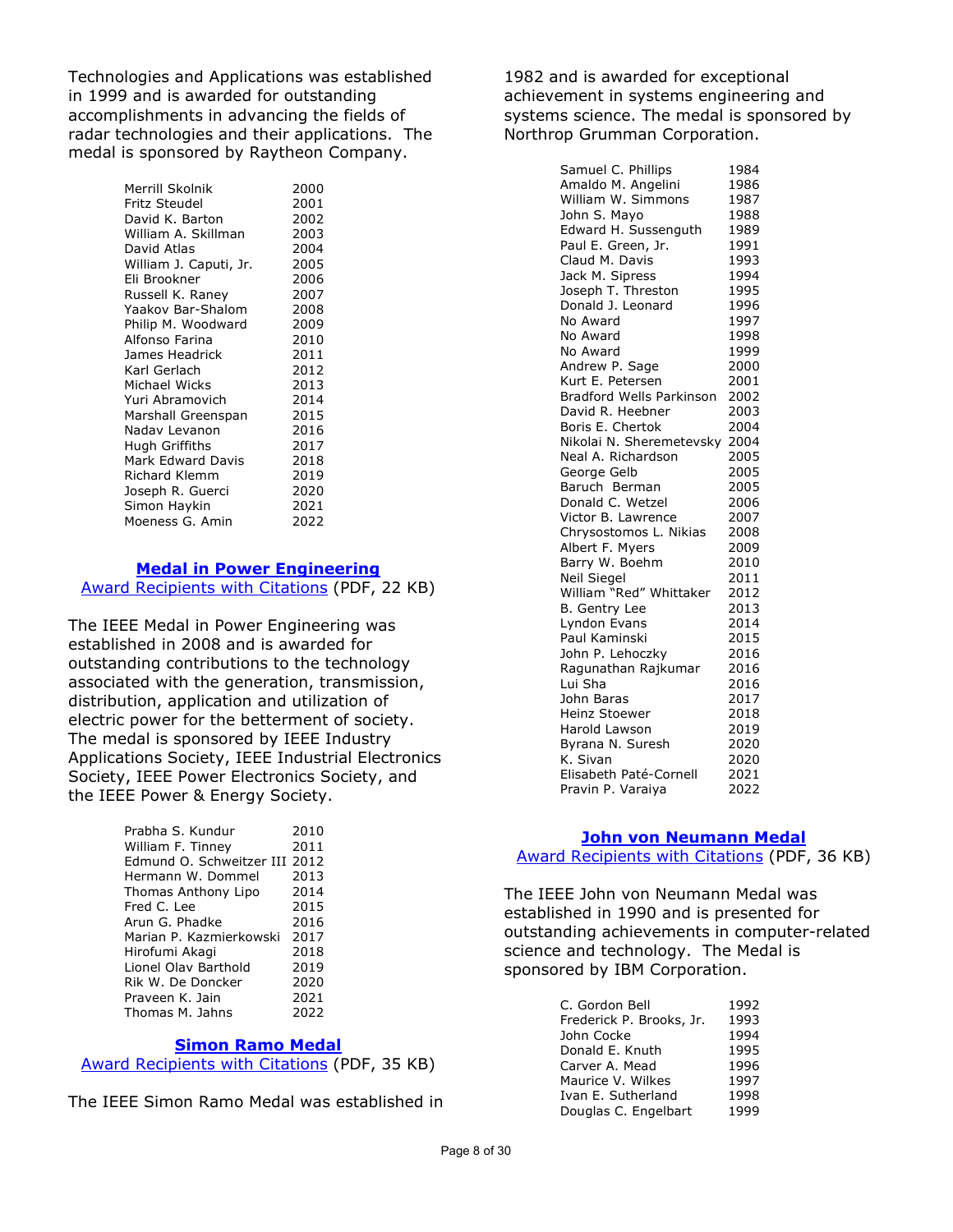| John L. Hennessy          | 2000 |
|---------------------------|------|
| David A. Patterson        | 2000 |
| Butler W. Lampson         | 2001 |
| Ole-Johan Dahl            | 2002 |
| Kristen Nygaard           | 2002 |
| Alfred V. Aho             | 2003 |
| Barbara H. Liskov         | 2004 |
| Michael Stonebraker       | 2005 |
| Edwin Catmul              | 2006 |
| <b>Charles Thacker</b>    | 2007 |
| Leslie Lamport            | 2008 |
| Susan L. Graham           | 2009 |
| John Hopcroft             | 2010 |
| Jeffrey D. Ullman         | 2010 |
| C.A.R. (Tony) Hoare       | 2011 |
| <b>Edward McCluskey</b>   | 2012 |
| Jack Dennis               | 2013 |
| Cleve Moler               | 2014 |
| James A. Gosling          | 2015 |
| Christos H. Papadimitriou | 2016 |
| Vladimir Vapnik           | 2017 |
| <b>Patrick Cousot</b>     | 2018 |
| Eva Tardos                | 2019 |
| Michael I. Jordan         | 2020 |
| Jeffrey Adgate Dean       | 2021 |
| Deborah Estrin            | 2022 |

# **[IEEE/RSE JAMES CLERK MAXWELL MEDAL](https://corporate-awards.ieee.org/corporate-awards/#medals)**

[Award Recipients with Citations](https://www.ieee.org/content/dam/ieee-org/ieee/web/org/about/awards/recipients/maxwell-rl.pdf) (PDF, 34 KB)

The IEEE/RSE Wolfson James Clerk Maxwell Medal was established in 2006 and is awarded for groundbreaking contributions that have had an exceptional impact on the development of electronics and electrical engineering or related fields.

| Irwin M. Jacobs<br>Andrew J. Viterbi | 2007<br>2007 |
|--------------------------------------|--------------|
| Sir Timothy Berners-Lee              | 2008         |
| A. Sangiovanni- Vinentelli           | 2009         |
| Amar G. Bose                         | 2010         |
| Marcian Edward Hoff                  | 2011         |
| Gerhard Sessler                      | 2012         |
| Richard M. White                     | 2013         |
| Richard S. Muller                    | 2013         |
| David Neil Payne                     | 2014         |
| Lynn Conway                          | 2015         |
| Geoffrey Hinton                      | 2016         |
| No Award                             | 2017         |
| Thomas Bryn Haug                     | 2018         |
| <b>Philippe Dupuis</b>               | 2018         |
| David Flynn                          | 2019         |
| David Jaggar                         | 2019         |
| No Award                             | 2020         |
| Evelyn Lynn Hu                       | 2021         |
| Ingo Wolff                           | 2022         |

# **IEEE RECOGNITIONS**

## **[IEEE HONORARY MEMBERSHIP](https://corporate-awards.ieee.org/corporate-awards/#recognitions)**

[Award Recipients with Citations](https://www.ieee.org/content/dam/ieee-org/ieee/web/org/about/awards/recipients/hon-mem-rl.pdf) (PDF, 37 KB)

IEEE Honorary Members are elected by the IEEE

Board of Directors from among those who have rendered meritorious service to mankind in IEEE's designated fields of interest and who are not members of the IEEE. The award is sponsored by IEEE.

| John Bardeen                       | 1981 |
|------------------------------------|------|
| Walter H. Brattain                 | 1981 |
| Edwin H. Land                      | 1981 |
| Brian W. Josephson                 | 1982 |
| Donald E. Knuth                    | 1982 |
| Wolfgang K. H. Panofsky            | 1982 |
| George D. Dantzig                  | 1983 |
| Cecil H. Green                     | 1983 |
| Norman Ramsey                      | 1983 |
| M. G. K. Menon                     | 1984 |
| Herbert A. Simon                   | 1984 |
| Hideo Yamashita                    | 1985 |
| Arthur E. Bryson, Jr.              | 1986 |
| Gene H. Golub                      | 1987 |
| Arno A. Penzias                    | 1987 |
| Luis W. Alvarez                    | 1988 |
| No Award                           | 1989 |
| No Award                           | 1990 |
| Akio Morita                        | 1991 |
| Mark Krivocheev                    | 1992 |
| Robert W. Galvin                   | 1993 |
| Michael Carpentier                 | 1994 |
| Ralph E. Gomory                    | 1994 |
| Lars Henry Ramquist                | 1995 |
| Leon M. Lederman                   | 1996 |
| Hiroyuki Mizuno                    | 1996 |
| Pekka J. Tarjanne                  | 1997 |
| Pavagada V. Indiresan              | 1998 |
| Sheila E. Widnall                  | 1998 |
| No Award                           | 1999 |
| Norio Ohga                         | 2000 |
| Charles M. Geschke                 | 2001 |
| James C. Morgan                    | 2002 |
| Jorma Ollila                       | 2003 |
| Tadashi Sasaki                     | 2003 |
| No Award                           | 2004 |
| Dean Kamen                         | 2005 |
| Vladimir Rokhlin                   | 2006 |
| Ian C. McRae                       | 2007 |
| Tsutae Shinoda                     | 2007 |
| Jong Yong Yun                      | 2008 |
| Gerald Posakony                    | 2009 |
| N. R. Narayana Murthy              | 2010 |
| Avul Pakir Jainulabdeen            |      |
| Abdul Kalam                        | 2011 |
| Wang Jianzhou                      | 2011 |
| Yoshio Utsumi                      | 2012 |
| No award                           | 2013 |
| Shirley M. Tilghman                | 2014 |
| Elon Musk                          | 2015 |
| Serge Haroche                      | 2016 |
| Rodolfo Zich                       | 2016 |
| James Dyson                        | 2017 |
| Mihal (Mike) Lazaridis             | 2018 |
| Anton Zeilinger                    | 2018 |
| <b>Telle Whitney</b>               | 2019 |
| <b>Borys Paton</b>                 | 2020 |
| Edward C. Stone                    | 2021 |
| Calyampudi Radhakrishna (C.R.) Rao | 2022 |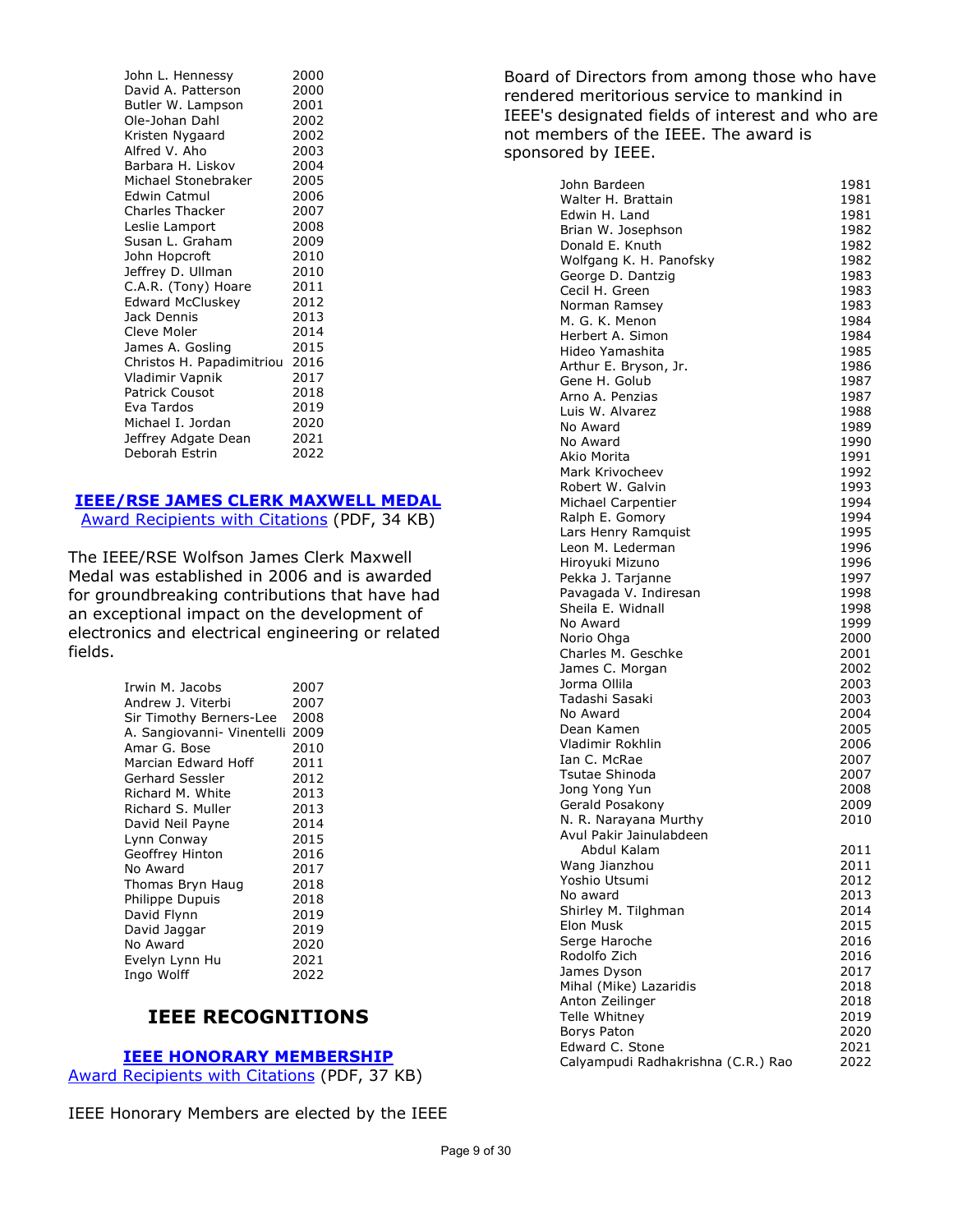# **[IEEE THEODORE W. HISSEY OUTSTANDING](https://corporate-awards.ieee.org/corporate-awards/#recognitions)  [YOUNG PROFESSIONAL AWARD](https://corporate-awards.ieee.org/corporate-awards/#recognitions)**

[Award Recipients with Citations](https://www.ieee.org/content/dam/ieee-org/ieee/web/org/about/awards/recipients/hissey-rl.pdf) (PDF, 78 KB)

The IEEE Theodore W. Hissey Outstanding Young Professional Award, established in 2017, may be awarded to a young professional for contributions to the technical community and IEEE fields of interest. The Award is sponsored by IEEE.

| Mario Milicevic            | 2019 |
|----------------------------|------|
| Sampathkumar Veeraraghavan | 2020 |
| Kartik Kulkarni            | 2021 |
| Edhem Custovic             | 2022 |

# **IEEE SERVICE AWARDS**

**[Richard M. Emberson Award](https://corporate-awards.ieee.org/corporate-awards/#recognitions)**

[Award Recipients with Citations](https://www.ieee.org/content/dam/ieee-org/ieee/web/org/about/awards/recipients/emberson-rl.pdf) (PDF, 25 KB)

The IEEE Richard M. Emberson Award was established in 1986 and is presented for distinguished service advancing the technical objectives of the IEEE. The Award is sponsored by the IEEE Technical Activities Board.

| Merlin G. Smith         | 1988 |
|-------------------------|------|
| Jose B. Cruz, Jr.       | 1989 |
| <b>Harold Chestnut</b>  | 1990 |
| Stephen J. Kahne        | 1991 |
| Bruno O. Weinschel      | 1992 |
| William R. Tackaberry   | 1993 |
| Oscar N. Garcia         | 1994 |
| Theodore W. Hissey, Jr. | 1995 |
| Theodore S. Saad        | 1996 |
| Friedolf M. Smits       | 1997 |
| H. Troy Nagle           | 1998 |
| Edward A. Parrish       | 1999 |
| J. David Irwin          | 2000 |
| Charles J. Robinson     | 2001 |
| Robert W. Lucky         | 2002 |
| Wilfred Kenneth Dawson  | 2003 |
| Kenneth R. Laker        | 2004 |
| Lloyd A. (Pete) Morley  | 2005 |
| Don Bolle               | 2006 |
| No Award                | 2007 |
| James T. (Tom) Cain     | 2008 |
| Harold L. Flescher      | 2009 |
| James M. Tien           | 2010 |
| Donald C. Loughry       | 2011 |
| <b>Bruce Eisenstein</b> | 2012 |
| Leah H. Jamieson        | 2013 |
| Wanda K. Reder          | 2014 |
| Raymond S. Larsen       | 2015 |
| Stephen Weinstein       | 2016 |
| David Hodges            | 2017 |
| Donald Heirman          | 2018 |
| Marcel Keschner         | 2019 |
| John Vig                | 2020 |
| Lewis Terman            | 2021 |
| Frederick C. Mintzler   | 2022 |

**[Haraden Pratt Award](https://corporate-awards.ieee.org/corporate-awards/#recognitions)** [Award Recipients with Citations](https://www.ieee.org/content/dam/ieee-org/ieee/web/org/about/awards/recipients/pratt-rl.pdf) (PDF, 31 KB)

The IEEE Haraden Pratt Award was established in 1971 and is presented for outstanding volunteer service to the IEEE. The Award is sponsored by the **IEEE Foundation**.

| Alfred N. Goldsmith     | 1972  |
|-------------------------|-------|
| Elgin B. Robertson, Sr. | 1973  |
| James H. Mulligan, Jr.  | 1974  |
| Walter J. Barrett       | 1975  |
| Clarence H. Linder      | 1976  |
| Schedule revised        | 1977* |
| Ivan S. Coggeshall      | 1978  |
| John D. Ryder           | 1979  |
| Raymond W. Sears        | 1980  |
| Robert H. Tanner        | 1981  |
| Thomas H. Lee           | 1983  |
| William W. Middleton    | 1984  |
| Donald S. Brereton      | 1985  |
| Robert C. Winton        | 1986  |
| Robert F. Cotellessa    | 1987  |
| Irene C. Peden          | 1988  |
| Edward J. Doyle         | 1989  |
| Robert M. Saunders      | 1990  |
| Thelma Estrin           | 1991  |
| Richard J. Backe        | 1992  |
| Harold S. Goldberg      | 1993  |
| Ronald G. Hoelzeman     | 1994  |
| Henry L. Bachman        | 1995  |
| Walter E. Proebster     | 1996  |
| Robert A. Rivers        | 1997  |
| Frederick T. Andrews    | 1998  |
| Vijay K. Bhargava       | 1999  |
| Charles A. Eldon        | 2000  |
| Arthur P. Stern         | 2001  |
| Robert T. H. Alden      | 2002  |
| Charles Turner          | 2003  |
| Jerry Yeargan           | 2004  |
| Daniel Benigni          | 2005  |
| Antonio C. Bastos       | 2006  |
| Luis T. Gandia          | 2007  |
| Maurice Papo            | 2008  |
| James H. Beall          | 2009  |
| Raymond D. Findlay      | 2010  |
| Levent Onural           | 2011  |
| Hugh Rudnick            | 2012  |
| Barry L. Shoop          | 2013  |
| V. Prasad Kodali        | 2014  |
| Fumio Harashima         | 2015  |
| Moshe Kam               | 2016  |
| John T. Barr            | 2017  |
| Loretta J. Arellano     | 2018  |
| David Green             | 2019  |
| Mary Ellen Randall      | 2020  |
| Evelyn H. Hirt          | 2021  |
| Joseph V. Lillie        | 2022  |
|                         |       |

(\*) Date of selection changed to date of presentation.

# **IEEE CORPORATE RECOGNITIONS**

**[Corporate Innovation Award](https://corporate-awards.ieee.org/corporate-awards/#recognitions)**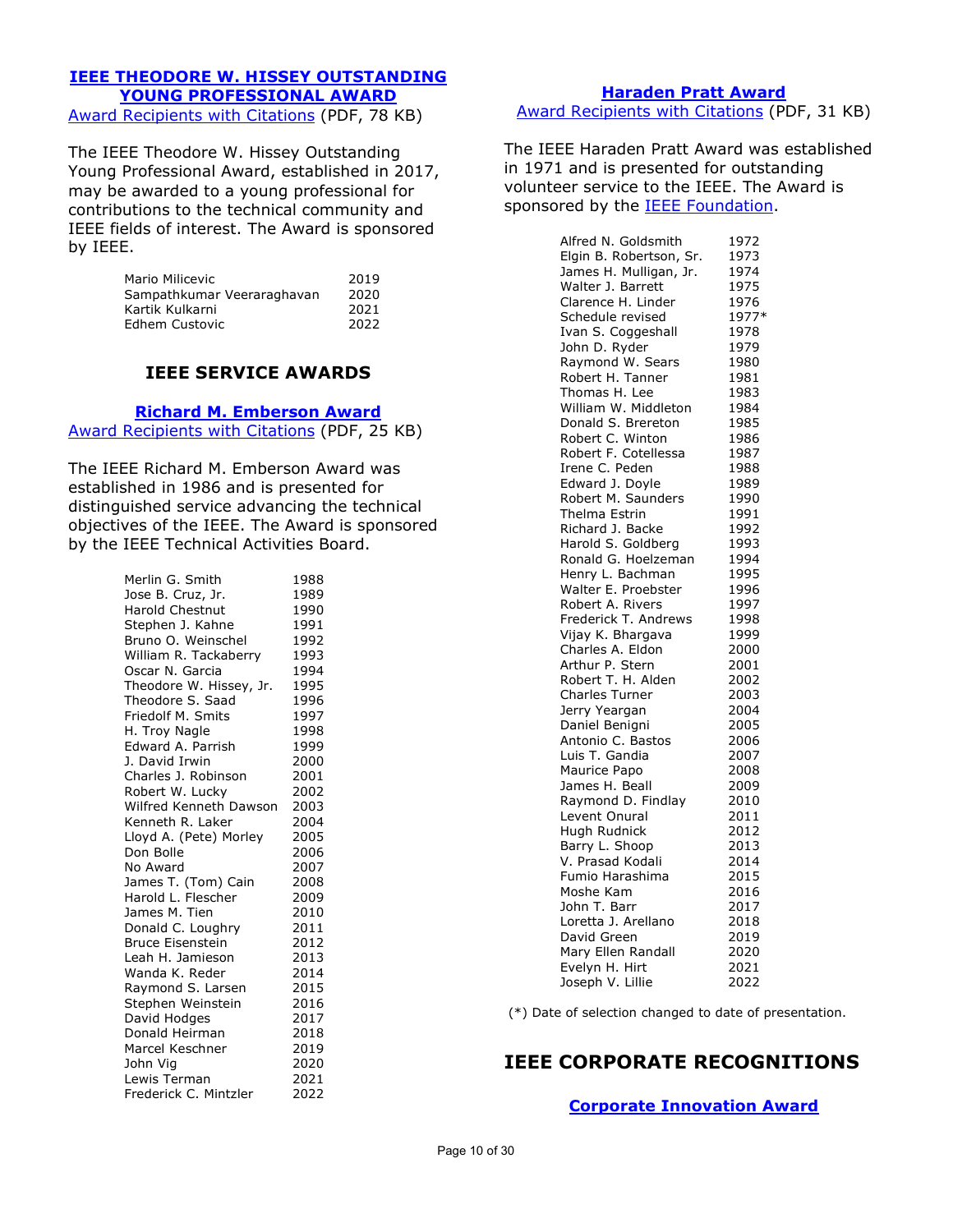The Corporate Innovation Award was established in 1985 as the Corporate Innovation Recognition and is presented for outstanding innovation by an organization in an IEEE field of interest. The award is sponsored by IEEE.

> Intel Corporation 1986 Southern California 1986<br>Sony Cornoration 1987 Sony Corporation 1987<br>
> IBM Corporation 1987 IBM Corporation AT&T Bell Laboratories 1988 Hewlett-Packard Company 1989 IBM Corp. - Somers, NY 1990 Apple Computer, Inc. 1991 Ericsson Radio Systems AB 1992 Philips Electronics 1992 Jet Propulsion Laboratory 1993 Bellcore 1994 IBM Corp. - Armonk, NY 1995 Texas Instruments/Digital Signal Processing Group 1996 Motorola, Inc. Microsoft Corporation 1998 BBN Technologies 1999 Nokia Corporation 1999 Lucent Technologies 2000 Sun Microsystems 2000 No Award 2001 Cadence DesignSystems, Inc. 2002 Seiko Epson Corporation 2002 Taiwan Semiconductor Manufacturing Co., Ltd. 2002 Xerox Corporation 2003 Titan Corporation 2003 Hewlett-Packard Company 2004 QUALCOMM, Inc. 2004 AMD 2005 NTT DoCoMo 2005 ARM Limited 2006 Toyota Motor Corporation 2007 Texas Instruments DLP Products 2007 Research in Motion 2008 Corning, Inc. 2009 IBM T.J. Watson Research Center 2009 Samsung Electronics Co., Ltd 2010 IMEC 2011 SANYO Electric Co., Ltd. 2012 Applied Materials, Inc. 2013 Defense Advanced Research Projects (DARPA) 2014 Sandisk Corporation 2015 Intel Corporation 2016 Analog Devices, Inc. 2017<br>Pixar Animation Studios 2018 Pixar Animation Studios Bose Corporation 2019 Apple, Inc. 2020 Taiwan Semiconductor Manufacturing Company, Ltd. 2021 The Argo Program 2022

#### **Ernst Weber Managerial Leadership Award**

The IEEE Ernst Weber Managerial Leadership Award was established in 1985 as the Ernst Weber Engineering Leadership Recognition and is awarded for exceptional managerial leadership in the fields of interest to the IEEE. The award is sponsored by IEEE. The award was discontinued after 2016.

| William C. Norris     | 1986 |
|-----------------------|------|
| Kenneth H. Olsen      | 1986 |
| Andrew S. Grove       | 1987 |
| Ralph E. Gomory       | 1988 |
| Arnaldo M. Angelini   | 1989 |
| Roland W. Schmitt     | 1989 |
| <b>Irwin Dorros</b>   | 1990 |
| Edson Fregni          | 1990 |
| Seymour R. Cray       | 1991 |
| Bernard M. Gordon     | 1992 |
| Percy Barnevik        | 1993 |
| Clarence G. Thornton  | 1994 |
| John B. Terry         | 1995 |
| Alan G. Chynoweth     | 1996 |
| Sol Triebwasser       | 1996 |
| William J. Weisz      | 1997 |
| John H. Crawford      | 1997 |
| Jerome Swartz         | 1998 |
| Angus McMillian Tait  | 1998 |
| Bernard S. Meyerson   | 1999 |
| Joel S. Birnbaum      | 2000 |
| Michael J. Birck      | 2001 |
| Chris Earnshaw        | 2001 |
| No Award              | 2002 |
| William J. Spencer    | 2003 |
| Pasquale Pistorio     | 2004 |
| No Award              | 2005 |
| No Award              | 2006 |
| Narayana N. R. Murthy | 2007 |
| No Award              | 2008 |
| No Award              | 2009 |
| Hidehito Obayashi     | 2010 |
| Tze-Chiang Chen       | 2011 |
| Tetsuya Iizuka        | 2012 |
| Gururaj Deshpande     | 2013 |
| Paul E. Jacobs        | 2014 |
| Shang-Yi Chiang       | 2015 |
| David Fairbanks Welch | 2016 |

# **IEEE PRIZE PAPER AWARDS**

### **W. R. G. Baker Award**

The IEEE W. R. G. Baker Award was established in 1956 and is presented for the most outstanding paper reporting original work published in any IEEE archival publications (such as TRANSACTIONS, JOURNALS, and LETTERS), MAGAZINES, or PROCEEDINGS published during a three to five year window prior to the presentation of the award. It is sponsored by the IEEE Circuits and Systems, Communications, Control Systems, Information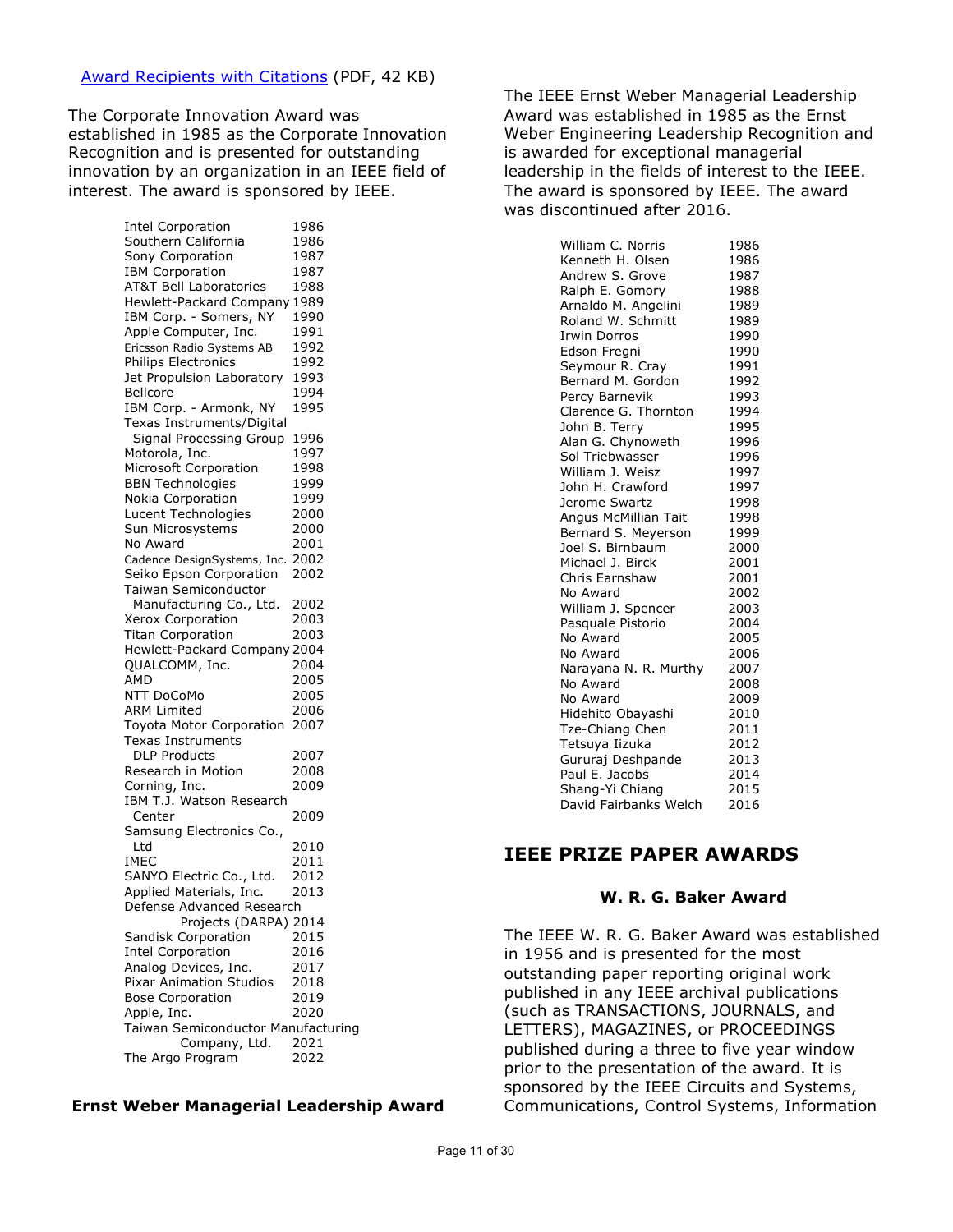Theory, Power and Energy, Signal Processing, and Vehicular Technology Societies. The award was discontinued in February 2016.

| D. R. Fewer                            | 1957         |
|----------------------------------------|--------------|
| R. J. Kircher                          | 1957         |
| R. L. Trent                            | 1957         |
| R. L. Kyhl                             | 1958         |
| H. F. Webster                          | 1958         |
| R. D. Thronton                         | 1959         |
| E. J. Nalos                            | 1960         |
| Manfred Clynes                         | 1961         |
| Marvin Chodorow                        | 1962         |
| Tore Wessel-Berg                       | 1962         |
| Leonard Lewin                          | 1963         |
| Donald L. White                        | 1964         |
| D. C. Youla                            | 1965         |
| Robert G. Gallager                     | 1966         |
| Dean E. McCumber<br>Allan G. Chynoweth | 1967         |
| J. Anderson                            | 1967<br>1968 |
| H. B. Lee                              | 1968         |
| <b>Tosior Koga</b>                     | 1969         |
| George J. Friedman                     | 1970         |
| Cornelius T. Leondes                   | 1970         |
| Andrew H. Bobeck                       | 1971         |
| Robert F. Fischer                      | 1971         |
| Anthony J. Perneski                    | 1971         |
| J. P. Remeika                          | 1971         |
| L. G. Van Uitert                       | 1971         |
| Dirk J. Kuizenga                       | 1972         |
| Anthony E. Siegman                     | 1972         |
| Leon O. Chua                           | 1973         |
| David B. Large                         | 1973         |
| Lawrence Ball                          | 1974         |
| Arnold J. Farstad                      | 1974         |
| Stewart E. Miller                      | 1975         |
| Enrique A. J. Marcatili                | 1975         |
| Tingye Li                              | 1975         |
| Robert W. Keyes                        | 1976         |
| Manfred R. Schroeder                   | 1977         |
| Eugene C. Sakshaug                     | 1977         |
| James S. Kresge                        | 1978         |
| Stanley A. Miske, Jr.                  | 1978         |
| Stephen W. Director                    | 1979         |
| Gary D. Hachtel                        | 1979         |
| Gordon M. Jacobs                       | 1980         |
| David J. Allstot                       | 1980         |
| Robert W. Brodersen                    | 1980         |
| Paul R. Gray                           | 1980         |
| Timothy C. May<br>Murray H. Woods      | 1981<br>1981 |
| Garry D. Alley                         | 1982         |
| Carl O. Bozler                         | 1982         |
| Ryszard A. Malewski                    | 1983         |
| Chinh T. Nguyen                        | 1983         |
| Kurt Feser                             | 1983         |
| Nils Hylten-Cavallius                  | 1983         |
| Yannis Tsividis                        | 1984         |
| John W. Adams                          | 1985         |
| Alan N. Willson, Jr.                   | 1985         |
| Adi Shamir                             | 1986         |
| James L. Massey                        | 1987         |
| Peter Mathys                           | 1987         |
| Benjamin Kedem                         | 1988         |
| Randal E. Bryant                       | 1989         |
| Allen C. Newell                        | 1990         |
| John C. Doyle                          | 1991         |
| Keith Glover                           | 1991         |

| Bruce A. Francis      | 1991 |
|-----------------------|------|
| Pramod P. Khargonekar | 1991 |
| Alon Orlitsky         | 1992 |
| Narasimham Vempati    | 1993 |
| Ilya W. Slutsker      | 1993 |
| William F. Tinney     | 1993 |
| Michael M. Green      | 1994 |
| Alan N. Willson       | 1994 |
| Petros Maragos        | 1995 |
| James F. Kaiser       | 1995 |
| Thomas F. Quatieri    | 1995 |
| Will E. Leland        | 1996 |
| Walter Willinger      | 1996 |
| Daniel V. Wilson      | 1996 |
|                       |      |
| Murad S. Taqqu        | 1996 |
| Rajiv Ramaswami       | 1997 |
| Kumar N. Sivarajan    | 1997 |
| Paul F. McManamon     | 1998 |
| Terry A. Dorschner    | 1998 |
| David L. Corkum       | 1998 |
| Larry J. Friedman     | 1998 |
| Douglas S. Hobbs      | 1998 |
| Michael Holz          | 1998 |
| Sergey Liberman       | 1998 |
| Huy Q. Nguyen         | 1998 |
| Daniel P. Resler      | 1998 |
| Richard C. Sharp      | 1998 |
| Edward A. Watson      | 1998 |
| Wayne D. Grover       | 1999 |
| A. Lee Swindlehurst   | 2000 |
| Petra Stoica          | 2000 |
| Keshab K. Parhi       | 2001 |
| No Award              | 2002 |
| No Award              | 2003 |
| No Award              | 2004 |
| No Award              | 2005 |
| No Award              | 2006 |
| No Award              | 2007 |
| No Award              | 2008 |
| No Award              | 2009 |
| No Award              | 2010 |
| No Award              | 2011 |
| Gerhard Krieger       | 2012 |
| Alberto Moreira       | 2012 |
| Hauke Fiedler         | 2012 |
| Irena Hajnsek         | 2012 |
| Marian Werner         | 2012 |
| Marwan Younis         | 2012 |
| Manfred Zink          | 2012 |
| Erdal Arikan          | 2013 |
| Stephen J. Wright     | 2014 |
| Robert Nowak          | 2014 |
| Mario A.T. Figueiredo | 2014 |
| Thomas L. Marzetta    | 2015 |
| No Award              | 2016 |

#### **Donald G. Fink Award**

The IEEE Donald G. Fink Award was established in 1979 and is presented for the outstanding survey, review, or tutorial paper in any of the IEEE TRANSACTIONS, JOURNALS, MAGAZINES, or PROCEEDINGS issued between 1 January and 31 December of the preceding year. The Award is sponsored by the IEEE Life Members Fund. The award was discontinued after 2016.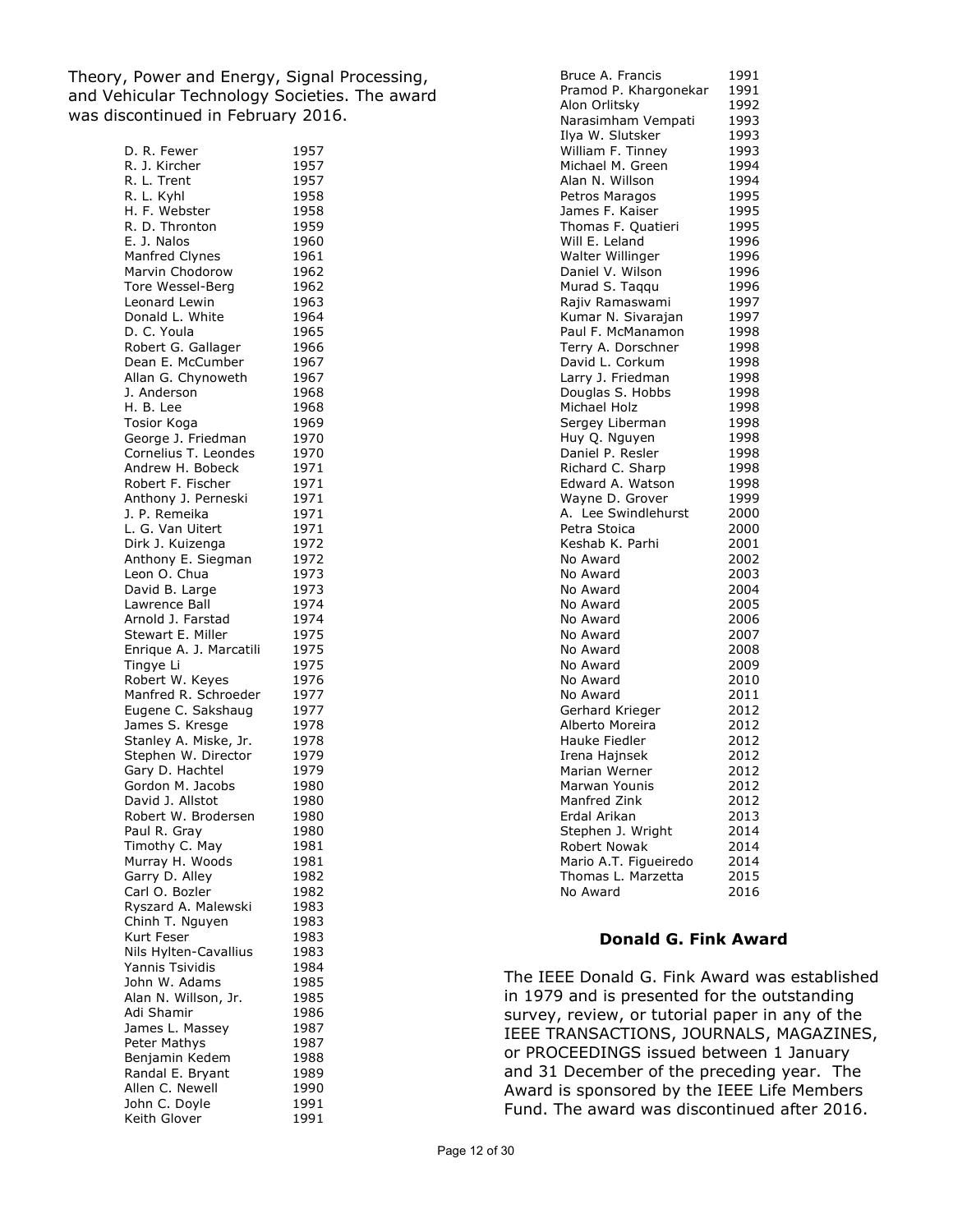| Whitfield Diffie                 | 1981 |
|----------------------------------|------|
| Martin E. Hellman                | 1981 |
| John O. Limb                     | 1982 |
| Arun N. Netravali                | 1982 |
| Anil K. Jain                     | 1983 |
| Robert A. Scholtz                | 1984 |
| Enders A. Robinson               | 1984 |
| Arnold Reisman                   | 1985 |
|                                  |      |
| Thomas H. Johnson                | 1986 |
| Shahid U. H. Qureshi             | 1987 |
| Raymond L. Murray                | 1988 |
| Karl Johan Astrom                | 1989 |
| G. David Forney, Jr.             | 1990 |
| Tadao Murata                     | 1991 |
| Anthony Ephremides               | 1992 |
| Sergio Verdu                     | 1992 |
| Pravas R. Mahapatra              | 1993 |
| Dusan S. Zrnic                   | 1993 |
| Andrew P. Sage                   | 1994 |
|                                  |      |
| Nikil Jayant                     | 1995 |
| James D. Johnston                | 1995 |
| Robert J. Safranek               | 1995 |
| <b>Thomas Kailath</b>            | 1996 |
| Ali H. Sayed                     | 1996 |
| Asad A. Abidi                    | 1997 |
| Francis T. S. Yu                 | 1998 |
| Don A. Gregory                   | 1998 |
| Richard P. Wildes                | 1999 |
| Ezio Biglieri                    | 2000 |
|                                  |      |
| Shlomo Shamai                    | 2000 |
| Xin Yao                          | 2001 |
| <b>Ted Painter</b>               | 2002 |
| Andreas S. Spanias               | 2002 |
| Sunil R. Das                     | 2003 |
| C. V. Ramamoorthy                | 2003 |
| Mansour H. Assaf                 | 2003 |
| Emil M. Petriu                   | 2003 |
| Wen-Ben Jone                     | 2003 |
| Alan Willsky                     | 2004 |
|                                  |      |
| Henry Baltes                     | 2005 |
| Oliver Brand                     | 2005 |
| Christoph Hagleitner             | 2005 |
| Andreas Hierlemann               | 2005 |
| S.N. Diggavi                     | 2006 |
| N. Al-Dhahir                     | 2006 |
| A. Stamoulis                     | 2006 |
| A. Calderbank                    | 2006 |
| Arturas Zukauskas                | 2007 |
| Michael Shur                     | 2007 |
|                                  |      |
| Yann Frauel                      | 2008 |
| Thomas J. Naughton               | 2008 |
| Osamu Matoba                     | 2008 |
| Enrique Tajahuerce               | 2008 |
| Bahram Javidi                    | 2008 |
| Daniel J. Costello               | 2009 |
| G. David Forney                  | 2009 |
| John W. Arthur                   | 2010 |
| Andreas F. Molisch               | 2011 |
| Larry J. Greenstein              | 2011 |
| Mansoor Shafi                    | 2011 |
|                                  |      |
| Kannan Krishnan                  | 2012 |
| Stefano Galli                    |      |
| Anna Scaglione                   | 2013 |
|                                  | 2013 |
| Zhifang Wang                     | 2013 |
| Dipankar Raychaudhuri            | 2014 |
| Narayan B. Mandayam              | 2014 |
|                                  | 2015 |
| Theodore S. Rappaport<br>Shu Sun | 2015 |

| Hang Zhao            | 2015 |
|----------------------|------|
| Yaniv Azar           | 2015 |
| Kevin Wang           | 2015 |
| George N. Wong       | 2015 |
| Jocelyn K. Schulz    | 2015 |
| Mathew Samimi        | 2015 |
| Felix Guttierrez Jr. | 2015 |
| Timothy York         | 2016 |
| Samuel Bear Powell   | 2016 |
| Shengkui Gao         | 2016 |
| Lindsey Kahan        | 2016 |
| Tauseef Charanya     | 2016 |
| Debajit Saha         | 2016 |
| Nicholas Roberts     | 2016 |
| Thomas W. Cronin     | 2016 |
| Justin Marshall      | 2016 |
| Samuel Achilefu      | 2016 |
| Spencer P. Lake      | 2016 |
| Baranidharan Raman   | 2016 |
| Viktor Gruev         | 2016 |

### **Leon K. Kirchmayer Prize Paper Award**

The IEEE Leon K. Kirchmayer Prize Paper Award was established in 1997 and is presented for the most outstanding paper in any IEEE publication issued between 1 January and 31 December of the preceding year by an author or joint authors under thirty years of age at the time the original manuscript was submitted. The award was discontinued in 2002.

| Andrew R. Teel    | 1998 |
|-------------------|------|
| Naresh Shanbhag   | 1999 |
| Geoffrey M. Davis | 2000 |
| A. Annamalai, Jr. | 2001 |
| Muriel Medard     | 2002 |
|                   |      |

## **Browder J. Thompson Memorial Prize Paper Award**

The IEEE Browder J. Thompson Memorial Prize Paper Award was established in 1945 and is presented for the most outstanding paper in any IEEE publication issued between 1 January and 31 December of the preceding year by an author or joint authors under thirty years of age at the time the original manuscript was submitted. This award was discontinued after the 1997 Award and replaced by the Leon K. Kirchmayer Prize Paper Award.

| G. M. Lee         | 1946 |
|-------------------|------|
| C. L. Dolph       | 1947 |
| W. H. Huggins     | 1948 |
| R. V. Pound       | 1949 |
| J. F. Hull        | 1950 |
| A. W. Randals     | 1950 |
| A. B. Macnee      | 1951 |
| H. W. Welch, Jr.  | 1952 |
| R. C. Booton, Jr. | 1953 |
|                   |      |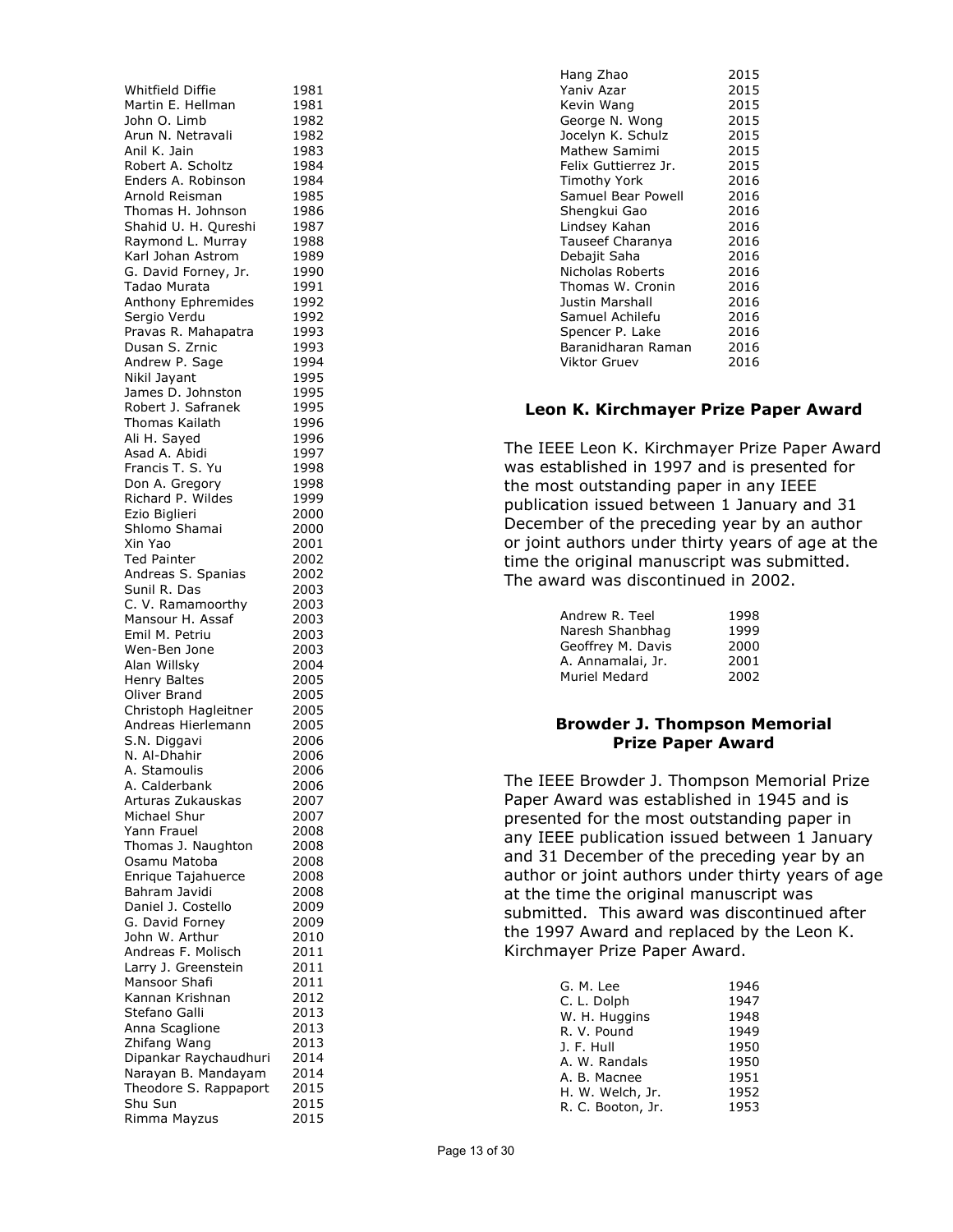| R. L. Petritz           | 1954         |
|-------------------------|--------------|
| B. D. Smith, Jr.        | 1955         |
| J. E. Bridges           | 1956         |
| D. A. Buck              | 1957         |
| Arthur Karp             | 1958         |
| F. H. Blecher           | 1959         |
| J. W. Gewartowski       | 1960         |
| Eiichi Goto             | 1961         |
| Henri B. Smets          | 1962         |
| Chih-Tang Sah           | 1963         |
| Harry B. Lee            | 1964         |
| S. R. Hofstein          | 1965         |
| F. P. Heiman            | 1965         |
| Kenneth M. Johnson      | 1966         |
| Leon O. Chua            | 1967         |
| R. A. Rohrer            | 1967         |
| Michael L. Dertouzos    | 1968         |
| Malvin C. Teich         | 1969         |
| J. David Rhodes         | 1970         |
|                         |              |
| L. J. Griffiths         | 1971<br>1972 |
| G. David Forney, Jr.    |              |
| Jerry Mar               | 1973         |
| J. Justesen             | 1974         |
| Nuggehally S. Jayant    | 1975         |
| Russell M. Mersereau    | 1976         |
| Dan E. Dudgeon          | 1976         |
| Michael R. Portnoff     | 1977         |
| David A. Hounshell      | 1978         |
| Marvin B. Lieberman     | 1979         |
| Alan S. Willsky         | 1980         |
| Lawrence H. Goldstein   | 1981         |
| Sig Skelboe             | 1982         |
| Daniel S. Kimes         | 1983         |
| Julie A. Kirchner       | 1983         |
| John C. Curlander       | 1984         |
| Douglas MacGregor       | 1985         |
| David S. Mothersole     | 1985         |
| John K. Ousterhout      | 1986         |
| Daniel Welt             | 1987         |
| Jon Webb                | 1987         |
| Lothar Thiele           | 1988         |
| Roberto G. Rojas        | 1990         |
| Keshab K. Parhi         | 1991         |
| Bertrand S. Clark       | 1992         |
| Andrew R. Barron        | 1992         |
| Ramsey W. Haddad        | 1993         |
| Anton T. Dahbura        | 1993         |
| Anup B. Sharma          | 1993         |
| Oliver M. Collins       | 1994         |
| No Award                | 1995         |
| Carl W. Baum            | 1996         |
| Venugopal V. Veeravalli | 1996         |
| Hong-Yi Tzeng           | 1997         |
| Kai-Yeung (Sunny) Siu   | 1997         |
|                         |              |

# **IEEE STAFF AWARD**

**[Eric Herz Outstanding Staff Member Award](https://corporate-awards.ieee.org/corporate-awards/#recognitions)**  [Award Recipients with Citations](https://www.ieee.org/content/dam/ieee-org/ieee/web/org/about/awards/recipients/herz-rl.pdf) (PDF, 37 KB)

The IEEE Eric Herz Outstanding Staff Member Award was established in 2005 in honor of Eric Herz, for sustained contributions by a present or past full-time staff member. The award may be awarded on an annual basis when a suitable

## candidate is nominated.

| Thomas W. Bartlett      | 2006 |
|-------------------------|------|
| William F. Van Der Vort | 2007 |
| Fern E. Katronetsky     | 2008 |
| Ann Burgmeyer           | 2009 |
| Julie Cozin             | 2010 |
| Angela R. Burgess       | 2011 |
| Judith L. Gorman        | 2012 |
| Cecelia Jankowski       | 2013 |
| Fran Zappulla           | 2014 |
| Susan Hassler           | 2015 |
| Karen Galuchie          | 2016 |
| Mary Ward-Callan        | 2017 |
| Michael Geselowitz      | 2018 |
| Jonathan Dahl           | 2019 |
| Patrick Ryan            | 2020 |
| David Bankowski         | 2021 |
| Ewell Tan               | 2022 |

# **IEEE TECHNICAL FIELD AWARDS**

## **[Biomedical Engineering Award](https://corporate-awards.ieee.org/corporate-awards/#field-awards)** [Award Recipients with Citations \(PDF, 16 KB\)](https://www.ieee.org/content/dam/ieee-org/ieee/web/org/about/awards/recipients/biomedical-engineering-rl.pdf)

The IEEE Biomedical Engineering Award was established in 2011 and is presented for outstanding contributions to the field of biomedical engineering. The award is sponsored by the IEEE Engineering in Medicine and Biology, Circuits and Systems, and Signal Processing Societies

| Robert Plonsey       | 2013 |
|----------------------|------|
| Lihong Wang          | 2014 |
| Christofer Toumazou  | 2015 |
| K. Kirk Shung        | 2016 |
| Bin He               | 2017 |
| Mark S. Humayun      | 2018 |
| Matthew O'Donnell    | 2019 |
| F. Stuart Foster     | 2020 |
| Katherine W. Ferrara | 2021 |
| Rory A. Cooper       | 2022 |
| Nirmala Ramanujam    | 2023 |

## **[Cledo Brunetti Award](https://corporate-awards.ieee.org/corporate-awards/#field-awards)**

[Award Recipients with Citations](https://www.ieee.org/content/dam/ieee-org/ieee/web/org/about/awards/recipients/brunetti-rl.pdf) (PDF, 59 KB)

The IEEE Cledo Brunetti Award was established in 1975 and is presented for outstanding contributions to nanotechnology and technologies for microsystem miniaturization. The award is sponsored by the Brunetti Bequest.

| Jack S. Kilby         | 1978 |
|-----------------------|------|
| Robert N. Noyce       | 1978 |
| Geoffrey W. A. Dummer | 1979 |
| Philip J. Franklin    | 1979 |
| Marcian E. Hoff, Jr.  | 1980 |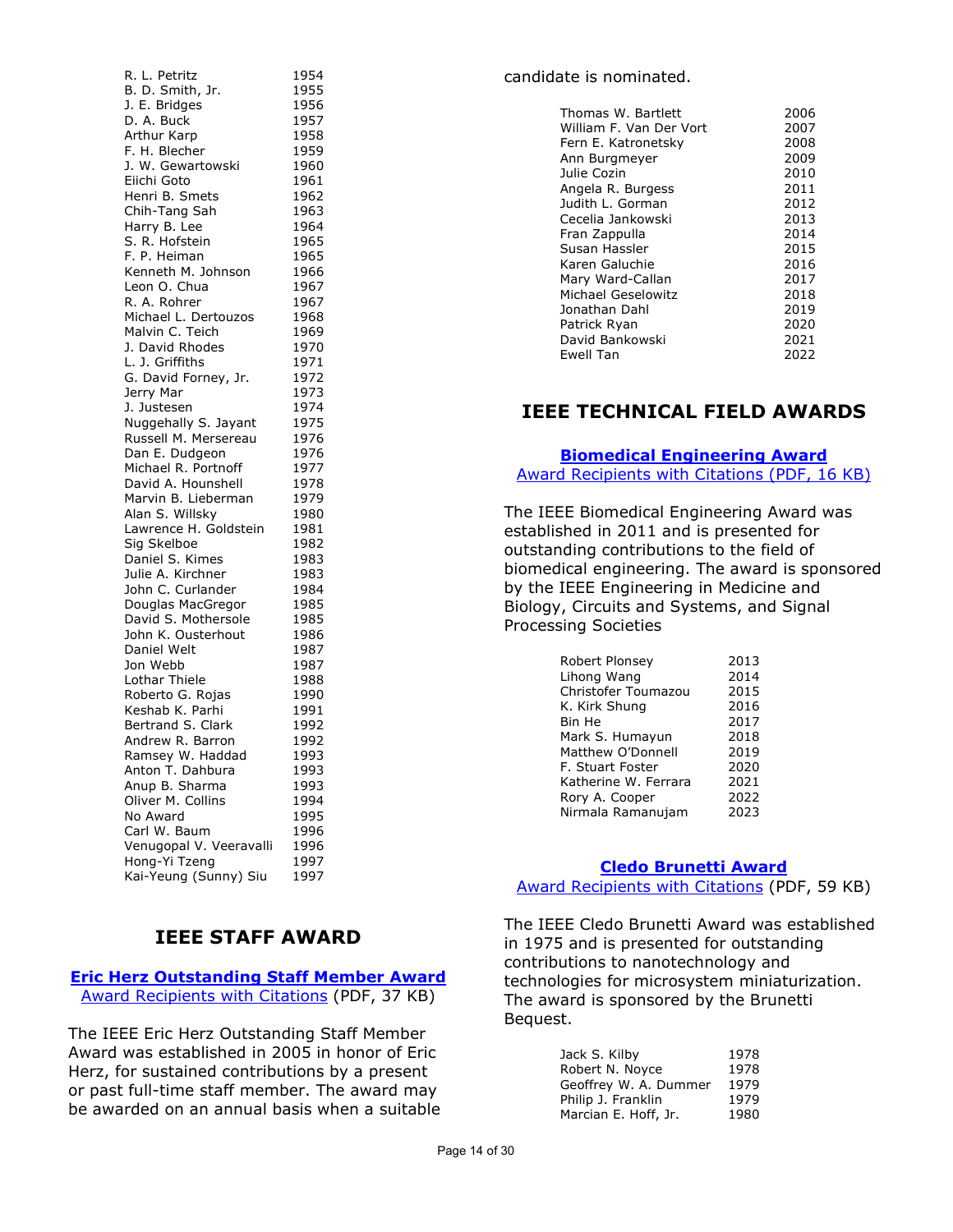| Donald R. Herriott                 | 1981 |
|------------------------------------|------|
| Robert H. Dennard                  | 1982 |
| Abe Offner                         | 1983 |
| Harry W. Rubinstein                | 1984 |
| Alec N. Broers                     | 1985 |
| Richard M. White                   | 1986 |
| Michael Hatzakis                   | 1987 |
| <b>Irving Ames</b>                 | 1988 |
| Francois M. d'Heurle               | 1988 |
| Richard E. Horstmann               |      |
| Shun-Ichi Iwasaki                  | 1988 |
|                                    | 1989 |
| Else Kooi                          | 1990 |
| Hideo Sunami                       | 1991 |
| David A. Thompson                  | 1992 |
| Takafumi Nambu                     | 1993 |
| Mitsuru Ida                        | 1993 |
| Kamon Yoshiyuki                    | 1993 |
| Eiji Takeda                        | 1994 |
| Henry I. Smith                     | 1995 |
| Mitsumasa Koyanagi                 | 1996 |
| Dieter P. Kern                     | 1997 |
| George A. Sai-Halasz               | 1997 |
| Matthew R. Wordeman                | 1997 |
| Richard S. Muller                  | 1998 |
| Roger T. Howe                      | 1998 |
| David K. Ferry                     | 1999 |
| Robert E. Fontana, Jr.             | 2000 |
| R. Fabian W. Pease                 | 2001 |
| Mark Lundstrom                     | 2002 |
| Supriyo Datta                      | 2002 |
| Andrew R. Neureuther               | 2003 |
| Stephen Y. Chou                    | 2004 |
| William Oldham                     | 2005 |
| Susumu Namba                       |      |
|                                    | 2006 |
| Sandip Tiwari                      | 2007 |
| Michel Bruel                       | 2008 |
| Burn Jeng Lin                      | 2009 |
| Ghavam Shahidi                     | 2010 |
| Massimo Fischetti                  | 2011 |
| David Frank                        | 2011 |
| Steven Laux                        | 2011 |
| Yan Borodovsky                     | 2012 |
| Sam Sivakumar                      | 2012 |
| Giorgio Baccarani                  | 2013 |
| Martin van den Brink               | 2014 |
| Hiroshi Iwai                       | 2015 |
| Akira Toriumi                      | 2016 |
| Guido Groeseneken                  | 2017 |
| Siegfried Selberherr               | 2018 |
| Daniel C. Edelstein                | 2019 |
| <b>Alfred Grill</b>                | 2019 |
| Chao-Kun Hu                        | 2019 |
| James H. Stathis                   | 2020 |
| Ernest Yue Wu                      | 2020 |
| Jesus del Alamo                    |      |
|                                    | 2021 |
| Simon Deleonibus<br>John Robertson | 2022 |

## **[Control Systems Award](https://corporate-awards.ieee.org/corporate-awards/#field-awards)**

Award [Recipients with Citations](https://www.ieee.org/content/dam/ieee-org/ieee/web/org/about/awards/recipients/control-sys-rl.pdf) (PDF, 57 KB)

The IEEE Control Systems Award was established in 1980 and is presented for outstanding contributions to control systems engineering, science, or technology. The award

## is sponsored by the IEEE Control Systems Society.

| Howard H. Rosenbrock    | 1982 |
|-------------------------|------|
| Arthur E. Bryson, Jr.   | 1984 |
| George Zames            | 1985 |
| Charles A. Desoer       | 1986 |
| Walter Murray Wonham    | 1987 |
| Dante C. Youla          | 1988 |
| Yu-Chi Ho               | 1989 |
| Karl Johan Astrom       | 1990 |
| Roger W. Brockett       | 1991 |
| Harold J. Kushner       | 1992 |
| Moshe M. Zakai          | 1993 |
| Elmer G. Gilbert        | 1994 |
| Petar V. Kokotovic      | 1995 |
| Vladimir A. Yakubovich  | 1996 |
| Brian D. O. Anderson    | 1997 |
| Jan C. Willems          | 1998 |
| A. Stephen Morse        | 1999 |
| Sanjoy K. Mitter        | 2000 |
| Keith Glover            | 2001 |
| Pravin Varaiya          | 2002 |
| N. N. Krasovski         | 2003 |
| John Doyle              | 2004 |
| <b>Manfred Morari</b>   | 2005 |
| P.R. Kumar              | 2006 |
| Lennart Ljung           | 2007 |
| Mathukumalli Vidyasagar | 2008 |
| David Q. Mayne          | 2009 |
| Graham Clifford Goodwin | 2010 |
| Eduardo D. Sontag       | 2011 |
| Alberto Isidori         | 2012 |
| Stephen P. Boyd         | 2013 |
| Tamer Basar             | 2014 |
| <b>Bruce Francis</b>    | 2015 |
| Arthur J. Krener        | 2016 |
| Richard M. Murray       | 2017 |
| John Tsitsiklis         | 2018 |
| Pramod Khargonekar      | 2019 |
| Anders Lindquist        | 2020 |
| Hidenori Kimura         | 2021 |
| Dimitri Bertsekas       | 2022 |
| Naomi Erich Leonard     | 2023 |
|                         |      |

# **Harry Diamond Memorial Award**

The IEEE Harry Diamond Memorial Award was presented for outstanding technical contributions in the field of government service in any country, as evidenced by publication in professional society journals. This award was discontinued as an IEEE-level award in 1992, it is currently being offered as an IEEE-USA Technical Achievement Award.

| A. V. Haeff       | 1950 |
|-------------------|------|
| M. J. E. Golay    | 1951 |
| Newbern Smith     | 1952 |
| R. M. Page        | 1953 |
| Harold Zahl       | 1954 |
| Bernard Salzberg  | 1955 |
| W. S. Hinman, Jr. | 1956 |
| Georg Goubau      | 1957 |
| E. W. Allen, Jr.  | 1958 |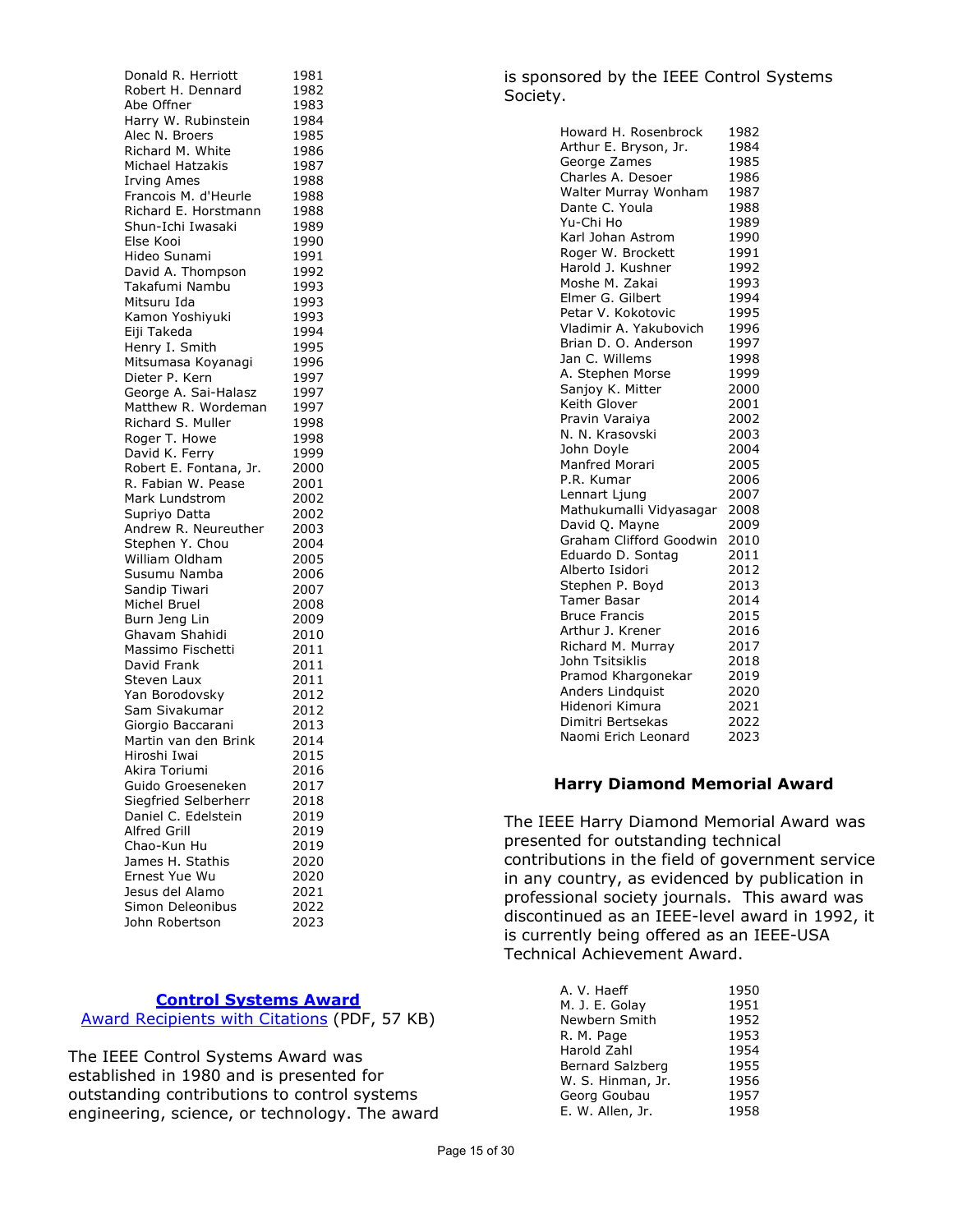| J. W. Herbstreit<br>1959<br>K. A. Norton<br>1960<br>H. L. Brueckmann<br>1961<br><b>William Culshaw</b><br>1962<br>Allen H. Schooley<br>1963<br>James R. Wait<br>1964<br>George J. Thaler<br>1965<br>John J. Egli<br>1966<br>Rudolf A. Stampfl<br>1967<br>Harry I. Davis<br>1968<br>Maurice Apstein<br>1969<br>Allen V. Astin<br>1970<br>Arthur H. Guenther<br>1971<br>William B. McLean<br>1972<br>Harold Jacobs<br>1973 |
|--------------------------------------------------------------------------------------------------------------------------------------------------------------------------------------------------------------------------------------------------------------------------------------------------------------------------------------------------------------------------------------------------------------------------|
|                                                                                                                                                                                                                                                                                                                                                                                                                          |
|                                                                                                                                                                                                                                                                                                                                                                                                                          |
|                                                                                                                                                                                                                                                                                                                                                                                                                          |
|                                                                                                                                                                                                                                                                                                                                                                                                                          |
|                                                                                                                                                                                                                                                                                                                                                                                                                          |
|                                                                                                                                                                                                                                                                                                                                                                                                                          |
|                                                                                                                                                                                                                                                                                                                                                                                                                          |
|                                                                                                                                                                                                                                                                                                                                                                                                                          |
|                                                                                                                                                                                                                                                                                                                                                                                                                          |
|                                                                                                                                                                                                                                                                                                                                                                                                                          |
|                                                                                                                                                                                                                                                                                                                                                                                                                          |
|                                                                                                                                                                                                                                                                                                                                                                                                                          |
|                                                                                                                                                                                                                                                                                                                                                                                                                          |
|                                                                                                                                                                                                                                                                                                                                                                                                                          |
|                                                                                                                                                                                                                                                                                                                                                                                                                          |
| 1974<br>Chester H. Page                                                                                                                                                                                                                                                                                                                                                                                                  |
| 1975<br>Louis Costrell                                                                                                                                                                                                                                                                                                                                                                                                   |
| 1976<br>Maxime A. Faget                                                                                                                                                                                                                                                                                                                                                                                                  |
| 1977<br>Jacob Rabinow                                                                                                                                                                                                                                                                                                                                                                                                    |
| David M. Kerns<br>1978                                                                                                                                                                                                                                                                                                                                                                                                   |
| Henry P. Kalmus<br>1979                                                                                                                                                                                                                                                                                                                                                                                                  |
| Martin Greenspan<br>1980                                                                                                                                                                                                                                                                                                                                                                                                 |
| George Abraham<br>1981                                                                                                                                                                                                                                                                                                                                                                                                   |
| Jules Aarons<br>1982                                                                                                                                                                                                                                                                                                                                                                                                     |
| Merrill I. Skolnik<br>1983                                                                                                                                                                                                                                                                                                                                                                                               |
| Sydney R. Parker<br>1984                                                                                                                                                                                                                                                                                                                                                                                                 |
| Howard S. Jones, Jr.<br>1985                                                                                                                                                                                                                                                                                                                                                                                             |
| Thomas G. Giallorenzi<br>1986                                                                                                                                                                                                                                                                                                                                                                                            |
| Carl E. Baum<br>1987                                                                                                                                                                                                                                                                                                                                                                                                     |
| Richard J. Doviak<br>1988                                                                                                                                                                                                                                                                                                                                                                                                |
| Dusan S. Zmic<br>1988                                                                                                                                                                                                                                                                                                                                                                                                    |
| 1989<br>William F. Utlaut                                                                                                                                                                                                                                                                                                                                                                                                |
| Robert E. Hebner, Jr.<br>1990                                                                                                                                                                                                                                                                                                                                                                                            |
| Harold L. Hughes<br>1991                                                                                                                                                                                                                                                                                                                                                                                                 |
| Robert J. Mailloux<br>1992                                                                                                                                                                                                                                                                                                                                                                                               |

#### **[Electromagnetics Award](https://corporate-awards.ieee.org/corporate-awards/#field-awards)**

[Award Recipients with Citations](https://www.ieee.org/content/dam/ieee-org/ieee/web/org/about/awards/recipients/electromagnetics-rl.pdf) (PDF, 39 KB)

The IEEE Electromagnetics Award was established in 1996 and is presented for outstanding contributions to the theory and/or application of electromagnetics. The award is sponsored by the IEEE Antennas and Propagation, Microwave Theory and Techniques, Geoscience and Remote Sensing, and Electromagnetic Compatibility Societies.

| Robert E. Collin    | 1999 |
|---------------------|------|
| Roger F. Harrington | 2000 |
| Fawwaz T. Ulaby     | 2001 |
| Robert C. Hansen    | 2002 |
| Leopold B. Felsen   | 2003 |
| Jin Au Kong         | 2004 |
| Clayton R. Paul     | 2005 |
| Raj Mittra          | 2006 |
| Carl Edward Baum    | 2007 |
| Werner Wiesbeck     | 2008 |
| Kenneth K. Mei      | 2009 |
| Thomas B. A. Senior | 2010 |
| Yahya Rahmat-Samii  | 2011 |
| Nader Engheta       | 2012 |
| Leung Tsang         | 2013 |
| Allen Taflove       | 2014 |
| Donald Wilton       | 2015 |

| Giorgio Franceschetti  | 2016 |
|------------------------|------|
| Weng Cho Chew          | 2017 |
| Tatsuo Itoh            | 2018 |
| Richard W. Ziolkowski  | 2019 |
| Tapan Kumar Sarkar     | 2020 |
| Constantine A. Balanis | 2021 |
| Arthur D. Yaghjian     | 2022 |
| John W. Bandler        | 2023 |
|                        |      |

# **[James L. Flanagan Speech and Audio](https://corporate-awards.ieee.org/corporate-awards/#field-awards) [Processing Award](https://corporate-awards.ieee.org/corporate-awards/#field-awards)**

[Award Recipients with Citations](https://www.ieee.org/content/dam/ieee-org/ieee/web/org/about/awards/recipients/flanagan-rl.pdf) (PDF, 17 KB)

The IEEE James L. Flanagan Award was established in 2002 and is presented for an outstanding contribution to the advancement of speech and/or audio signal processing. The award is sponsored by Mitsubishi Electric Research Labs (MERL).

| Gunnar Fant          | 2004 |
|----------------------|------|
| Kenneth N. Stevens   | 2004 |
| Frederick Jelinek    | 2005 |
| James D. Johnston    | 2006 |
| Allen Gersho         | 2007 |
| Raj Reddy            | 2008 |
| John Makhoul         | 2009 |
| Sadaoki Furui        | 2010 |
| Julia Hirschberg     | 2011 |
| James Baker          | 2012 |
| Janet Baker          | 2012 |
| Victor Zue           | 2013 |
| Biing-Hwang Juang    | 2014 |
| Stephen John Young   | 2015 |
| Takehiro Moriya      | 2016 |
| Mark Yoffee Liberman | 2017 |
| Mari Ostendorf       | 2018 |
| Hermann Ney          | 2019 |
| Hynek Hermansky      | 2020 |
| David Nahamoo        | 2021 |
| Nelson Morgan        | 2022 |
| Herve Bourlard       | 2022 |
| Alexander Waibel     | 2023 |

#### **[Fourier Award for Signal Processing](https://corporate-awards.ieee.org/corporate-awards/#field-awards)**

[Award Recipients with Citations](https://www.ieee.org/content/dam/ieee-org/ieee/web/org/about/awards/recipients/fourier-recipients.pdf) (PDF, 13 KB)

The IEEE Fourier Award was established in 2012 and is presented for an outstanding contribution to the advancement of signal processing, other than in the areas of speech and audio processing. The award is sponsored by Mitsubishi Electric Research Labs (MERL).

| Georgios B. Giannakis | 2015 |
|-----------------------|------|
| Bede Liu              | 2016 |
| Russ Mersereau        | 2017 |
| Peter Stoica          | 2018 |
| Alan C. Bovik         | 2019 |
| Alfred O. Hero, III   | 2020 |
| K. J. Ray Liu         | 2021 |
| Ali Sayad             | 2022 |
| Rabab Kreidieh Ward   | 2023 |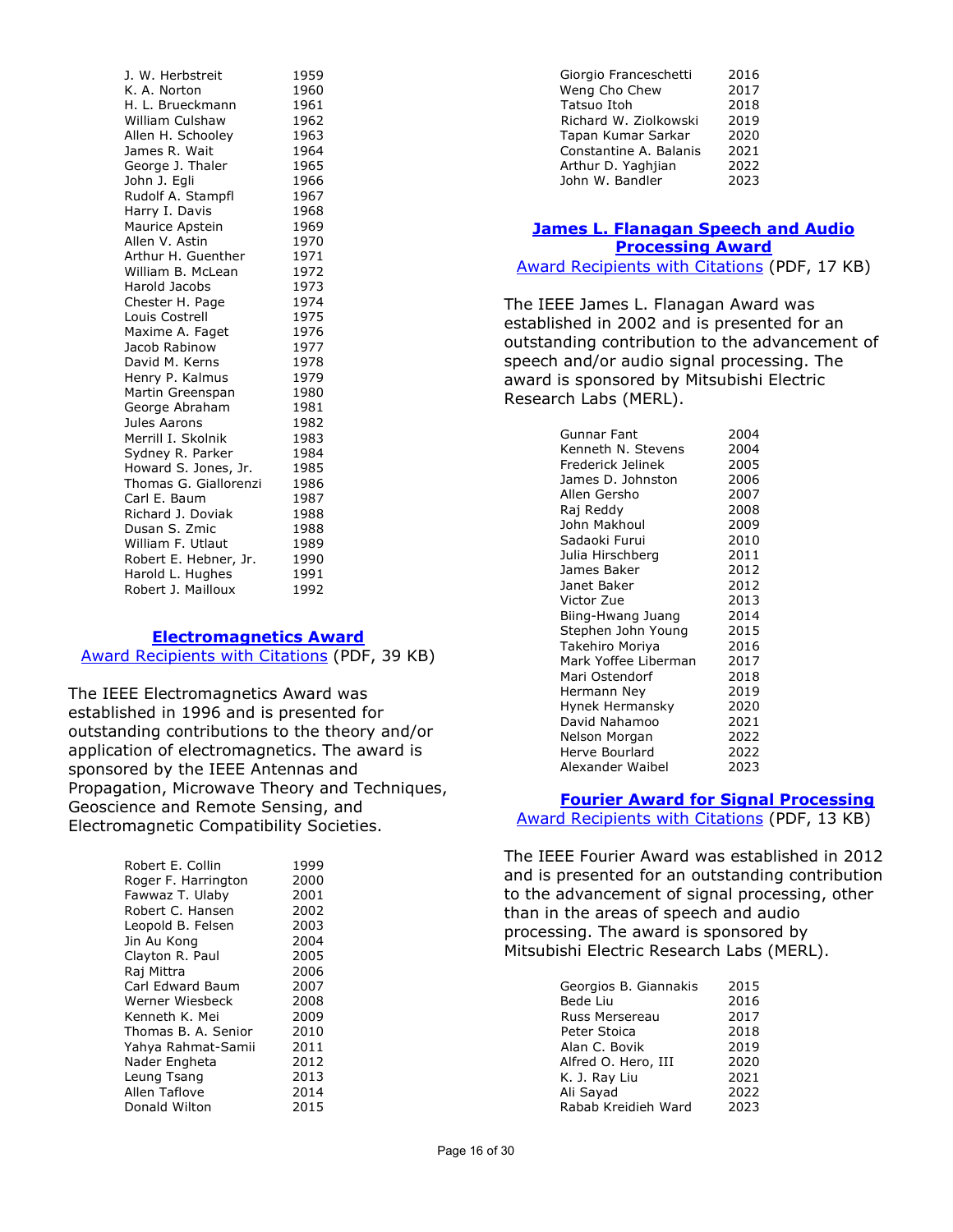## **Andrew S. [Grove Award](https://corporate-awards.ieee.org/corporate-awards/#field-awards)** [Award Recipients with Citations](https://www.ieee.org/content/dam/ieee-org/ieee/web/org/about/awards/recipients/grove-rl.pdf) (PDF, 39 KB)

The IEEE Andrew S. Grove Award was established in 1999 and is presented for outstanding contributions to solid-state devices and technology. The award is sponsored by the IEEE Electron Devices Society.

| Wolfgang Fichtner     | 2000 |
|-----------------------|------|
| Al F. Tasch           | 2001 |
| Dimitri A. Antoniadis | 2002 |
| Mark T. Bohr          | 2003 |
| Krishna C. Saraswat   | 2004 |
| T. P. Ma              | 2005 |
| Chang-Gyu Hwang       | 2006 |
| James D. Plummer      | 2007 |
| Stefan K. Lai         | 2008 |
| Eric Fossum           | 2009 |
| Bijan Davari          | 2010 |
| Judy Hoyt             | 2011 |
| Eugene A. Fitzgerald  | 2011 |
| Jean-Pierre Colinge   | 2012 |
| Shinichi Takagi       | 2013 |
| Sanjay Banerjee       | 2014 |
| Masayoshi Esashi      | 2015 |
| Carlos Hernando Diaz  | 2016 |
| Sorin Cristoloveanu   | 2017 |
| Gurtej S. Sandhu      | 2018 |
| Digh Hisamoto         | 2019 |
| Evelyn L. Hu          | 2020 |
| Hideaki Aochi         | 2021 |
| Ryota Katsumata       | 2021 |
| Masaru Kito           | 2021 |
| Heike Riel            | 2022 |
| Hon-Sum Philip Wong   | 2023 |

## **William M. Habirshaw Award**

The William M. Habirshaw Award was presented for outstanding contributions in the field of the transmission and distribution of electric power. This award was discontinued after the 1986 Award and replaced by the IEEE Herman Halperin Electric Transmission and Distribution Award.

| William A. Del Mar | 1959 |
|--------------------|------|
| Selden B. Crary    | 1960 |
| Samuel B. Griscom  | 1961 |
| Herman Halperin    | 1962 |
| L. M. Robertson    | 1963 |
| C. S. Schifreen    | 1964 |
| Wilfred F. Skeats  | 1965 |
| I. Birger Johnson  | 1966 |
| Robert J. Wiseman  | 1967 |
| Eugene C. Starr    | 1968 |
| James A. Rawls     | 1969 |
| Fred J. Vogel      | 1970 |
| Gunnar Jancke      | 1971 |
| Lionel Cahill      | 1972 |
| J. J. Archambault  | 1972 |

| Eugene W. Boehne       | 1973  |
|------------------------|-------|
| Herbert R. Stewart     | 1974  |
| Everett J. Harrington  | 1975  |
| Francis J. Lane        | 1976  |
| Schedule revised       | 1977* |
| Martin H. McGrath      | 1978  |
| Howard C. Barnes       | 1979  |
| Theodore J. Nagel      | 1979  |
| Edward W. Kimbark      | 1980  |
| William R. Johnson     | 1981  |
| Peter L. Bellaschi     | 1982  |
| Andrew F. Corry        | 1983  |
| Ralph S. Gens          | 1984  |
| Harry M. Ellis         | 1985  |
| Harold N. Scherer, Jr. | 1986  |
|                        |       |

(\*) Date of selection changed to date of presentation.

# **[Herman Halperin Electric Transmission and](https://corporate-awards.ieee.org/corporate-awards/#field-awards)  [Distribution Award](https://corporate-awards.ieee.org/corporate-awards/#field-awards)**

[Award Recipients with Citations](https://www.ieee.org/content/dam/ieee-org/ieee/web/org/about/awards/recipients/halperin-rl.pdf) (PDF, 48 KB)

The IEEE Herman Halperin Electric Transmission and Distribution Award was established in 1986 and is awarded for outstanding contributions to electric transmission and distribution. The award is sponsored by the Robert and Ruth Halperin Foundation, in memory of Herman and Edna Halperin, and the IEEE Power and Energy Society.

| Robert F. Lawrence         | 1987 |
|----------------------------|------|
| Luigi Paris                | 1988 |
| John J. Daugherty          | 1989 |
| John A. Casazza            | 1990 |
| John G. Anderson           | 1991 |
| Andrew R. Hileman          | 1992 |
| Mat Darveniza              | 1993 |
| Abdel-Aziz A Fouad         | 1994 |
| Vernon L. Chartier         | 1995 |
| Farouk A. M. Rizk          | 1996 |
| <b>B. Don Russell</b>      | 1997 |
| Vincent T. Morgan          | 1998 |
| Charles L. Wagner          | 1999 |
| Arun G. Phadke             | 2000 |
| Arthur C. Westrom          | 2001 |
| John J. Vithayathil        | 2002 |
| Sarma Maruvada             | 2003 |
| Andrew J. Eriksson         | 2004 |
| James J. Burke             | 2005 |
| Anjan Bose                 | 2006 |
| Eric B. Forsyth            | 2007 |
| Robert C. Degeneff         | 2008 |
| Carson W. Taylor           | 2009 |
| Carlos Katz                | 2010 |
| John H. Brunke             | 2011 |
| Michel Duval               | 2012 |
| Vijay Vittal               | 2013 |
| Willem Boone               | 2014 |
| <b>Wolfram Boeck</b>       | 2015 |
| George Anders              | 2016 |
| George Dorwart Rockefeller | 2017 |
| Jinliang He                | 2018 |
| Steven Boggs               | 2019 |
| Dusan Povh                 | 2020 |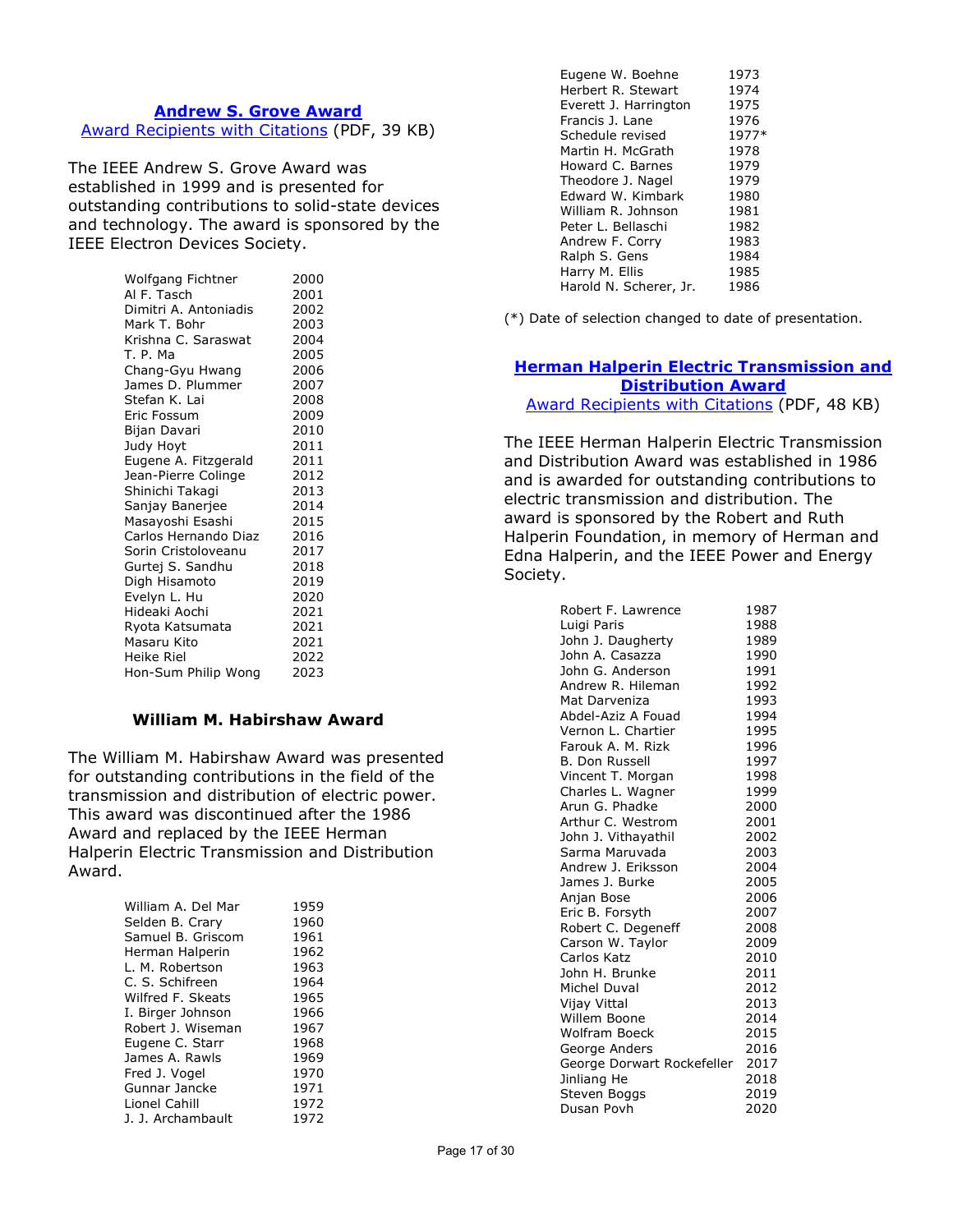| <b>Brian Stott</b>     | 2021 |
|------------------------|------|
| John Undrill           | 2022 |
| Nikolas D. Hatziargiou | 2023 |

#### **[Masaru Ibuka Consumer](https://corporate-awards.ieee.org/corporate-awards/#field-awards)  [Technology](https://corporate-awards.ieee.org/corporate-awards/#field-awards) Award** [Award Recipients with Citations \(](https://www.ieee.org/content/dam/ieee-org/ieee/web/org/about/awards/recipients/ibuka-rl.pdf)PDF, 48 KB)

The IEEE Masaru Ibuka Consumer Electronics Award was established in 1987 and is presented for outstanding contributions in the field of consumer technology. Originally called the IEEE Masaru Ibuka Consumer Electronics Award, the name was changed in 2022. The award is sponsored by Sony Group Corporation.

| Heitaro Nakajima          | 1989 |
|---------------------------|------|
| Johannes Petrus Sinjou    | 1989 |
| Norman L. Stauffer        | 1990 |
| Gilbert F. Amelio         | 1991 |
| Isamu Washizuka           | 1992 |
| George L. Brantingham     | 1993 |
| Paul S. Breedlove         | 1993 |
|                           |      |
| Richard H. Wiggins        | 1993 |
| Carl G. Eilers            | 1994 |
| Irving S. Reed            | 1995 |
| Gustave Solomon           | 1995 |
| Kees A. Schouhamer Immink | 1996 |
| Ray M. Dolby              | 1997 |
| Jerrold A. Heller         | 1998 |
| Leonardo Chiariglione     | 1999 |
| Marvin H. White           | 2000 |
| <b>Ulrich Reimers</b>     | 2001 |
| Takashi Fujio             | 2002 |
| Kozo Hayashi              | 2002 |
| Masao Sugimoto            | 2002 |
| Masahiko Morizono         | 2002 |
| Yuichi Ninomiya           | 2002 |
| Richard H. Small          | 2003 |
| Neville Thiele            | 2003 |
| Karl Heinz Brandenburg    | 2004 |
| No Award                  | 2005 |
| Wayne Bretl               | 2006 |
| Richard Citta             | 2006 |
| Wayne Luplow              | 2006 |
| Tomlinson Holman          | 2007 |
| Ralph H. Baer             | 2008 |
| Eugene J. Polley          | 2009 |
| James Barton              | 2010 |
| Joan Laverne Mitchell     | 2011 |
| Gisle Bjontegaard         | 2012 |
| Gary J. Sullivan          | 2012 |
| Thomas Wiegand            | 2012 |
| Martin Dietz              | 2013 |
| Kristofer Kjörling        | 2013 |
| Lars Liljeryd             | 2013 |
| No award                  | 2014 |
| Martin Cooper             | 2015 |
| Steven Sasson             | 2016 |
| John O'Sullivan           | 2017 |
| David Skellern            | 2017 |
| <b>Terence Pericival</b>  | 2017 |
| Linus Benedict Torvalds   | 2018 |
| Tomonori Aoyama           | 2019 |
| Takashi Hayasaka          | 2019 |
| Eben C. Upton             | 2020 |

| Steve Wozniak | 2021 |
|---------------|------|
| Peter Dillon  | 2022 |
| Albert Brault | 2022 |
| Ken Sakamura  | 2023 |
|               |      |

## **Award in International Communication**

The IEEE Award in International Communication was established in 1966 and is awarded for outstanding contributions to international communication. The award was discontinued in November 2007.

| E. Maurice Deloraine      | 1966  |
|---------------------------|-------|
| Leonard Jaffe             | 1967  |
| Edward W. Allen           | 1968  |
| Henri Busignies           | 1969  |
| Herre Rinia               | 1970  |
| Eugene F. O'Neill         | 1971  |
| Johannes A. Greefkes      | 1972  |
| Frank de Jager            | 1972  |
| Vladimir A. Kotelnikov    | 1973  |
| Leslie H. Bedford         | 1974  |
| John G. Puente            | 1975  |
| Sidney Metzger            | 1976  |
| No Award                  | 1977* |
| F. Louis H. M. Stumpers   | 1978  |
| A. Nejat Ince             | 1979  |
| Armig B. Kandoian         | 1980  |
| Richard C. Kirby          | 1981  |
| Hiroshi Inose             | 1982  |
| Lynn W. Ellis             | 1983  |
| No Award                  | 1984  |
| Frederick T. Andrews, Jr. | 1985  |
| Richard B. Nichols        | 1986  |
| Ken-Ichi Miya             | 1987  |
| John S. Ryan              | 1988  |
| Theodor Irmer             | 1989  |
| Samuel J. Campanella      | 1990  |
| Jack M. Sipress           | 1991  |
| Francesco Carassa         | 1992  |
| Pekka J. Tarjanne         | 1993  |
| Stephen Robin Temple      | 1994  |
| David D. Clark            | 1995  |
| Kunishi Nosaka            | 1996  |
| Maurizio Decina           | 1997  |
| No Award                  | 1998  |
| Hisashi Kaneko            | 1999  |
| No Award                  | 2000  |
| Sogo Okamura              | 2001  |
| Karl Heinz Rosenbrock     | 2002  |
| No Award                  | 2003  |
| Victor B. Lawrence        | 2004  |
| Lawrence H. Landweber     | 2005  |
| Yasuo Hirata              | 2006  |

(\*) Date of selection changed to date of presentation.

#### **[Internet](https://corporate-awards.ieee.org/corporate-awards/#field-awards) Award**

[Award Recipients with Citations](https://www.ieee.org/content/dam/ieee-org/ieee/web/org/about/awards/recipients/internet-rl.pdf) (PDF, 19 KB)

The IEEE Internet Award was established in 1999 and is presented for exceptional contributions to the advancement of Internet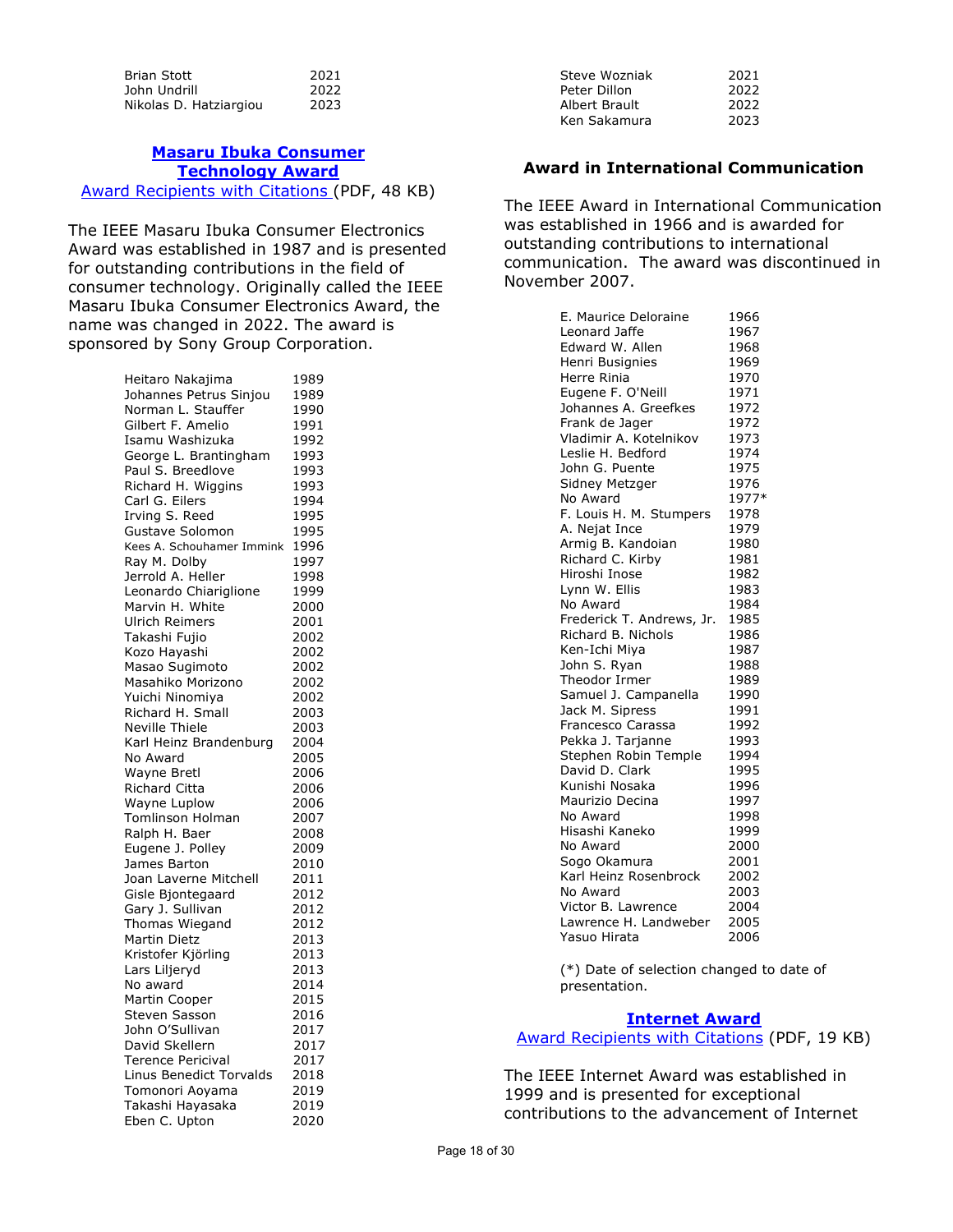technology for network architecture, mobility and/or end-use applications. The award is sponsored by Nokia Corporation**.** 

| Paul Baran             | 2000 |
|------------------------|------|
| Donald W. Davies       | 2000 |
| Leonard Kleinrock      | 2000 |
| Lawrence G. Roberts    | 2000 |
| Louis Pouzin           | 2001 |
| Stephen D. Crocker     | 2002 |
| Paul V. Mockapetris    | 2003 |
| Raymond Tomlinson      | 2004 |
| David H. Crocker       | 2004 |
| Sally Floyd            | 2005 |
| <b>Scott Shenker</b>   | 2006 |
| No Award               | 2007 |
| Michael (Mike) Brescia | 2008 |
| Virginia Travers       | 2008 |
| Robert M. Hinden       | 2008 |
| Lixia Zhang            | 2009 |
| Stephen Deering        | 2010 |
| Jun Murai              | 2011 |
| Mark Handley           | 2012 |
| David Mills            | 2013 |
| Jon Crowcroft          | 2014 |
| <b>KC Claffy</b>       | 2015 |
| Vern Paxson            | 2015 |
| Henning Schulzrinne    | 2016 |
| Deborah Estrin         | 2017 |
| Ramesh Govindan        | 2018 |
| Jennifer Rexford       | 2019 |
| Stephen L. Casner      | 2020 |
| Eve M. Schooler        | 2020 |
| No Award               | 2021 |
| No Award               | 2022 |
| Ian Foster             | 2023 |
| Carl Kesselman         | 2023 |

### **Reynold B. Johnson Data Storage Device Technology Award**

The IEEE Reynold B. Johnson Data Storage Device Technology Award was established in 2004 and is presented for outstanding contributions to the advancement of information storage with emphasis on technical contributions in computer data storage device technology. The award was discontinued in February 2011.

| Eliyahou Harari   | 2006 |
|-------------------|------|
| Sanjay Mehrotra   | 2006 |
| Jack Yuan         | 2006 |
| Mason L. Williams | 2007 |
| Stanley H. Charap | 2008 |
| Kinam Kim         | 2009 |
| David B. Bogy     | 2010 |
| No Award          | 2011 |
|                   |      |

### **Reynold B. Johnson Information Storage Systems Award**

The IEEE Reynold B. Johnson Information

Storage Systems Award was established in 1992 and is presented for outstanding contributions to information storage, with emphasis on computer storage systems. The award was sponsored by the IEEE Reynold B. Johnson Information Storage Systems Award Fund. The award was discontinued in 2016.

| John M. Harker         | 1993 |
|------------------------|------|
| C. Denis Mee           | 1994 |
| James U. Lemke         | 1995 |
| Nobutake Imamura       | 1996 |
| Alan F. Shugart        | 1997 |
| Jean-Pierre Lazzari    | 1998 |
| David Patterson        | 1999 |
| Randy Katz             | 1999 |
| Garth Gibson           | 1999 |
| Mark H. Kryder         | 2000 |
| Tu Chen                | 2001 |
| Christopher H. Bajorek | 2002 |
| H. Neal Bertram        | 2003 |
| Virgil S. Speriosu     | 2004 |
| Bruce A. Gurney        | 2004 |
| Francois Dolivo        | 2005 |
| Jaishankar M. Menon    | 2006 |
| Dave Hitz              | 2007 |
| James Lau              | 2007 |
| Alan Jay Smith         | 2008 |
| Marshall Kirk McKusick | 2009 |
| Moshe Yanai            | 2010 |
| No Award               | 2011 |
| Naoya Takahashi        | 2012 |
| Michael Kazar          | 2013 |
| John K. Ousterhout     | 2014 |
| Mendel Rosenblum       | 2014 |
| Dov Moran              | 2015 |
| Amir Ban               | 2015 |
| Simon Litsyn           | 2015 |

# **[Richard Harold Kaufmann Award](https://corporate-awards.ieee.org/corporate-awards/#field-awards)**

[Award Recipients with Citations](https://www.ieee.org/content/dam/ieee-org/ieee/web/org/about/awards/recipients/kaufmann-rl.pdf) (PDF, 25 KB)

The IEEE Richard Harold Kaufmann Award was established in 1986 and is presented for outstanding contributions in industrial systems engineering. The award is sponsored by the IEEE Industry Applications Society.

| Walter C. Huening, Jr.     | 1988 |
|----------------------------|------|
| Bernard W. Whittington     | 1989 |
| Rene Castenschiold         | 1990 |
| John R. Dunki-Jacobs       | 1991 |
| Kao Chen                   | 1992 |
| George W. Walsh            | 1993 |
| Daniel J. Love             | 1994 |
| N. Shan Griffith           | 1995 |
| Marcus O. Durham           | 1996 |
| Thomas E. Sparling         | 1997 |
| James A. Oliver            | 1998 |
| Baldwin Bridger, Jr.       | 1999 |
| <b>Alton Dewitt Patton</b> | 2000 |
| Louie J. Powell            | 2001 |
| H. Landis Floyd, II        | 2002 |
| Edward L. Owen             | 2003 |
| Richard L. Nailen          | 2004 |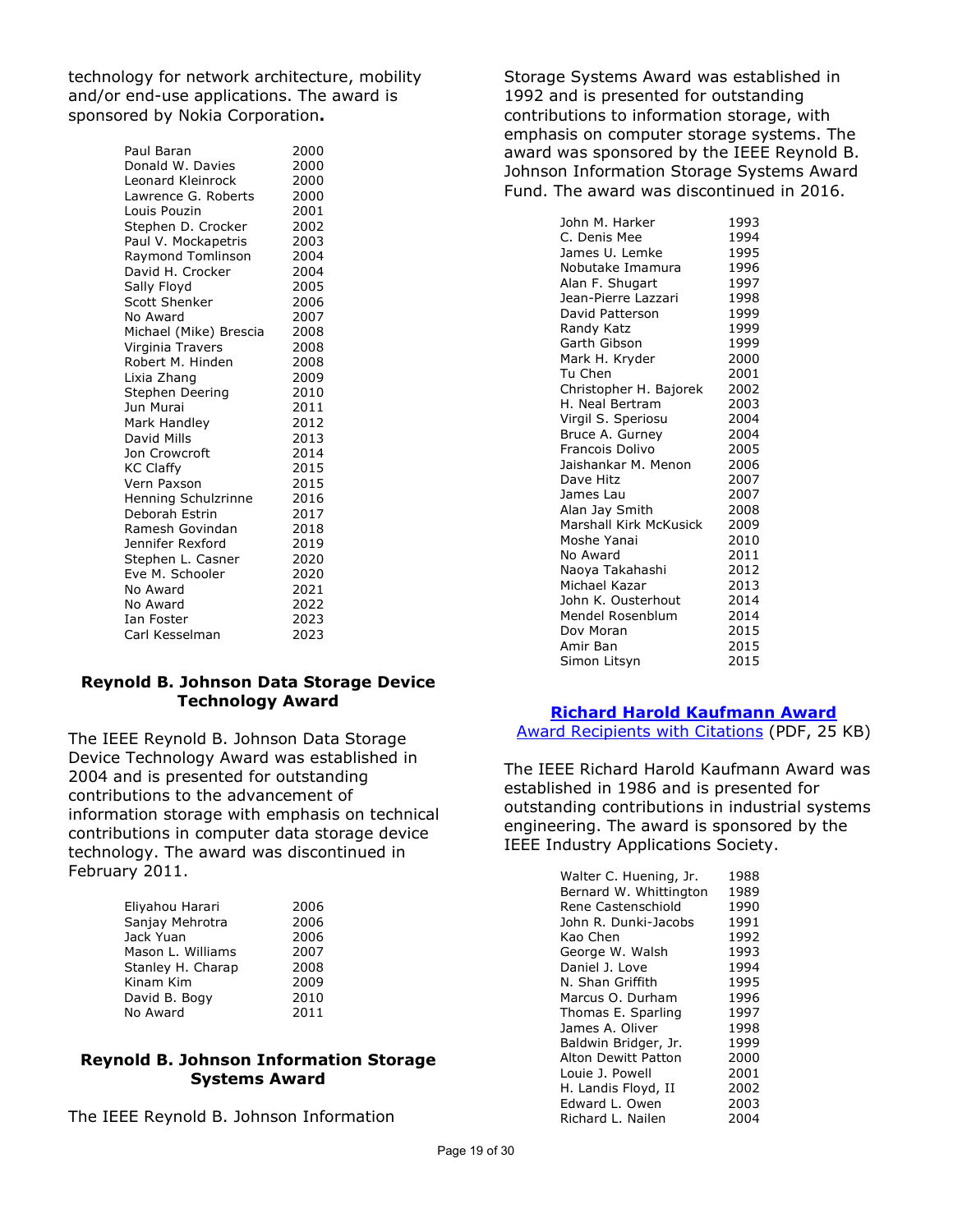| A. P. Meliopoulos      | 2005 |
|------------------------|------|
| George Younkin         | 2006 |
| Md. Azizur Rahman      | 2007 |
| Hirofumi Akagi         | 2008 |
| Ronald G. Harley       | 2009 |
| Gerald T. Heydt        | 2010 |
| David Doyle            | 2011 |
| John Nelson            | 2012 |
| Kaushik Rajashekara    | 2013 |
| Robert D. Lorenz       | 2014 |
| Charles J. Mozina      | 2015 |
| G.S. Peter Castle      | 2016 |
| Erling Hesla           | 2017 |
| Greg Charles Stone     | 2018 |
| Susumu Tadakuma        | 2019 |
| Kouki Matsuse          | 2020 |
| Stephen D. J. McArthur | 2021 |
| Paresh C. Sen          | 2022 |
| Ewald F. Fuchs         | 2023 |
|                        |      |

#### **[Joseph F. Keithley Award in](https://corporate-awards.ieee.org/corporate-awards/#field-awards)**

# **[Instrumentation and Measurement](https://corporate-awards.ieee.org/corporate-awards/#field-awards)**

[Award Recipients with](https://www.ieee.org/content/dam/ieee-org/ieee/web/org/about/awards/recipients/keithley-rl.pdf) Citations (PDF, 22 KB)

The IEEE Joseph F. Keithley Award in Instrumentation and Measurement was established in 2000 for outstanding contributions in electrical measurement. The award is sponsored by Keithley Instruments, a Tektronix company and the IEEE Instrumentation and Measurement Society.

| No Award               | 2003 |
|------------------------|------|
| Henry P. Hall          | 2004 |
| Clark A. Hamilton      | 2005 |
| Alessandro M. Ferrero  | 2006 |
| Douglas Kent Rytting   | 2007 |
| Robert G. Fulks        | 2008 |
| Bryan P. Kibble        | 2009 |
| No Award               | 2010 |
| Reza Zoughi            | 2011 |
| Rik Pintelton          | 2012 |
| Dylan Forrest Williams | 2013 |
| Thomas E. Linnenbrink  | 2014 |
| Jean-Charles Bolomey   | 2015 |
| Samuel Benz            | 2016 |
| Jerome John Blair      | 2017 |
| David Wayne Allan      | 2018 |
| Alan S. Finkel         | 2019 |
| Dario Petri            | 2020 |
| Eric W. Strid          | 2021 |
| Reed K. Gleason        | 2021 |
| Ian Hunter             | 2022 |
| Barry M. Wood          | 2023 |
| Carlos Sanchez         | 2023 |
| Rchard G. Green        | 2023 |

#### **Mervin J. Kelly Award**

The IEEE Mervin J. Kelly Award was bestowed in recognition of outstanding contributions in the field of telecommunication. This award was discontinued in 1975.

| Mervin J. Kelly          | 1960 |
|--------------------------|------|
|                          |      |
| Harry Nyguist            | 1961 |
| Claude E. Shanon         | 1962 |
| W. L. Everitt            | 1963 |
| Harald T. Friis          | 1964 |
| Stephen O. Rice          | 1965 |
| Murray G. Crosby         | 1966 |
| Harry F. Olson           | 1967 |
| William R. Bennett       | 1968 |
| Hendrik C. A. Van Duuren | 1969 |
| David A. McLean          | 1970 |
| Harold A. Rosen          | 1971 |
| Roger A. Sykes           | 1972 |
| Leon S. Nergaard         | 1973 |
| Harold M. Barlow         | 1974 |
| Alton C. Dickieson       | 1975 |

### **[Gustav Robert Kirchhoff Award](https://corporate-awards.ieee.org/corporate-awards/#field-awards)**

[Award Recipients with Citations](https://www.ieee.org/content/dam/ieee-org/ieee/web/org/about/awards/recipients/kirchhoff-rl.pdf) (PDF, 17 KB)

The IEEE Gustav Robert Kirchhoff Award was established in 2003 and is presented for outstanding contribution to the fundamentals of any aspect of electronic circuits and systems that has a long-term significance or impact. The award is sponsored by the IEEE Circuits and Systems Society.

| Leon O. Chua       | 2005 |
|--------------------|------|
| Gabor Temes        | 2006 |
| Yannis P. Tsividis | 2007 |
| Alfred Fettweis    | 2008 |
| Ernest S. Kuh      | 2009 |
| Hitoshi Watanabe   | 2010 |
| Charles A. Desoer  | 2011 |
| Ronald A, Rohrer   | 2012 |
| Sanjit Kumar Mitra | 2013 |
| Chung Laung Liu    | 2014 |
| Yosiro Oono        | 2015 |
| P.P. Vaidyanathan  | 2016 |
| Marcel Pelgrom     | 2017 |
| Alan Willson, Jr.  | 2018 |
| Kenneth W. Martin  | 2019 |
| Martin Hasler      | 2020 |
| Thomas Lee         | 2021 |
| Joos Vandewalle    | 2022 |
| Yoshisuke Ueda     | 2023 |

# **[Leon K. Kirchmayer Graduate](https://corporate-awards.ieee.org/corporate-awards/#field-awards) [Teaching Award](https://corporate-awards.ieee.org/corporate-awards/#field-awards)**

[Award Recipients with Citations](https://www.ieee.org/content/dam/ieee-org/ieee/web/org/about/awards/recipients/graduate-rl.pdf) (PDF, 25 KB)

The IEEE Leon K. Kirchmayer Graduate Teaching Award was established in 1990 and is awarded for inspirational teaching of graduate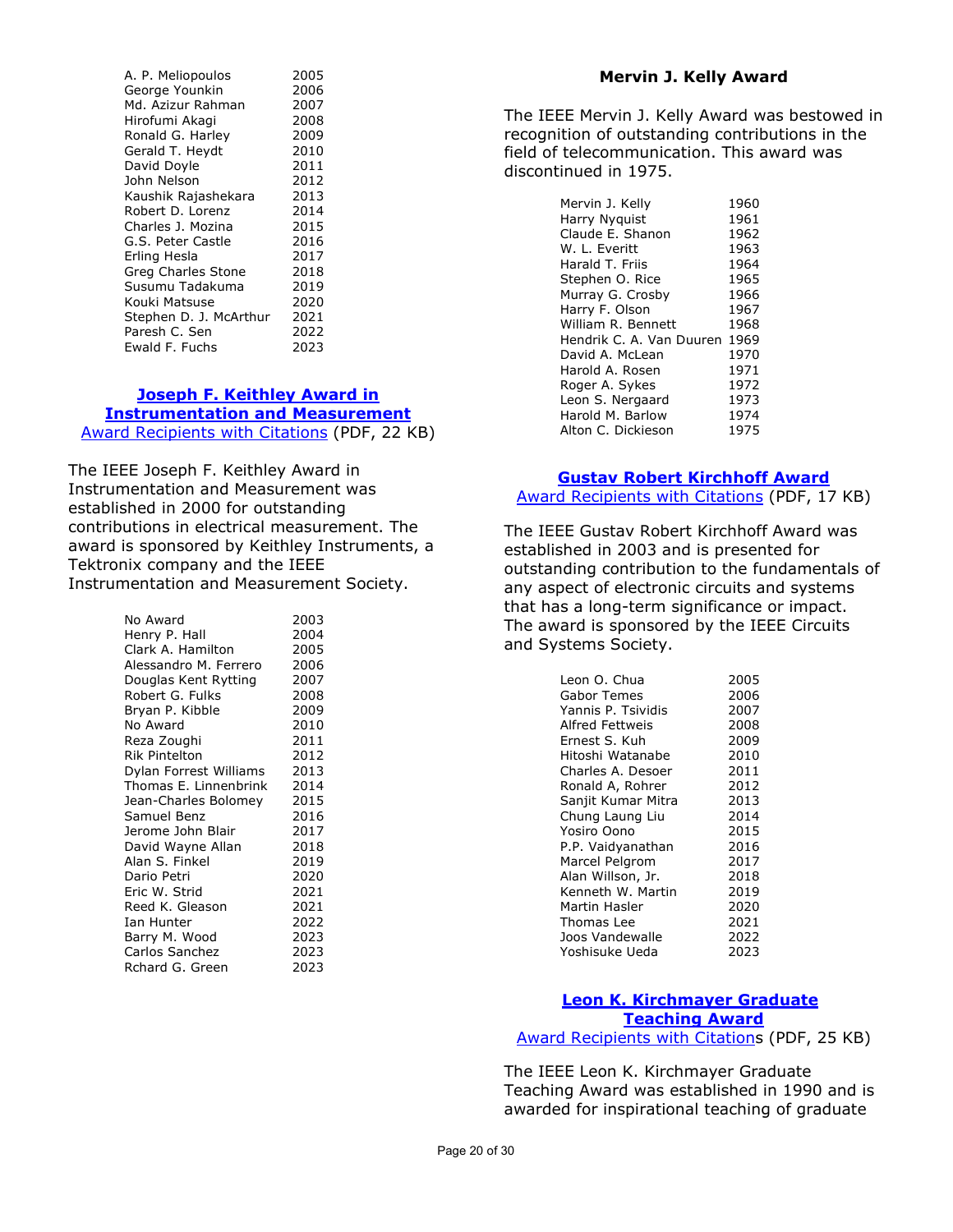students in the IEEE fields of interest. The award was renamed in 2002 in honor of Leon K. Kirchmayer. The award is sponsored by the Leon K. Kirchmayer Memorial Fund.

> James H. Mulligan, Jr. 1992<br>Rudolf Saal 1993 Rudolf Saal 1993<br>Thomas K. Gavlord 1994 Thomas K. Gaylord Alberto Sangiovanni-Vincentelli 1995 Sung-Mo (Steve) Kang 1996 Ronold W. P. King 1997<br>Gabor C. Temes 1998 Gabor C. Temes 1998<br>Lester Fuess Eastman 1999 Lester Fuess Eastman Weng Cho Chew 2000 H. Vincent Poor 19901<br>Vijay K. Bhargava 19902 Vijay K. Bhargava 2002<br>Robert G. Meyer 2003 Robert G. Meyer Simon Haykin 2004 Jagdishkumar Aggarwal 2005 Toby Berger 2006<br>Michael Shur 2007 Michael Shur Supriyo Datta 2008 Roger W. Brockett 2009 Alan N. Willson, Jr. 2010<br>John D. Cressler 2011 John D. Cressler Anthony Constantinides 2012 Hidenori Akiyama (2013)<br>John Mathew Cioffi (2014) John Mathew Cioffi 2014<br>Daniel J. Costello 2015 Daniel J. Costello K.J. Ray Liu 1992 2016<br>Chung-Chieh Jay Kuo 2017 Chung-Chieh Jay Kuo 2017 Mark S. Lundstrom Gregory Wornell 2019<br>
> Shu Lin 2020 Shu Lin Andrea Goldsmith 2021 Marilyn Wolf 2022 Rüdiger Urbanke 2023

## **[Koji Kobayashi Computers and](https://corporate-awards.ieee.org/corporate-awards/#field-awards)  [Communications Award](https://corporate-awards.ieee.org/corporate-awards/#field-awards)**

[Award Recipients with Citations](https://www.ieee.org/content/dam/ieee-org/ieee/web/org/about/awards/recipients/kobayashi-rl.pdf) (PDF, 27 KB)

The IEEE Koji Kobayashi Computers and Communications Award was established in 1986 and is awarded for outstanding contributions to the integration of computers and communications. The award is sponsored by NEC Corporation.

| Stuart Wecker           | 1988 |
|-------------------------|------|
| Alexander G. Fraser     | 1989 |
| Elwyn R. Berlekamp      | 1990 |
| Stephen S. Lavenberg    | 1991 |
| Martin Reiser           | 1991 |
| Vinton G. Cerf          | 1992 |
| Robert E. Kahn          | 1992 |
| Gottfried Ungerboeck    | 1993 |
| Jonathan Shields Turner | 1994 |
| Norman Abramson         | 1995 |
| K. Mani Chandy          | 1996 |
| Tim Berners-Lee         | 1997 |
| Jack Keil Wolf          | 1998 |
| Whitfield Diffie        | 1999 |
| Martin E. Hellman       | 1999 |

| Ralph Charles Merkle   | 1999 |
|------------------------|------|
| Ronald L. Rivest       | 2000 |
| Adi Shamir             | 2000 |
| Leonard Adleman        | 2000 |
| John M. Cioffi         | 2001 |
| Van Jacobson           | 2002 |
| Bruce Hajek            | 2003 |
| No Award               | 2004 |
| Frank Kelly            | 2005 |
| Nicholas F. Maxemchuk  | 2006 |
| Donald F. Towsley      | 2007 |
| Don Coppersmith        | 2008 |
| Nick McKeown           | 2009 |
| Larry Peterson         | 2010 |
| Thomas J. Richardson   | 2011 |
| Rüdiger L. Urbanke     | 2011 |
| Jean Walrand           | 2012 |
| Thomas Edward Anderson | 2013 |
| George Varghese        | 2014 |
| Albert Greenberg       | 2015 |
| Leandros Tassiulas     | 2016 |
| Kannan Ramchandran     | 2017 |
| Victor Bahl            | 2018 |
| Rayadurgam Srikant     | 2019 |
| Balaji Prabhakar       | 2020 |
| Hari Balakrishnan      | 2021 |
| Muriel Medard          | 2022 |
| Ion Stocia             | 2023 |
|                        |      |

## **Eli Lilly Award in Medical and Biological Engineering**

The IEEE Eli Lilly Medical and Biological Engineering Award was established in 1992 and is presented for outstanding achievement in, and contribution to, the field of medical and biological engineering. The award was discontinued in 2000.

| Max Anliker    | 1993 |
|----------------|------|
|                | 1994 |
| Earl E. Bakken |      |
| No Award       | 1995 |
| No Award       | 1996 |
| No Award       | 1997 |
| No Award       | 1998 |
| No Award       | 1999 |

## **Morris E. Leeds Award**

The IEEE Morris E. Leeds Award was established in 1958 and is presented for outstanding contributions in the field of electrical measurement. Special consideration is given to contributions made before the candidate's thirty-sixth birthday. The award was discontinued in 2000.

| 1959 |
|------|
| 1960 |
| 1961 |
| 1962 |
| 1963 |
| 1964 |
|      |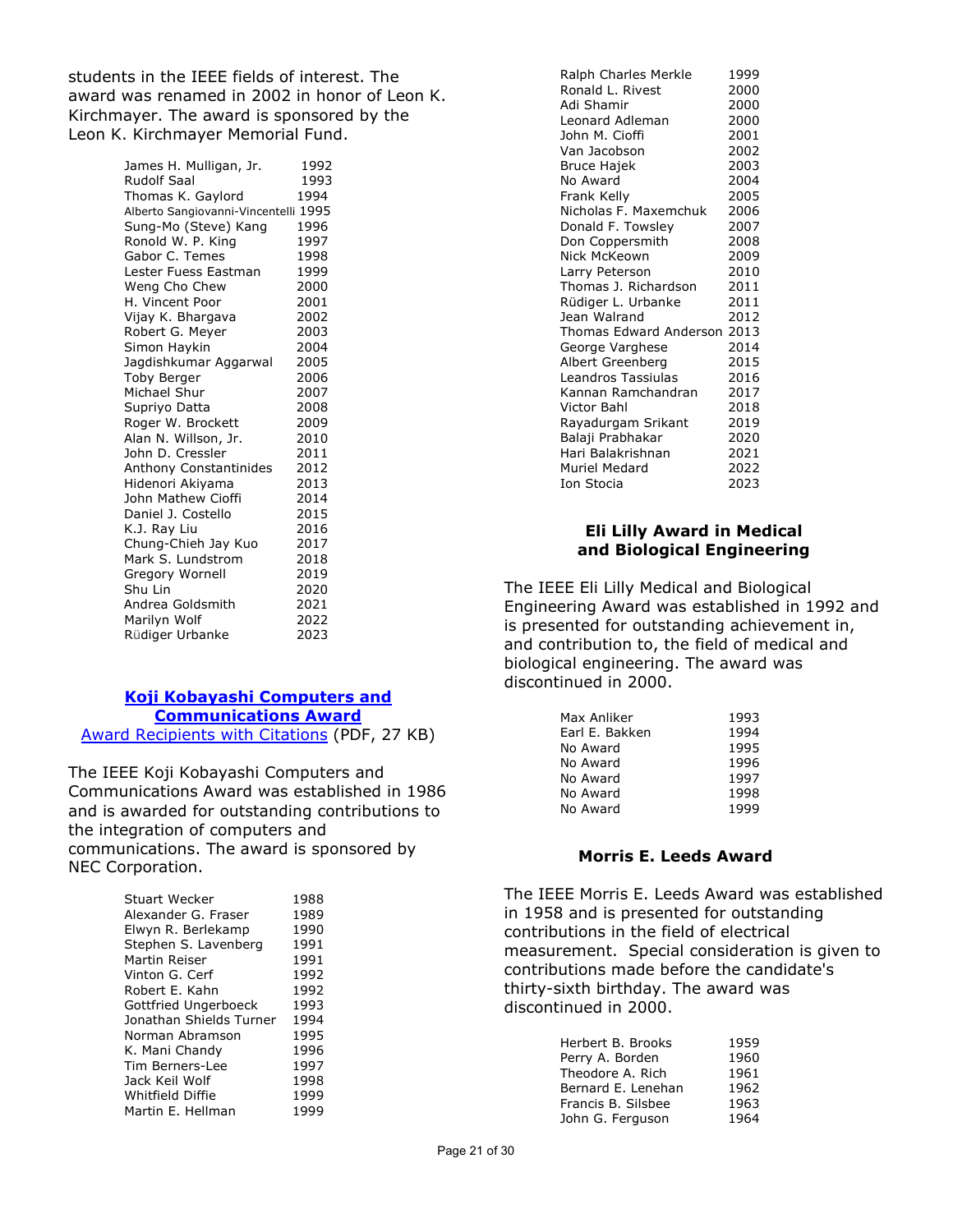Harold E. Edgerton 1965 William W. Mumford 1966 Henry R. Chope 1967<br>Albert J. Williams, Jr. 1968 Albert J. Williams, Jr. 1968<br>Harry W. Houck 1969 Harry W. Houck Harold I. Ewen 1970<br>
Martin E. Packard 1971 Martin E. Packard 1971<br>Forest K. Harris 1972 Forest K. Harris 1972<br>C. Howard Vollum 1973 C. Howard Vollum 1973<br>Norbert L. Kusters 1974 Norbert L. Kusters 1974<br>No Award 1975 No Award Francis L. Hermach 1976 Arthur M. Thompson 1977<br>Thomas M. Dauphinee 1978 Thomas M. Dauphinee Robert D. Cutkosky 1979 Wallace H. Coulter 1980<br>Frank C. Creed 1981 Frank C. Creed 1981<br>
Lothar Rohde 1982 Lothar Rohde Erich P. Ippen 1983 Charles V. Shank 1983 Leonard S. Cutler 1984<br>Donald C. Cox 1985 Donald C. Cox 1985<br>
Ian Kay Harvey 1986 Ian Kay Harvev William J. Moore 1987<br>David V. Lang 1988 David V. Lang 1988<br>Rav Bartnikas 1989 Ray Bartnikas Ryszard A. Malewski 1990 David H. Auston 1991 H. Kumar Wickramasinghe 1992<br>No Award 1993 No Award Oliver C. Wells 1994<br>Roger B. Marks 1995 Roger B. Marks 1995<br>Dylan F. Williams 1995 Dylan F. Williams Mark B. Ketchen 1996<br>Malvin C. Teich 1997 Malvin C. Teich 1997<br>No Award 1998 No Award No Award 1999

## **Morris N. Liebmann Memorial Award**

The IEEE Morris N. Liebmann Memorial Award was established in 1919 and is awarded for important contributions to emerging technologies recognized within recent years. This award was discontinued after the 2000 award and replaced by the IEEE Daniel E. Noble Award for Emerging Technologies.

| L. F. Fuller        | 1919 |
|---------------------|------|
| R. A. Weagant       | 1920 |
| R. A. Heising       | 1921 |
| C. S. Franklin      | 1922 |
| H. H. Beverage      | 1923 |
| J. R. Carson        | 1924 |
| <b>Frank Conrad</b> | 1925 |
| Ralph Bown          | 1926 |
| A. H. Taylor        | 1927 |
| W. G. Cady          | 1928 |
| E. V. Appleton      | 1929 |
| A. W. Hull          | 1930 |
| Stuart Ballantine   | 1931 |
| <b>Edmond Bruce</b> | 1932 |
| Heinrich Barkhausen | 1933 |
| V. K. Zworykin      | 1934 |
| F. B. Llewellyn     | 1935 |
| B. J. Thompson      | 1936 |

|                                          | 1937         |
|------------------------------------------|--------------|
| W. H. Doherty<br>G. C. Southworth        | 1938         |
| H. T. Friis                              | 1939         |
| H. A. Wheeler                            | 1940         |
| P. T. Farnsworth<br>S. A. Schelkunoff    | 1941         |
| W. L. Barrow                             | 1942<br>1943 |
| W. H. Hansen                             | 1944         |
| P. C. Goldmark                           | 1945         |
| Albert Rose                              | 1946         |
| J. R. Pierce                             | 1947         |
| S. W. Seeley                             | 1948         |
| C. E. Shannon                            | 1949         |
| O. H. Schade<br>R. B. Dome               | 1950         |
| William Shockley                         | 1951<br>1952 |
| J. A. Pierce                             | 1953         |
| R. R. Warnecke                           | 1954         |
| A. V. Loughren                           | 1955         |
| Kenneth Bullington                       | 1956         |
| O. G. Villard, Jr.                       | 1957         |
| E. L. Ginzton                            | 1958         |
| Nicolaas Bloembergen                     | 1959         |
| C. H. Townes                             | 1959         |
| J. A. Rajchman<br>Leo Esaki              | 1960<br>1961 |
| Victor H. Rumsey                         | 1962         |
| Ian Munro Ross                           | 1963         |
| Arthur L. Schawlow                       | 1964         |
| William R. Bennett, Jr.                  | 1965         |
| Paul K. Weimer                           | 1966         |
| No Award                                 | 1967         |
| Emmett N. Leith                          | 1968         |
| John B. Gunn                             | 1969         |
| John A. Copeland<br>Martin Ryle          | 1970         |
| Stewart E. Miller                        | 1971<br>1972 |
| Nick Holonyak, Jr.                       | 1973         |
| Willard S. Boyle                         | 1974         |
| George E. Smith                          | 1974         |
| A. H. Bobeck                             | 1975         |
| P. C. Michaelis                          | 1975         |
| H. E. D. Scovil<br>Herbert J. Shaw       | 1975         |
|                                          | 1976         |
| Horst H. Berger<br>Siegfried K. Wiedmann | 1977<br>1977 |
| Kuen C. Kao                              | 1978         |
| Robert D. Maurer                         | 1978         |
| John B. MacChesney                       | 1978         |
| Ping King Tien                           | 1979         |
| A. J. DeMaria                            | 1980         |
| Calvin F. Quate                          | 1981         |
| John R. Arthur, Jr.                      | 1982         |
| Alfred Y. Cho                            | 1982         |
| Robert W. Brodersen                      | 1983<br>1983 |
| Paul R. Gray<br>David A. Hodges          | 1983         |
| David E. Carlson                         | 1984         |
| Christopher R. Wronski                   | 1984         |
| Russell D. Dupuis                        | 1985         |
| Harold M. Manasevit                      | 1985         |
| Bishnu S. Atal                           | 1986         |
| Fumitada Itakura                         | 1986         |
| No Award<br>James R. Boddie              | 1987         |
| Richard A. Pedersen                      | 1988<br>1988 |
| Takanori Okoshi                          | 1989         |
| Satoshi Hiyamizu                         | 1990         |
| Takashi Mimura                           | 1990         |
| Morton B. Panish                         | 1991         |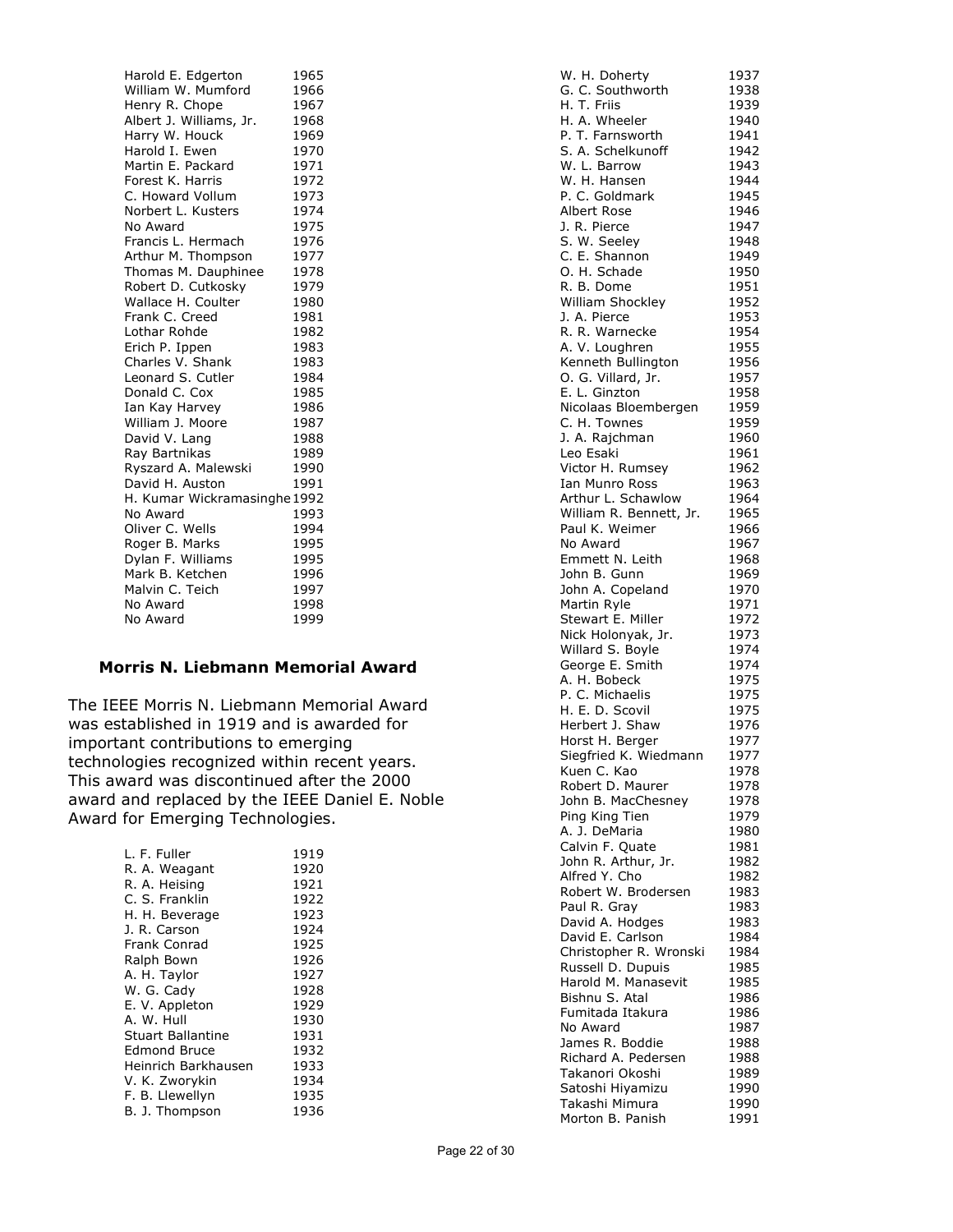| Praveen Chaudhari   | 1992 |
|---------------------|------|
|                     |      |
| Jerome J. Cuomo     | 1992 |
| Richard J. Gambino  | 1992 |
| B. Jayant Baliga    | 1993 |
| Lubomyr T. Romankiw | 1994 |
| M. George Craford   | 1995 |
| Seiki Ogura         | 1996 |
| Fujio Masuoka       | 1997 |
| Naoki Yokoyama      | 1998 |
| No Award            | 1999 |
| James S. Harris     | 2000 |

### **Jack A. Morton Award**

The IEEE Jack A. Morton Award was established in 1974 and is presented for outstanding contributions in the field of solid-state devices. This award was discontinued after the 1999 Award and replaced by the **IEEE Andrew S.** [Grove Award.](http://www.ieee.org/about/awards/tfas/grove.html)

| Robert N. Hall          | 1976 |
|-------------------------|------|
| Morgan Sparks           | 1977 |
| Juri Matisoo            | 1978 |
| Martin P. Lepselter     | 1979 |
| James F. Gibbons        | 1980 |
| Nick Holonyak, Jr.      | 1981 |
| D. Frohman-Bentchkowsky | 1982 |
| Jun-ichi Nishizawa      | 1983 |
| Hans S. Rupprecht       | 1984 |
| Jerry M. Woodall        | 1984 |
| Robert D. Burnham       | 1985 |
| <b>Donald Scifres</b>   | 1985 |
| William Streifer        | 1985 |
| <b>Herbert Kroemer</b>  | 1986 |
| Dennis D. Buss          | 1987 |
| Richard A. Chapman      | 1987 |
| Michael A. Kinch        | 1987 |
| <b>Frank Stern</b>      | 1988 |
| Chi-Tang Sah            | 1989 |
| Gregory E. Stillman     | 1990 |
| Charles M. Wolfe        | 1990 |
| Tak H. Ning             | 1991 |
| Hwa N. Yu               | 1991 |
| Takuo Sugano            | 1992 |
| Toshihisa Tsukada       | 1993 |
| Robert E. Kerwin        | 1994 |
| Donald E. Klein         | 1994 |
| John C. Sarace          | 1994 |
| Yoshio Nishi            | 1995 |
| Robert W. Dutton        | 1996 |
| Chenming Hu             | 1997 |
| Isamu Akasaki           | 1998 |
| Shuji Nakamura          | 1998 |
| Charles H. Henry        | 1999 |

## **[William E. Newell Power Electronics Award](https://corporate-awards.ieee.org/corporate-awards/#field-awards)** [Award Recipients with Citations](https://www.ieee.org/content/dam/ieee-org/ieee/web/org/about/awards/recipients/newell-rl.pdf) (PDF, 13 KB)

The IEEE William E. Newell Power Electronics Award was established in 2005 and is awarded for outstanding contributions to power electronics. The award is sponsored by the IEEE Power Electronics Society.

| Deepakraj M. Divan   | 2006 |
|----------------------|------|
| Dushan Boroyevich    | 2007 |
| Istvan Nagy          | 2008 |
| Tadashi Fukao        | 2009 |
| Akio Nakagawa        | 2010 |
| Praveen Jain         | 2011 |
| Leo Lorenz           | 2012 |
| Rik W. De Doncker    | 2013 |
| Frede Blaabjerg      | 2014 |
| Shu Yuen Ron Hui     | 2015 |
| Johann W. Kolar      | 2016 |
| Seung-Ki Sul         | 2017 |
| Rainer Marquardt     | 2018 |
| Patrizio Vinciarelli | 2019 |
| Ivo Barbi            | 2020 |
| Robert W. Erickson   | 2021 |
| Fang Zheng Peng      | 2022 |
| Dragan Maksimovic    | 2023 |

## **[Daniel E. Noble Award for Emerging](https://corporate-awards.ieee.org/corporate-awards/#field-awards)  [Technologies](https://corporate-awards.ieee.org/corporate-awards/#field-awards)**

[Award Recipients with Citations](https://www.ieee.org/content/dam/ieee-org/ieee/web/org/about/awards/recipients/noble-rl.pdf) (PDF, 19 KB)

The IEEE Daniel E. Noble Award for Emerging Technologies was established in 2000 and is awarded for outstanding contributions to emerging technologies recognized within recent years. The award is sponsored by the IEEE Daniel E. Noble Award fund.

| Katsutoshi Izumi        | 2001 |
|-------------------------|------|
| Masataka Nakazawa       | 2002 |
| Kenichi Iga             | 2003 |
| Larry J. Hornbeck       | 2004 |
| David L. Harame         | 2005 |
| Carlos A. Paz de Araujo | 2006 |
| Stephen R. Forrest      | 2007 |
| Richard H. Friend       | 2007 |
| Ching Tang              | 2007 |
| James M. Daughton       | 2008 |
| <b>Stuart Parkin</b>    | 2008 |
| Saied Tehrani           | 2008 |
| Larry F. Weber          | 2009 |
| Shinichi Abe            | 2010 |
| Shoichi Sasaki          | 2010 |
| Takehisa Yaegashi       | 2010 |
| Mark Burgener           | 2011 |
| Ronald E. Reedy         | 2011 |
| Subramanian S. Iyer     | 2012 |
| Jan P. Allebach         | 2013 |
| Gabriel Michel Rebeiz   | 2014 |
| Khalil Najafi           | 2015 |
| Mark G. Allen           | 2016 |
| Miguel A. L. Nicolelis  | 2017 |
| Rajiv V. Joshi          | 2018 |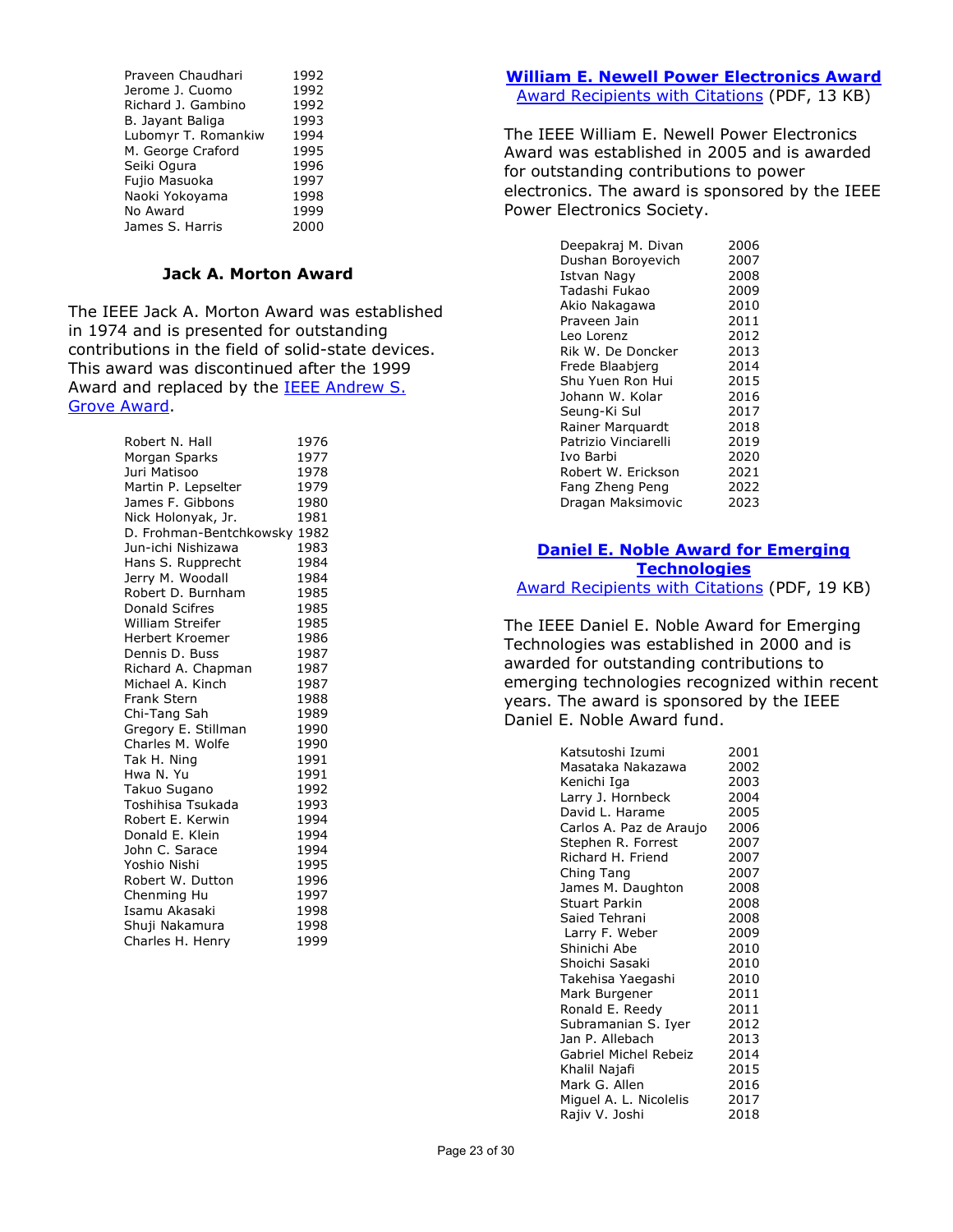| Thomas Kenny     | 2019 |
|------------------|------|
| Miroslav Micovic | 2020 |
| No Award         | 2021 |
| No Award         | 2022 |
| No Award         | 2023 |

#### **[Donald O. Pederson Award in](https://corporate-awards.ieee.org/corporate-awards/#field-awards)  [Solid-State Circuits](https://corporate-awards.ieee.org/corporate-awards/#field-awards)** [Award Recipients with Citations](https://www.ieee.org/content/dam/ieee-org/ieee/web/org/about/awards/recipients/pederson-rl.pdf) (PDF, 26 KB)

The IEEE Solid-State Circuits Award was established in 1987 and is presented for outstanding contributions to solid-state circuits. The award was renamed in 2005 in honor of Donald O. Pederson. The award is sponsored by the IEEE Solid-State Circuits Society.

> James D. Meindl<br>Toshiaki Masuhara 1990 Toshiaki Masuhara Frank Wanlass 1991 Barrie Gilbert 1992<br>Kivoo Itoh 1993 Kiyoo Itoh 1993<br>Paul R. Grav 1994 Paul R. Gray Lewis M. Terman 1995 Rudy J. van de Plassche 1996 Robert W. Brodersen 1997<br>Nicky C. Lu 1998 Nicky C. Lu 1998<br>Kensall D. Wise 1999 Kensall D. Wise 1999<br>Robert H. Krambeck 2000 Robert H. Krambeck Hung-Fai (Stephen) Law 2000 No Award 2001 Chenming Calvin Hu 2002 Ping-Keung Ko 2002 Daniel Dobberpuhl 2003<br>Eric A. Vittoz 2004 Eric A. Vittoz<br>Bruce A. Woolev 2005 Bruce A. Wooley Mark A. Horowitz 2006<br>Hugo De Man 2007 Hugo De Man 2007<br>Asad A. Abidi 2008 Asad A. Abidi Teresa S. Meng 2009 Takayasu Sakurai 2010 Willy Sansen 2011 Behzad Razavi 2012 Anantha P. Chandrakasan 2013 Robert G. Mever Robert Whitlock Adams 2015 Miles Alexander Copeland 2016<br>Takao Nishitani 2017 Takao Nishitani 1994 - 2017<br>John S. Thompson 19917 John S. Thompson William S. Carter 2018 Stephen M. Trimberger 2018 Laurence W. Nagel 2019 Klaas Bult 2020 A. Paul Brokaw 2021 Akira Matsuzawa 2022 Ingrid Verbauwhede 2023

#### **[Frederik Philips Award](https://corporate-awards.ieee.org/corporate-awards/#field-awards)**

[Award Recipients with Citations](https://www.ieee.org/content/dam/ieee-org/ieee/web/org/about/awards/recipients/philips-rl.pdf) (PDF, 33 KB)

The IEEE Frederik Philips Award was established in 1971 and is awarded for outstanding accomplishments in the management of

research and development resulting in effective innovation in the electrical and electronics industry. The award is sponsored by Royal Philips.

| Frederik J. Philips       | 1971  |
|---------------------------|-------|
| William O. Baker          | 1972  |
| John H. Dessauer          | 1973  |
| Chauncey Guy Suits        | 1974  |
| C. Lester Hogan           | 1975  |
| Koji Kobayashi            | 1976  |
|                           | 1977* |
| No Award/schedule revised |       |
| William E. Shoupp         | 1978  |
| Gordon E. Moore           | 1979  |
| William M. Webster        | 1980  |
| Dean A. Watkins           | 1981  |
| Werner J. Kleen           | 1982  |
| Allen E. Puckett          | 1983  |
| John K. Galt              | 1984  |
| George Heilmeier          | 1985  |
| William Hittinger         | 1986  |
| Solomon J. Buchsbaum      | 1987  |
| George F. Smith           | 1988  |
| Klaus D. Bowers           | 1989  |
| Rajinder J. Khosla        | 1990  |
| Gene Strull               | 1991  |
| Alan Gerald Chynoweth     | 1992  |
| Max Tibor Weiss           | 1993  |
|                           |       |
| Minoru Nagata             | 1994  |
| James C. McGroddy         | 1995  |
| Michiyuki Uenohara        | 1996  |
| Roland P. O. Hüber        | 1997  |
| Larry W. Sumney           | 1998  |
| William C. Holton         | 1998  |
| Robert M. Burger          | 1998  |
| Roger J. Van Overstraeten | 1999  |
| Gerald M. Borsuk          | 2000  |
| Arun N. Netravali         | 2001  |
| Toshiharu Aoki            | 2002  |
| Thomas Rowbotham          | 2003  |
| Youssef El-Mansy          | 2004  |
| Hiroyoshi Komiya          | 2005  |
| Louis C. Parrillo         | 2006  |
| Yong-Kyung (Kenneth) Lee  | 2007  |
| Gilbert J. Declerck       | 2008  |
| Shojiro Asai              | 2009  |
| John E. Kelly III         | 2010  |
|                           |       |
| Dim-Lee Kwong             | 2011  |
| Chih-Yuan (C.Y.) Lu       | 2012  |
| William M. Holt           | 2013  |
| Henry T. Nicholas, III    | 2014  |
| Benedetto Vigna           | 2015  |
| Kelin Jo Kuhn             | 2016  |
| Gary L. Patton            | 2017  |
| Ian. A. Young             | 2018  |
| Asad M. Madni             | 2019  |
| Kazuo Yano                | 2020  |
| Yuh-Jier (Y.J.) Mii       | 2022  |
| Cliff Hou                 | 2022  |
| Omkaram Nalamasu          | 2023  |

(\*) Date of Selection changed to date of presentation.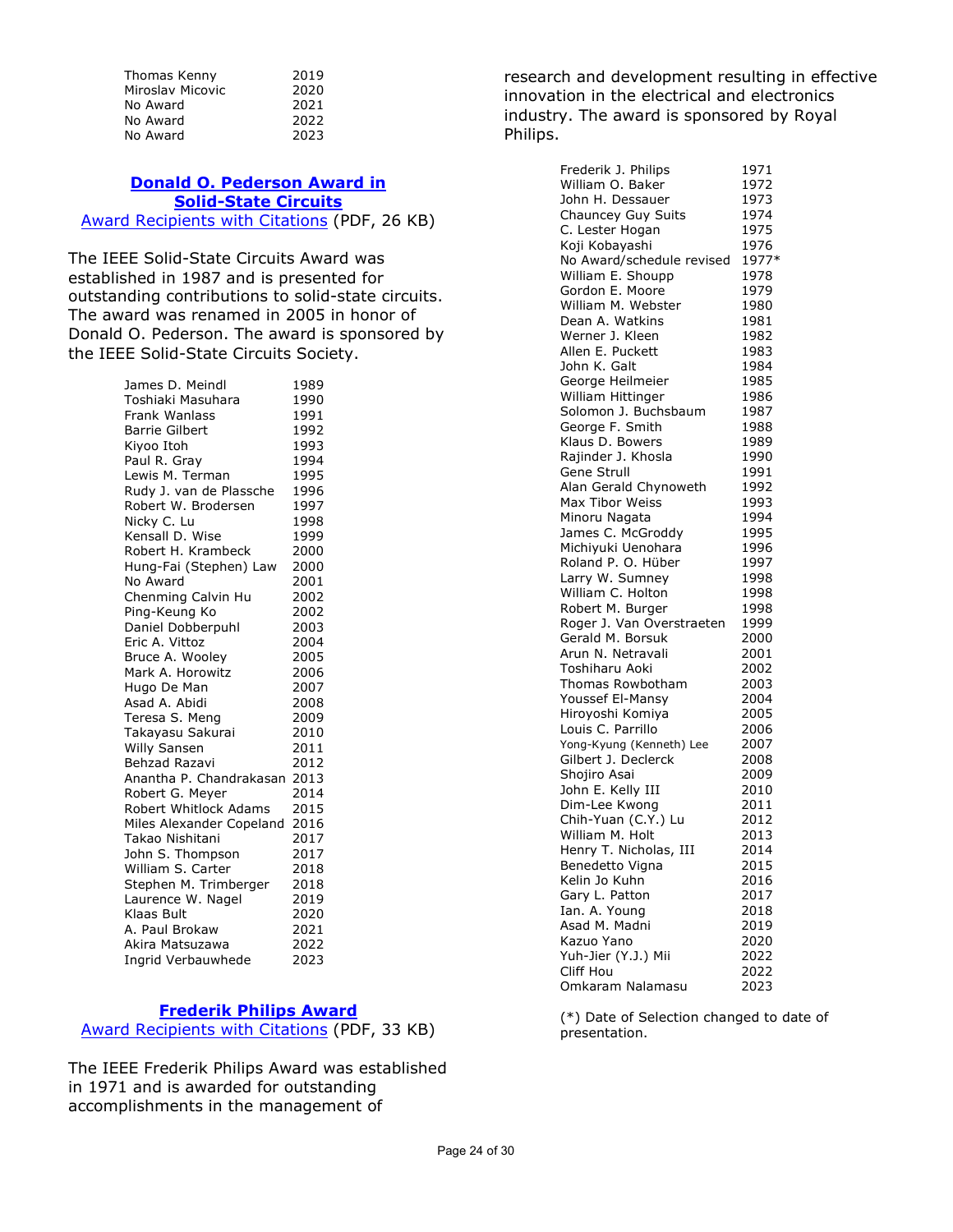#### **[Photonics Award](https://corporate-awards.ieee.org/corporate-awards/#field-awards)**

[Award Recipients with](https://www.ieee.org/content/dam/ieee-org/ieee/web/org/about/awards/recipients/photonics-rl.pdf) Citations (PDF, 15 KB)

The IEEE Photonics Award was established in 2002 and awarded for outstanding achievement(s) in photonics. The award is sponsored by the IEEE Photonics Society.

| Tingye Li               | 2004 |
|-------------------------|------|
| Rod C. Alferness        | 2005 |
| Frederick J. Leonberger | 2006 |
| David Neil Payne        | 2007 |
| Joe C. Campbell         | 2008 |
| Robert L. Byer          | 2009 |
| Ivan Kaminow            | 2010 |
| Amnon Yariv             | 2011 |
| Eli Yablonovitch        | 2012 |
| Peter F. Moulton        | 2013 |
| James Fujimoto          | 2014 |
| Philip St. John Russell | 2015 |
| Mark Thompson           | 2016 |
| John Bowers             | 2017 |
| Ursula Keller           | 2018 |
| Michal Lipson           | 2019 |
| Christopher R. Doerr    | 2020 |
| Jack Jewell             | 2021 |
| Rodney S. Tucker        | 2022 |
| Roel Baets              | 2023 |

#### **Emanuel R. Piore Award**

The IEEE Emanuel R. Piore Award was established in 1976 and is presented for outstanding contributions in the field of information processing in relation to computer science. The award was discontinued in 2013.

| George R. Stibitz              | 1977 |
|--------------------------------|------|
| J. Presper Eckert              | 1978 |
| John W. Mauchly                | 1978 |
| Richard W. Hamming             | 1979 |
| Lawrence R. Rabiner            | 1980 |
| Ronald W. Schafer              | 1980 |
| No Award                       | 1981 |
| Kenneth L. Thompson            | 1982 |
| Dennis M. Ritchie              | 1982 |
| Niklaus Wirth                  | 1983 |
| Harvey G. Cragon               | 1984 |
| Azriel Rosenfeld               | 1985 |
| David C. Evans                 | 1986 |
| Ivan E. Sutherland             | 1986 |
| David J. Kuck                  | 1987 |
| Grace M. Hooper                | 1988 |
| Peter A. Franaszek             | 1989 |
| Allen Newell                   | 1990 |
| Joseph F. Traub                | 1991 |
| Harold S. Stone                | 1992 |
| Makota Nagao                   | 1993 |
| John L. Hennessy               | 1994 |
| Yale N. Patt                   | 1995 |
| Edward J. McCluskey            | 1996 |
| Shun-ichi Amari                | 1997 |
| Janak H. Patel                 | 1998 |
| Narendra Ahuja                 | 1999 |
| William M. (Velvel) Kahan 2000 |      |

| Ravishanker K. Iyer  | 2001 |
|----------------------|------|
| <b>Brian Randell</b> | 2002 |
| Giovanni De Micheli  | 2003 |
| Leslie Lamport       | 2004 |
| Jacob A. Abraham     | 2005 |
| Robert K. Brayton    | 2006 |
| Randal E. Bryant     | 2007 |
| Richard F. Rashid    | 2008 |
| David J. Dewitt      | 2009 |
| Nancy Ann Lynch      | 2010 |
| Shafi Goldwasser     | 2011 |
| Fred B. Schneider    | 2012 |
| No award             | 2013 |
|                      |      |

#### **Judith A. Resnik Award**

The IEEE Judith A. Resnik Award was established in 1986 and is awarded for outstanding contributions to space engineering, within the fields of interest of the IEEE. The award was discontinued in 2013.

#### **[Robotics and Automation Award](https://corporate-awards.ieee.org/corporate-awards/#field-awards)**

[Award Recipients with Citations](https://www.ieee.org/content/dam/ieee-org/ieee/web/org/about/awards/recipients/robotics-rl.pdf) (PDF, 15 KB)

The IEEE Robotics & Automation Award was established in 2002 and awarded for outstanding contributions to robotics and automation. The award is sponsored by the IEEE Robotics and Automation Society.

| Joseph F. Engelberger | 2004 |
|-----------------------|------|
| Seiuemon Inaba        | 2005 |
| George A. Bekey       | 2006 |
| Gerd Hirzinger        | 2007 |
| Paul G. Backes        | 2008 |
| Larry H. Matthies     | 2008 |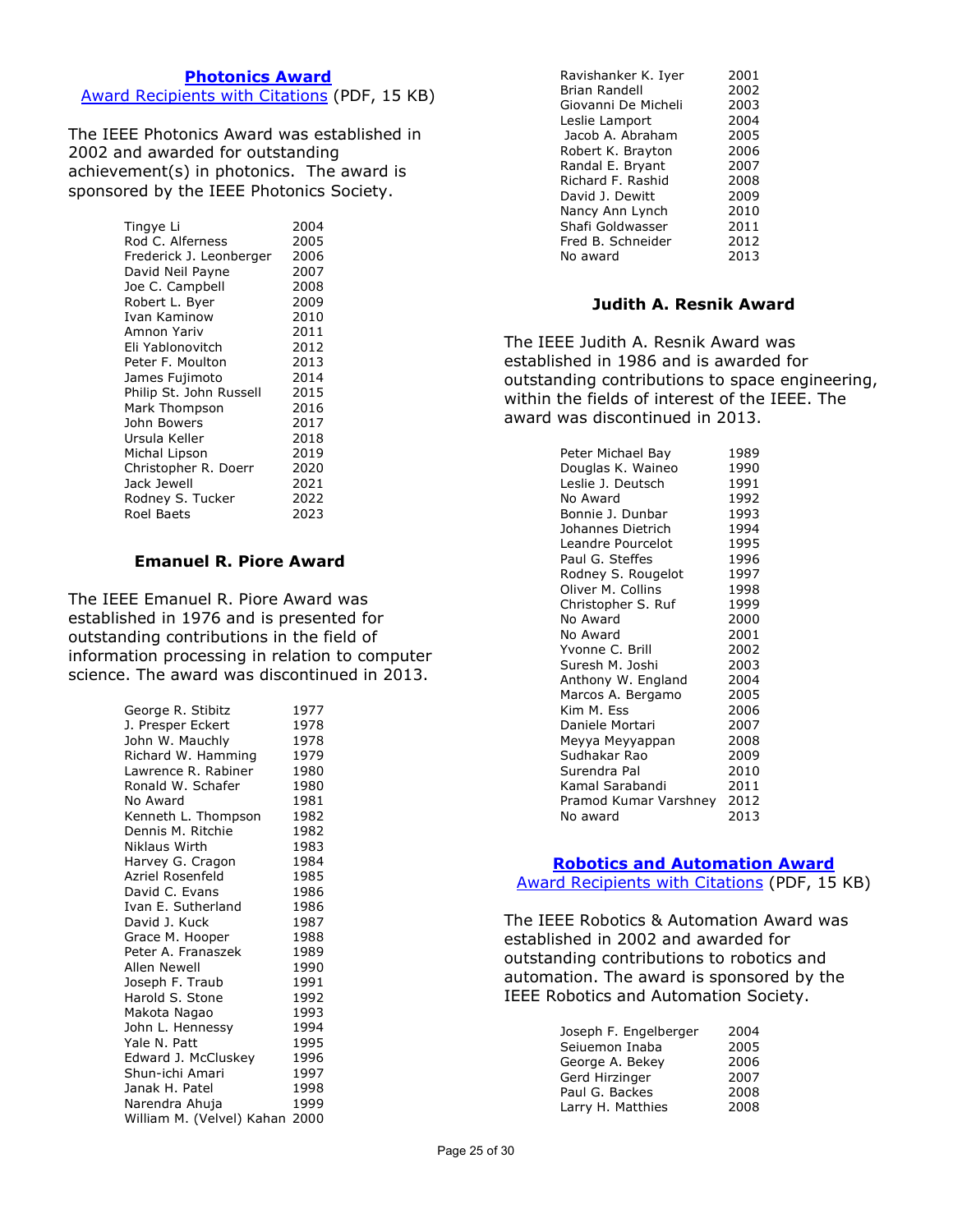| Eric T. Baumgartner       | 2008 |
|---------------------------|------|
| Antal Bejczy              | 2009 |
| Toshio Fukuda             | 2010 |
| Hirochika Inoue           | 2011 |
| Bernard Roth              | 2012 |
| Ruzena Bajcsy             | 2013 |
| Shigeo Hirose             | 2014 |
| Rodney Allen Brooks       | 2015 |
| Raffaelo D'Andrea         | 2016 |
| Oussama Khatib            | 2017 |
| Matthew T. Mason          | 2018 |
| Zexiang Li                | 2019 |
| Frank Wang                | 2019 |
| Vijay Kumar               | 2020 |
| <b>Tomas Lozano-Perez</b> | 2021 |
| Jean-Claude Latombe       | 2021 |
| Wolfram Burgard           | 2022 |
| Daniela Rus               | 2023 |

# **[Frank Rosenblatt Award](https://corporate-awards.ieee.org/corporate-awards/#field-awards)**

Award [Recipients with Citations](https://www.ieee.org/content/dam/ieee-org/ieee/web/org/about/awards/recipients/rosenblatt-rl.pdf) (PDF, 13 KB)

The IEEE Frank Rosenblatt Award was established in 2004 and awarded for outstanding contributions to biologically and linguistically motivated computational paradigms and systems. The award is sponsored by the IEEE Computational Intelligence Society.

| Lawrence J. Fogel     | 2006 |
|-----------------------|------|
| James C. Bezdek       | 2007 |
| Teuvo Kohonen         | 2008 |
| John J. Hopfield      | 2009 |
| Michio Sugeno         | 2010 |
| Hans-Paul Schwefel    | 2011 |
| Vladimir Vapnik       | 2012 |
| Terrence J. Sejnowski | 2013 |
| Geoffrey E. Hinton    | 2014 |
| Marco Dorigo          | 2015 |
| Ronald R. Yager       | 2016 |
| Stephen Grossberg     | 2017 |
| Enrigue Ruspini       | 2018 |
| Erkki Oja             | 2019 |
| Xin Yao               | 2020 |
| James M. Keller       | 2021 |
| Paul J. Werbos        | 2022 |
| Marios Polycarpou     | 2023 |

# **David Sarnoff Award**

The IEEE David Sarnoff Award was established in 1959 and is presented for exceptional contributions to electronics. The award is sponsored by the IEEE Sarnoff Fund. This award is discontinued after 2016.

| David Sarnoff      | 1959 |
|--------------------|------|
| Rudolf Kompfner    | 1960 |
| Charles H. Townes  | 1961 |
| Harry B. Smith     | 1962 |
| Robert H. Hall     | 1963 |
| Henri G. Busignies | 1964 |
|                    |      |

| Jack A. Morton             | 1965 |
|----------------------------|------|
| Jack S. Kilby              | 1966 |
| James Hillier              | 1967 |
|                            |      |
| Walter P. Dyke             | 1968 |
| Robert H. Rediker          | 1969 |
| John B. Johnson            | 1970 |
| Alan L. McWhorter          | 1971 |
| Edward G. Ramberg          | 1972 |
| Max V. Mathews             | 1973 |
| F.L. J. Sangster           | 1974 |
| Bernard C. DeLoach, Jr.    | 1975 |
| George H. Heilmeier        | 1976 |
| Jack M. Manley             | 1977 |
| Harrison E. Rowe           | 1977 |
| Stephen E. Harris          | 1978 |
|                            |      |
| A. Gardner Fox             | 1979 |
| Tingye Li                  | 1979 |
| Marshall I. Nathan         | 1980 |
| Cyril Hilsum               | 1981 |
| Nobutoshi Kihara           | 1982 |
| Hermann K. Gummel          | 1983 |
| Alan D. White              | 1984 |
| Jameson Dane Rigden        | 1984 |
| Henry Kressel              | 1985 |
| Yasuharu Suematsu          | 1986 |
| Frank F.                   |      |
|                            | 1987 |
| Alan B. Fowler             | 1987 |
| Izuo Hayashi               | 1988 |
| Herwig Kogelnik            | 1989 |
| Charles V. Shank           | 1989 |
| Leroy L. Chang             | 1990 |
| Federico Capasso           | 1991 |
| Jim Hsieh                  | 1992 |
| Rao R. Tummala             | 1993 |
| Won-Tien Tsang             | 1994 |
| Karl Hess                  | 1995 |
| Hiroyuki Sakaki            | 1996 |
|                            | 1997 |
| Milton Feng                |      |
| Tatsuo Izawa               | 1998 |
| Gerard Albert Mourou       | 1999 |
| Alastair Malcolm Glass     | 2000 |
| P. Daniel Dapkus           | 2001 |
| Young-Kai Chen             | 2002 |
| Peter Asbeck               | 2003 |
| Frederick A. Kish, Jr.     | 2004 |
| Pierre Tournois            | 2005 |
| Mau-Chung F. Chang         | 2006 |
| Umesh K. Mishra            | 2007 |
| James J. Coleman           | 2008 |
| Yasuhiko Arakawa           |      |
|                            | 2009 |
| Kam-Yin Lau                | 2009 |
| Kerry J. Vahala            | 2009 |
| Mark Rodwell               | 2010 |
| Constance J. Chang-Hasnain | 2011 |
| Hideo Ohno                 | 2012 |
| Sajeev John                | 2013 |
| Larry A. Coldren           | 2014 |
| Pallab Bhattacharya        | 2015 |

# **[Marie Sklodowska-Curie Award](https://corporate-awards.ieee.org/corporate-awards/#field-awards)**

[Award Recipients with Citations](https://www.ieee.org/content/dam/ieee-org/ieee/web/org/about/awards/recipients/curie-rl.pdf) (PDF, 13 KB)

The IEEE Marie Sklodowska-Curie Award was established in 2008 and is presented for outstanding contributions to the field of nuclear and plasma sciences and engineering. The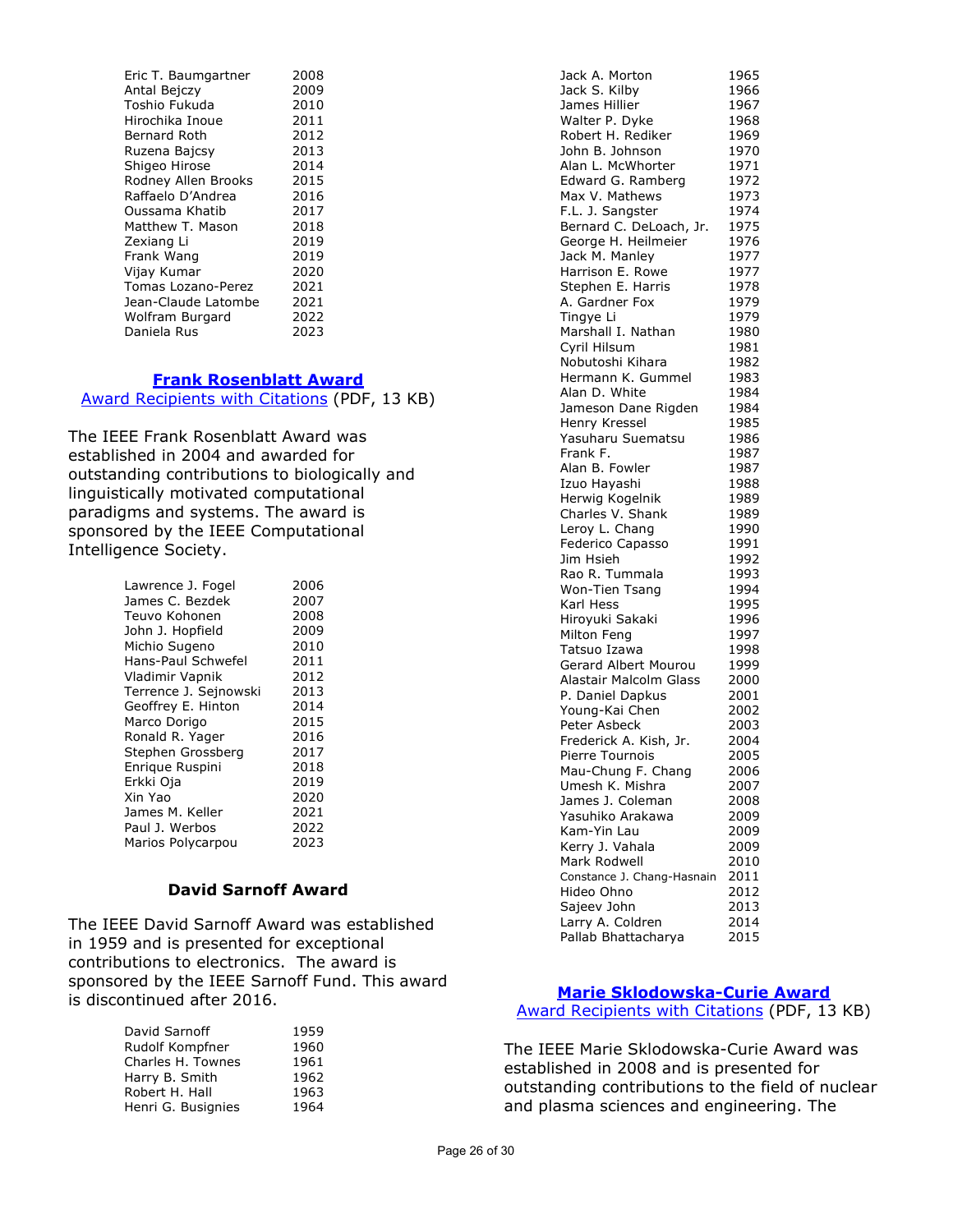award is sponsored by the IEEE Nuclear and Plasma Sciences Society.

| Charles Kennedy         | 2011 |
|-------------------------|------|
| Gennady Andreevich      | 2012 |
| Veljko Radeka           | 2013 |
| Malcolm H. Hudson       | 2014 |
| Brian F. Hutton         | 2014 |
| Lawrence A. Shepp       | 2014 |
| Glenn Knoll             | 2015 |
| Simon R. Cherry         | 2016 |
| Chandrashekhar Joshi    | 2017 |
| David Robert Nygren     | 2018 |
| Sanjiv Gambhir          | 2019 |
| Michael A. Lieberman    | 2020 |
| Michel Defrise          | 2021 |
| Thomas M. Antonsen, Jr. | 2022 |
| Janet Barth             | 2023 |

## **[Innovation in Societal Infrastructure](https://corporate-awards.ieee.org/corporate-awards/#field-awards)  [Award](https://corporate-awards.ieee.org/corporate-awards/#field-awards)**

[Award Recipients with Citations](https://www.ieee.org/content/dam/ieee-org/ieee/web/org/about/awards/recipients/societal-infrastructure-recipients.pdf) (PDF, 13 KB)

The IEEE Innovation in societal Infrastructure Award was established in 2011 and is presented for significant technological achievements and contributions to the establishment, development, and proliferation of innovative societal infrastructure systems through the application of information technology with an emphasis on distributed computing systems. The award is sponsored by Hitachi, Ltd. and the IEEE Computer Society.

| Balaji Prabhakar       | 2014 |
|------------------------|------|
| Takemochi Ishii        | 2015 |
| Hirokazu Ihara         | 2015 |
| Atsunobu Ichikawa      | 2015 |
| William H. Sanders     | 2016 |
| Antonello (Anto) Monti | 2017 |
| David F. Ferraiolo     | 2018 |
| D. Richard Kuhn        | 2018 |
| Ravi Sandu             | 2018 |
| Andy Vidan             | 2019 |
| Paul Breimyer          | 2019 |
| Gregory Hogan          | 2019 |
| Masaru Kitsuregawa     | 2020 |
| Elisa Bertino          | 2021 |
| M. Tamer Özsu          | 2022 |
| Kathleen McKeown       | 2023 |

# **[Charles Proteus Steinmetz Award](https://corporate-awards.ieee.org/corporate-awards/#field-awards)**

[Award Recipients with Citations](https://www.ieee.org/content/dam/ieee-org/ieee/web/org/about/awards/recipients/steinmetz-rl.pdf) (PDF, 29 KB)

The IEEE Charles Proteus Steinmetz Award was established in 1979 and is presented for exceptional contributions to the development and/or advancement of standards in electrical and electronics engineering. The award is sponsored by the IEEE Standards Association.

| Leon Podolsky                       | 1980         |
|-------------------------------------|--------------|
| No Award                            | 1981         |
| Ralph M. Showers                    | 1982         |
| William A. McAdams                  | 1983         |
| H. Baron Whitaker                   | 1984         |
| Charles L. Wagner                   | 1985         |
| Chester H. Page                     | 1986         |
| Bruce B. Barrow                     | 1987         |
| Joseph L. Koepfinger                | 1989         |
| Warren H. Cook                      | 1990         |
| Fletcher J. Buckley                 | 1991         |
| Donald C. Fleckenstein              | 1992         |
| Ivan G. Easton                      | 1993         |
| Clayton H. Griffin                  | 1994         |
| L. Bruce McClung                    | 1995         |
| Marco W. Migliaro                   | 1996         |
| Donald N. Heirman                   | 1997         |
| L. John Rankine                     | 1997         |
| William J. McNutt                   | 1998         |
| Dennis Bodson                       | 1999         |
| Hiroshi Yasuda                      | 2000         |
| Stanley Baron                       | 2001         |
| Ben C. Johnson                      | 2002         |
| Donald C. Loughry                   | 2003         |
| Julian Forster                      | 2004         |
| Wallace S. Read                     | 2005         |
| Steven Mark Halpin                  | 2006         |
| Vic Hayes                           | 2007         |
| Roy Billinton                       | 2008         |
| James Thomas Carlo                  | 2009         |
| Richard DeBlasio                    | 2010         |
| James W. Moore                      | 2011         |
| Daleep C. Mohla<br>Mohindar Sachdev | 2012<br>2013 |
| Mark McGranaghan                    | 2014         |
| <b>Steven Mills</b>                 | 2015         |
| Hermann Koch                        | 2016         |
| David John Law                      | 2017         |
| Craig M. Wellman                    | 2018         |
| Innocent Kamwa                      | 2019         |
| Solveig M. Ward                     | 2020         |
| Haran C. Karmaker                   | 2021         |
| Kenneth E. Martin                   | 2022         |
| Philip Wennblom                     | 2023         |
|                                     |              |

# **[Eric E. Sumner Award](https://corporate-awards.ieee.org/corporate-awards/#field-awards)**

[Award Recipients with](https://www.ieee.org/content/dam/ieee-org/ieee/web/org/about/awards/recipients/sumner-rl.pdf) Citations (PDF, 21 KB)

The IEEE Eric E. Sumner Award was established in 1995 and is presented for outstanding contributions to communications technology. The award is sponsored by Nokia Bell Labs.

| Jean-Pierre Coudreuse | 1997 |
|-----------------------|------|
| Donald L. Duttweiler  | 1998 |
| Debasis Mitra         | 1998 |
| Man Mohan Sondhi      | 1998 |
| <b>Howard Frank</b>   | 1999 |
| Ivan T. Frisch        | 1999 |
| No Award              | 2000 |
| No Award              | 2001 |
| John E. Midwinter     | 2002 |
| Tsuneo Nakahara       | 2002 |
| Werner Bux            | 2003 |
| Hans R. Mueller       | 2003 |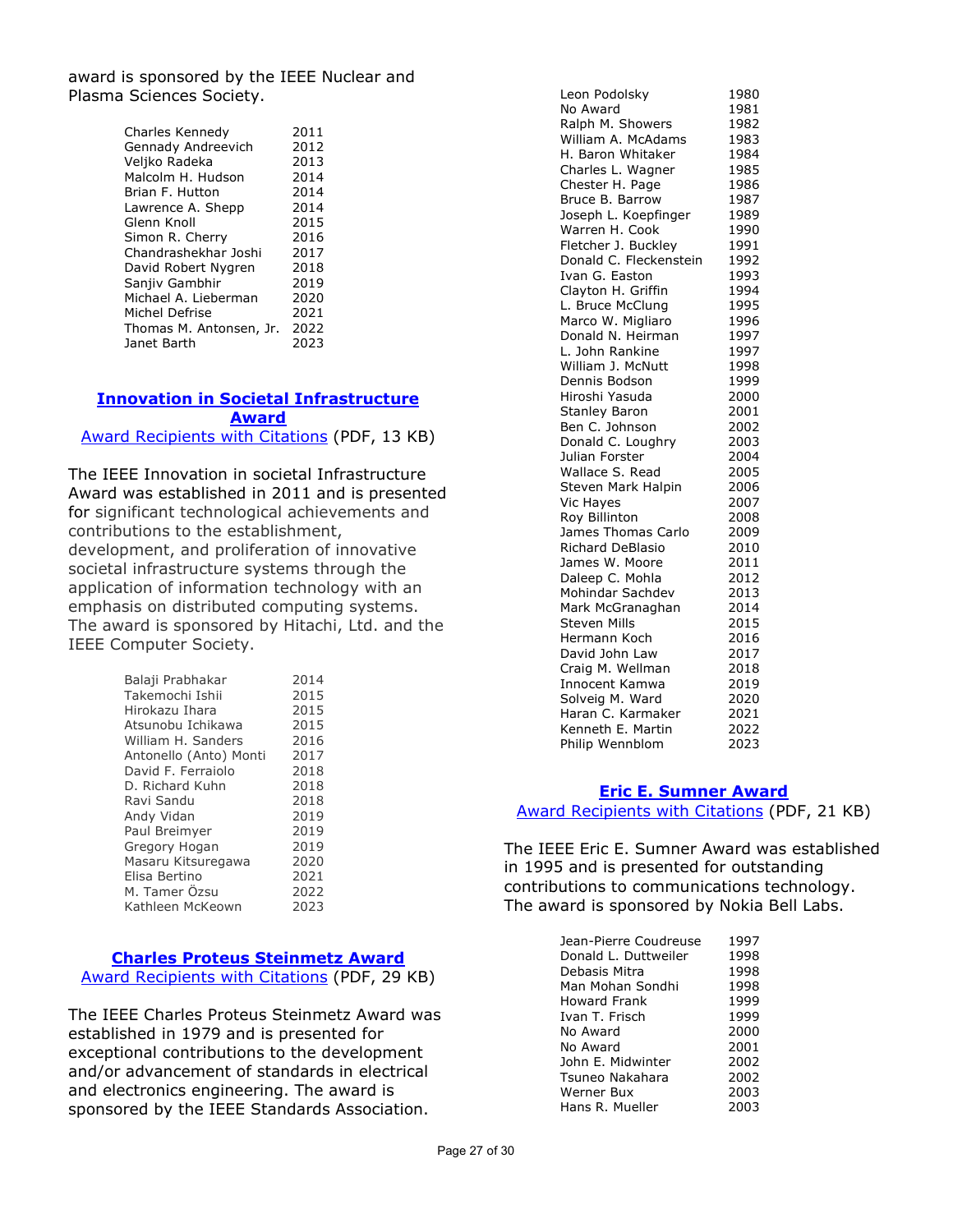Gerard J. Foschini 2004 Krishan Sabnani 2005 Robert A. Scholtz 2006<br>Moe Z. Win 2006 Moe Z. Win 2006<br>Michael G. Luby 2007 Michael G. Luby Amin Shokrollahi 2007<br>Thomas L. Koch 2008 Thomas L. Koch 2008<br>Roberto Padovani 2009 Roberto Padovani Reinaldo Valenzuela 2010 H. Vincent Poor 2011 Jack H. Winters 2012 Andreas F. Molisch 2012 Siavash Alamouti 2013<br>Hamid Jafarkhani 2013 Hamid Jafarkhani Vahid Tarokh 2013 Alan Eli Willner 1994<br>Sanjoy Mitter 19915 Sanjoy Mitter Shuo-Yen Robert Li 2016 Raymond W. Yeung 2016 Ning Cai 2016 William C. Lindsey 2017 Peter W. Shor 2018 Andrea J. Goldsmith 2019 Theodore S. Rappaport 2020 En-Hui Yang 2021 Lajos Hanzo Radia Perlman 2023

#### **[Nikola Tesla Award](https://corporate-awards.ieee.org/corporate-awards/#field-awards)**

[Award Recipients with Citations](https://www.ieee.org/content/dam/ieee-org/ieee/web/org/about/awards/recipients/tesla-rl.pdf) (PDF, 33 KB)

The IEEE Nikola Tesla Award was established in 1975 and is presented for outstanding contributions to the generation and utilization of electric power. The award is sponsored by Wolong Electric, the IEEE Industry Applications Society, and the IEEE Power and Energy Society.

| Leon T. Rosenberg         | 1976 |
|---------------------------|------|
| Cyril G. Veinott          | 1977 |
| Charles H. Holley         | 1978 |
| John W. Batchelor         | 1979 |
| Philip H. Trickey         | 1980 |
| Dean B. Harrington        | 1981 |
| Sakae Yamamura            | 1982 |
| No Award                  | 1983 |
| Herbert H. Woodson        | 1984 |
| Eugene C. Whitney         | 1985 |
| Eric R. Laithwaite        | 1986 |
| J. Coleman White          | 1987 |
| Edward I. King            | 1988 |
| Dietrich R. Lambrecht     | 1989 |
| Gordon R. Slemon          | 1990 |
| Michel E. Poloujadoff     | 1991 |
| Thomas H. Barton          | 1992 |
| Madabushi V. K. Chari     | 1993 |
| Carl Flick                | 1994 |
| Thomas A. Lipo            | 1995 |
| John A. Tegopoulos        | 1996 |
| Prabha Kundur             | 1997 |
| Paul L. Dandeno           | 1998 |
| Nabeel Aly Omar Demerdash | 1999 |
| Syed A. Nasar             | 2000 |
| Steve Williamson          | 2001 |
| James L. Kirtley          | 2002 |

| Austin H. Bonnett    | 2003 |
|----------------------|------|
| Sheppard J. Salon    | 2004 |
| Thomas M Jahns       | 2005 |
| Konrad Reichert      | 2006 |
| Thomas W. Nehl       | 2007 |
| T. J. E. Miller      | 2008 |
| Donald Wayne Novotny | 2009 |
| Paul C. Krause       | 2010 |
| Nady Boules          | 2011 |
| Manoj R. Shah        | 2012 |
| Norio Takahashi      | 2013 |
| Hamit A. Toliyat     | 2014 |
| Ion Georghe Boldea   | 2015 |
| Bruno Leguesne       | 2016 |
| Adel Razek           | 2017 |
| Longya Xu            | 2018 |
| Tomy Sebastian       | 2019 |
| Akira Chiba          | 2020 |
| Zi-Qiang Zhu         | 2021 |
| Peter W. Sauer       | 2022 |
| Kiruba S. Harán      | 2023 |
|                      |      |

# **[Kiyo Tomiyasu Award](https://corporate-awards.ieee.org/corporate-awards/#field-awards)** [Award Recipients with Citations](https://www.ieee.org/content/dam/ieee-org/ieee/web/org/about/awards/recipients/tomiyasu-rl.pdf) (PDF, 16 KB)

The IEEE Kiyo Tomiyasu Award was established in 2000 and is awarded for outstanding early to mid-career contributions to technologies holding the promise of innovative applications. The award is sponsored by Dr. Kiyo Tomiyasu, the IEEE Geoscience and Remote Sensing Society, and the IEEE Microwave Theory and Techniques Societies.

| <b>Casimer De Cusatis</b> | 2002 |
|---------------------------|------|
| Keshab K. Parhi           | 2003 |
| David B. Fogel            | 2004 |
| Chai K. Toh               | 2005 |
| Muhammad A. Alam          | 2006 |
| Alberto Moreira           | 2007 |
| George V. Eleftheriades   | 2008 |
| Shih-Fu Chang             | 2009 |
| Tsu-Jae King Liu          | 2010 |
| Moe Z. Win                | 2011 |
| Mung Chiang               | 2012 |
| Carlos A. Coello Coello   | 2013 |
| George Chrisikos          | 2014 |
| Kaustav Banerjee          | 2015 |
| Vivek Subramanian         | 2015 |
| Yonina Eldar              | 2016 |
| Emilio Frazzoli           | 2017 |
| Nicholas Laneman          | 2018 |
| Robert W. Heath, Jr.      | 2019 |
| Jeffrey G. Andrews        | 2019 |
| Andrea Alù                | 2020 |
| Zhu Han                   | 2021 |
| Pieter Abbeel             | 2022 |
| Tim Boescke               | 2023 |

## **[Transportation Technologies Award](https://corporate-awards.ieee.org/corporate-awards/#field-awards)**

[Award Recipients with Citations](https://www.ieee.org/content/dam/ieee-org/ieee/web/org/about/awards/recipients/transportation-technologies-recipients.pdf) (PDF, 13 KB)

The IEEE Transportation Technologies Award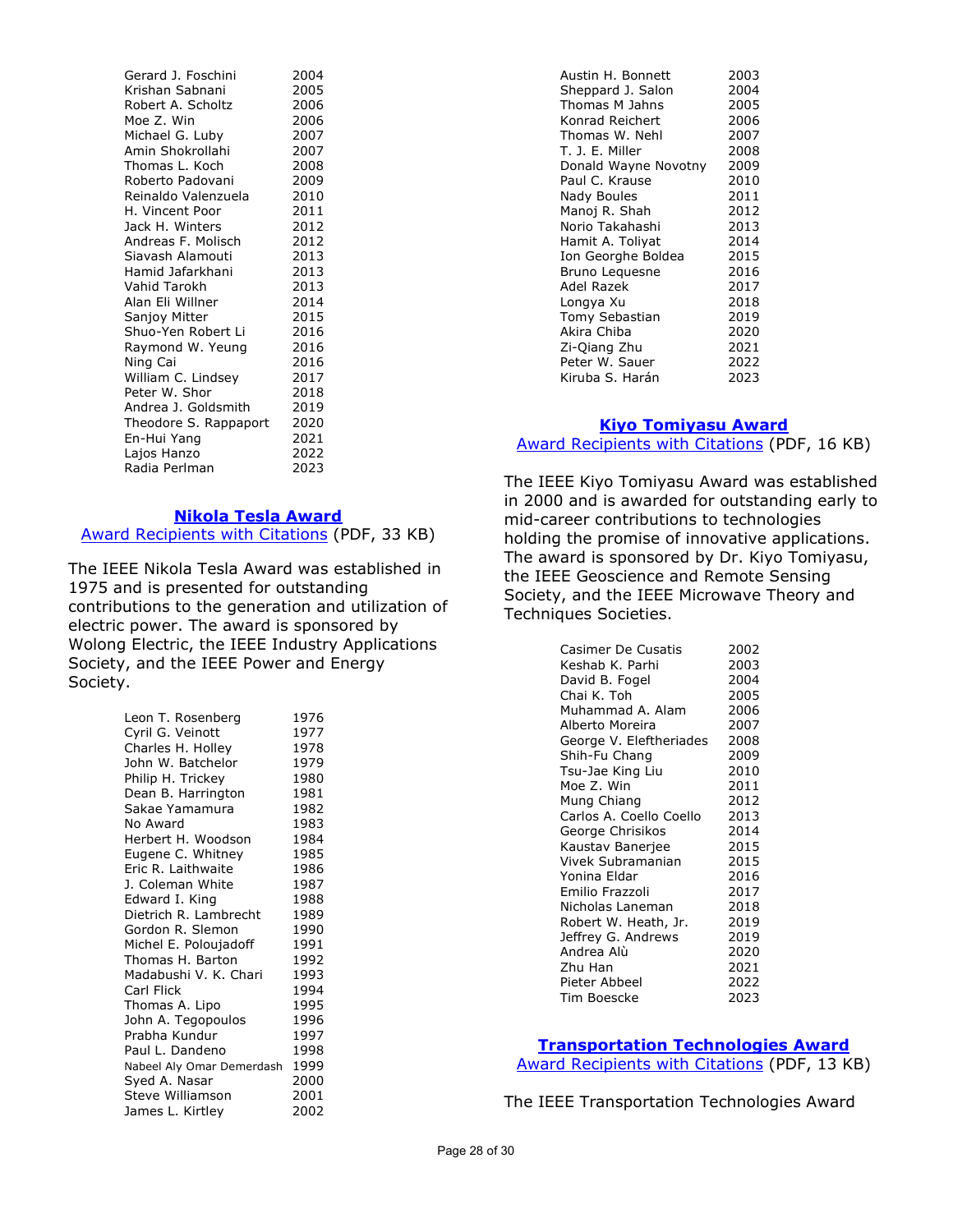was established in 2011 and is awarded for advances in technologies within the fields of interest to the IEEE as applied in transportation systems. The award is sponsored by the IEEE Industry Applications, Industrial Electronics, Intelligent Transportation Systems, Microwave Theory and Techniques, Power Electronics, Power & Energy, and Vehicular Technology Societies.

| Linos J. Jacovides   | 2014 |
|----------------------|------|
| Robert Dean King     | 2015 |
| Petros Ioannou       | 2016 |
| Claire Tomlin        | 2017 |
| James C.C. Chan      | 2018 |
| Hao Huang            | 2019 |
| Markos Papageorgiou  | 2020 |
| Philip T. Krein      | 2021 |
| Ouyang Minggao       | 2022 |
| <b>Holger Meinel</b> | 2023 |
|                      |      |

#### **IEEE Rao [R. Tummala Electronics](https://corporate-awards.ieee.org/corporate-awards/#field-awards)  [Packaging Award](https://corporate-awards.ieee.org/corporate-awards/#field-awards)** [Award Recipients with Citations](https://www.ieee.org/content/dam/ieee-org/ieee/web/org/about/awards/recipients/tummala-rl.pdf) (PDF, 35 KB)

The IEEE Rao R. Tummala Electronics Packaging Award was established in 2002 as the IEEE Electronics Packaging Award. It was renamed in 2020 as the IEEE Rao R. Tummala Electronics Packaging Award in honor of Professor Tummala and recognizes outstanding contributions to advancing components, electronic packaging, or manufacturing technologies. The award is sponsored by the IEEE Electronics Packaging Society.

| John W. Balde<br>Yutaka Tsukada<br>C.P. Wong<br>Dimitry Grabbe<br>Karl Puttlitz<br>Paul A. Totta | 2004<br>2005<br>2006<br>2007<br>2008<br>2008 |
|--------------------------------------------------------------------------------------------------|----------------------------------------------|
| George G. Harman                                                                                 | 2009                                         |
| Herbert Riechl                                                                                   | 2010                                         |
| Rao R. Tummala                                                                                   | 2011                                         |
| Mauro Walker                                                                                     | 2012                                         |
| John Lau                                                                                         | 2013                                         |
| Avram Bar-Cohen                                                                                  | 2014                                         |
| Nasser Bozorg-Grayeli                                                                            | 2015                                         |
| Michael Pecht                                                                                    | 2016                                         |
| Paul S. Ho                                                                                       | 2017                                         |
| King-Ning Tu                                                                                     | 2017                                         |
| William Chen                                                                                     | 2018                                         |
| Ephraim Suhir                                                                                    | 2019                                         |
| Mitsumasa Koyanagi                                                                               | 2020                                         |
| Peter Ramm                                                                                       | 2020                                         |
| Chin C. Lee                                                                                      | 2021                                         |
| Douglas C.H. Yu                                                                                  | 2022                                         |
| Guogi Zhang                                                                                      | 2023                                         |
|                                                                                                  |                                              |

# **[Undergraduate Teaching Award](https://corporate-awards.ieee.org/corporate-awards/#field-awards)**

[Award Recipients with Citations](https://www.ieee.org/content/dam/ieee-org/ieee/web/org/about/awards/recipients/undergraduate-rl.pdf) (PDF, 23 KB)

The IEEE Undergraduate Teaching Award was established in 1990 and is presented for inspirational teaching of undergraduate students in the field of interest of IEEE. The award is sponsored by the IEEE Education Society.

| James W. Nilsson         | 1992 |
|--------------------------|------|
| Ronald G. Hoelzeman      | 1993 |
| N. Narayana Rao          | 1994 |
| David G. Meyer           | 1995 |
| David A. Patterson       | 1996 |
| Karan L. Watson          | 1996 |
| Chand R. Viswanathan     | 1997 |
| J. David Irwin           | 1998 |
| Michael G. Pecht         | 1999 |
| Haniph A. Lachman        | 2000 |
| No Award                 | 2001 |
| No Award                 | 2002 |
| Mehrdad Ehsani           | 2003 |
| Richard C. Jaeger        | 2004 |
| Yannis Tsividis          | 2005 |
| John B. Peatman          | 2006 |
| Clayton R. Paul          | 2007 |
| Muhammad Harunur Rashid  | 2008 |
| John C. Bean             | 2009 |
| Ned Mohan                | 2010 |
| Raghunath K. Shevgaokar  | 2011 |
| Santosh K. Kurinec       | 2012 |
| Charles K. Alexander     | 2013 |
| Hsi-Tseng Chou           | 2014 |
| Branislav M. Notaros     | 2015 |
| Terri Fiez               | 2016 |
| Bonnie Heck Ferri        | 2017 |
| Susan M. Lord            | 2018 |
| Lisa Gresham Huettel     | 2019 |
| Rajesh Kannan Megalingam | 2020 |
| Cristiane Agra Pimentel  | 2021 |
| Christopher Rose         | 2022 |
| Carlotta Berry           | 2023 |

## **Vladimir K. Zworykin Award**

The IEEE Vladimir K. Zworykin Award was presented for outstanding technical contributions in the field of electronic television. The award was discontinued in 1986.

| B. D. Loughlin   | 1952 |
|------------------|------|
| Frank Gray       | 1953 |
| A. V. Bedord     | 1954 |
| H. B. Law        | 1955 |
| F. J. Bingley    | 1956 |
| Donald Richman   | 1957 |
| C. P. Ginsburg   | 1958 |
| P. K. Weimer     | 1959 |
| P. C. Goldmark   | 1961 |
| G.A. Morton      | 1962 |
| P.J. Rice, Jr.   | 1963 |
| W. E. Evans, Jr. | 1964 |
| Norman F. Fyler  | 1965 |
| Ray D. Kell      | 1966 |